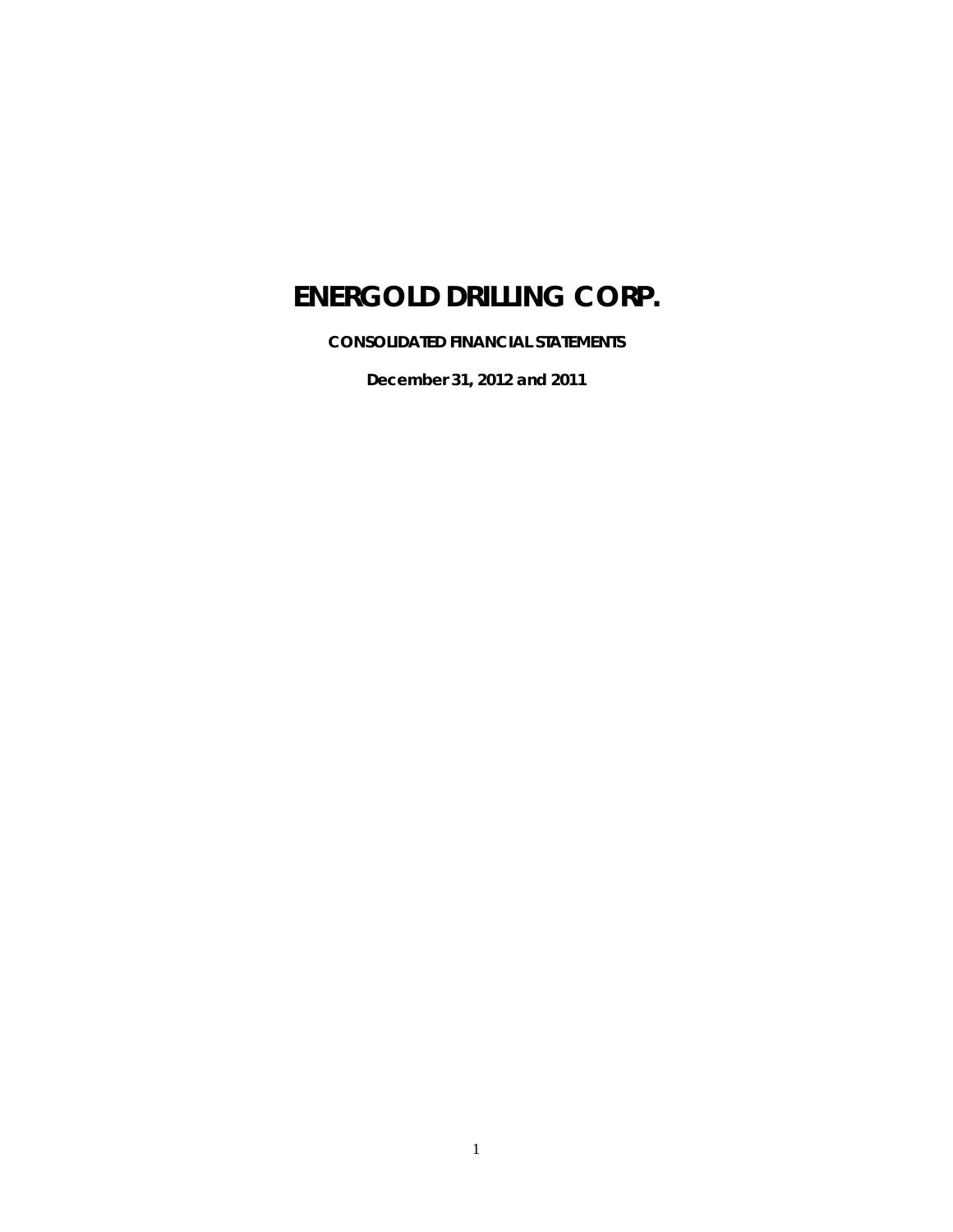### **Management's Responsibility For Financial Reporting**

The accompanying financial statements of Energold Drilling Corp. ("the Company") have been prepared by management in accordance with International Financial Reporting Standards as issued by the International Accounting Standards Board, and within the framework of the summary of significant accounting policies in these consolidated financial statements, and reflect management's best estimate and judgment based on currently available information.

Management has developed and maintains a system of internal controls to provide reasonable assurance that the Company's assets are safeguarded, transactions are authorized and financial information is accurate and reliable.

The Audit Committee of the Board of Directors meets periodically with management and with the Company's independent auditors to review the scope and results of their annual audit and to review the consolidated financial statements and related financial reporting matters prior to submitting the consolidated financial statements to the Board of Directors for approval.

The consolidated financial statements have been audited by PricewaterhouseCoopers LLP on behalf of the shareholders and their report follows.

"F.W. Davidson" President and Chief Executive Officer "Steven Gold" Chief Financial Officer

April 4, 2013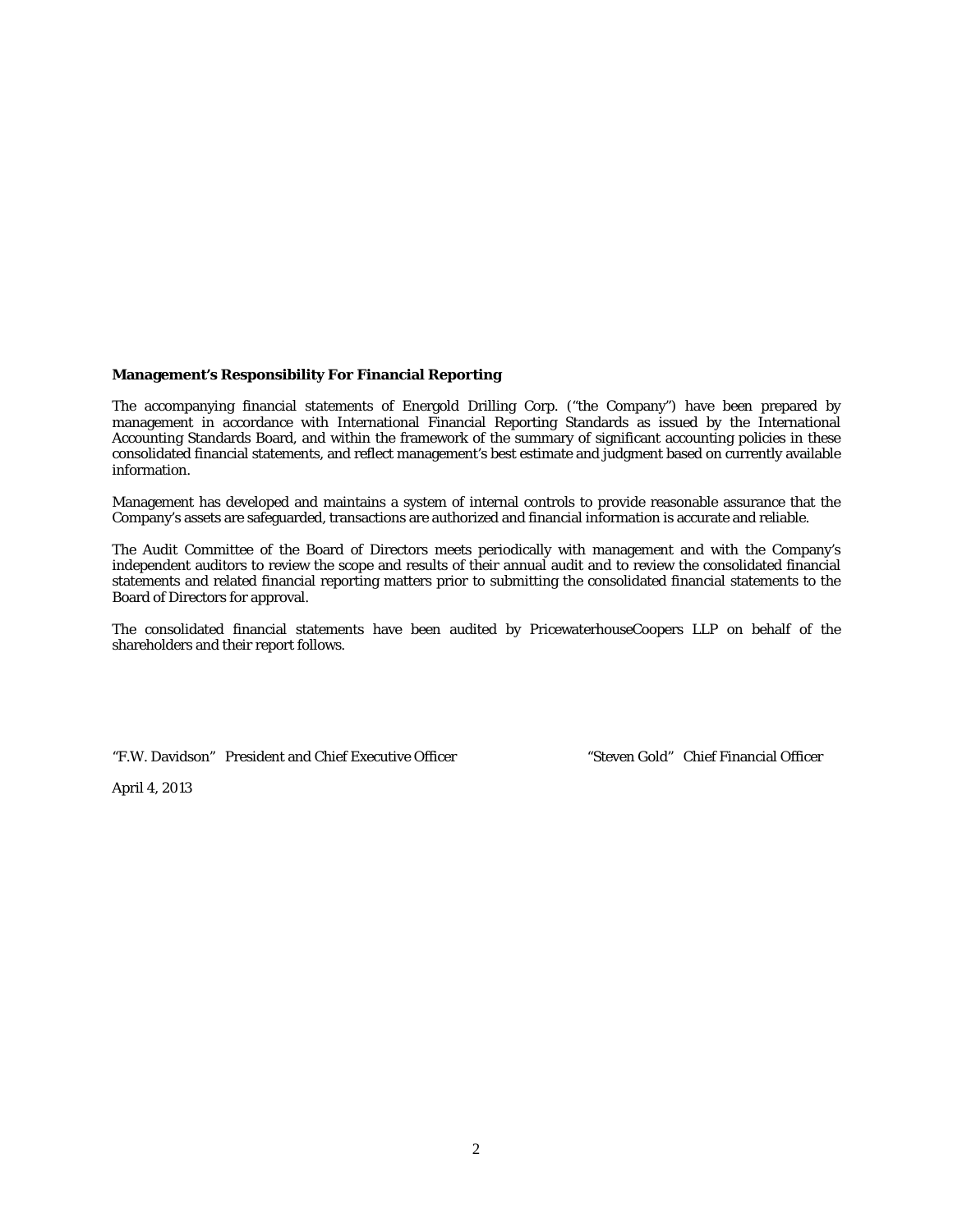

# **Independent Auditor's Report**

# **To the Shareholders of Energold Drilling Corp.**

We have audited the accompanying consolidated financial statements of Energold Drilling Corp., which comprise the consolidated statement of financial position as at December 31, 2012 and December 31, 2011, the consolidated statement of comprehensive income, consolidated statement of changes in equity and consolidated statement of cash flows for the years then ended, and the related notes, which comprise a summary of significant accounting policies and other explanatory information.

## **Management's responsibility for the consolidated financial statements**

Management is responsible for the preparation and fair presentation of these consolidated financial statements in accordance with International Financial Reporting Standards, and for such internal control as management determines is necessary to enable the preparation of consolidated financial statements that are free from material misstatement, whether due to fraud or error.

# **Auditor's responsibility**

Our responsibility is to express an opinion on these consolidated financial statements based on our audits. We conducted our audits in accordance with Canadian generally accepted auditing standards. Those standards require that we comply with ethical requirements and plan and perform the audit to obtain reasonable assurance about whether the consolidated financial statements are free from material misstatement.

An audit involves performing procedures to obtain audit evidence about the amounts and disclosures in the consolidated financial statements. The procedures selected depend on the auditor's judgment, including the assessment of the risks of material misstatement of the consolidated financial statements, whether due to fraud or error. In making those risk assessments, the auditor considers internal control relevant to the entity's preparation and fair presentation of the consolidated financial statements in order to design audit procedures that are appropriate in the circumstances, but not for the purpose of expressing an opinion on the effectiveness of the entity's internal control. An audit also includes evaluating the appropriateness of accounting policies used and the reasonableness of accounting estimates made by management, as well as evaluating the overall presentation of the consolidated financial statements.

We believe that the audit evidence we have obtained in our audits is sufficient and appropriate to provide a basis for our audit opinion.

## **Opinion**

In our opinion, the consolidated financial statements present fairly, in all material respects, the financial position of Energold Drilling Corp. as at December 31, 2012 and December 31, 2011 and its financial performance and its cash flows for the years then ended in accordance with International Financial Reporting Standards.

# *(signed) PricewaterhouseCoopers LLP*

**Chartered Accountants** Vancouver, BC April 5, 2013

*PricewaterhouseCoopers LLP 250 Howe Street, Suite 700, Vancouver, BC, Canada, V6C 3S7 T: +1 604 806 7000, F: +1 604 806 7806*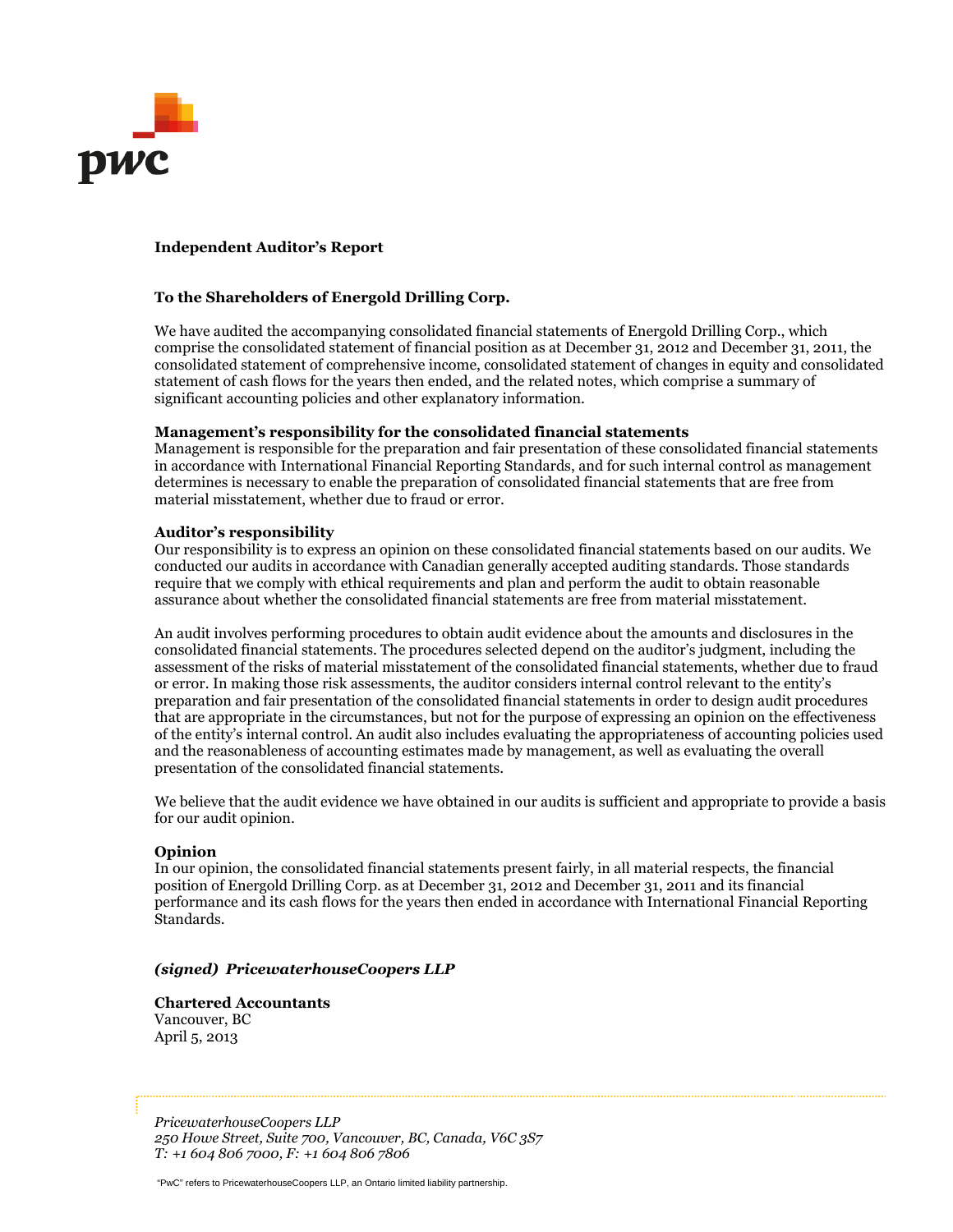**Consolidated Statements of Financial Position** Canadian dollars in thousands except for shares and per share data

**ASSETS December 31 2012**  December 31 2011 **Current assets**  Cash and cash equivalents **\$ 28,493** 22,783 Restricted cash **82** 669<br>Trade and other receivables *(Note 5)* **82 82 82 82 84,194 82 84,194**  Trade and other receivables *(Note 5)* **26,739** 34,194 Due from IMPACT Silver Corp. *(Note 18b)* **678** 465 Income taxes receivable **1.051 1.051 1.051** Available-for-sale investments **697** 768 Inventories **54,000** 39,655 **112,100** 99,585 **Non-current assets**  Investment in a private corporation *(Note 8)* **-** 1,000 Investment in IMPACT Silver Corp. *(Note 7)* **6,805** 6,841 Exploration properties *(Note 8)* **1,543** 686 Property, plant and equipment *(Note 9)* **43,987** 46,967 Goodwill and intangible assets *(Note 10)* **1,978 4,978 5,775**  Deferred income tax assets *(Note 15)* **3,403** 2,640 **60,716** 63,909 **\$ 172,816** 163,494 **LIABILITIES Current liabilities**  Bank indebtedness *(Note 11)* **\$ 2,954** 4,025 Trade and other payables *(Note 12)* **16,219** 21,532 Convertible debenture *(Note 13)* **9,402** - Current income tax payable **517** 3,587 Deferred revenue **1,161** 1,100 **30,253** 30,244 **Non-current liabilities**  Trade and other payable *(Note 12)* **-** 393 Finance leases *(Note 16)* **3,192** 1,911 Convertible debenture *(Note 13)* **-** 9,079 Deferred income tax liabilities *(Note 15)* **9,510** 9,971 **12,702** 21,354 **42,955** 51,598 **SHAREHOLDERS' EQUITY**  Share capital **90,506** 64,124 Contributed Surplus **6,621** 3,988 Warrants **272** 2,065 Equity component of convertible debenture *(Note 13)* **1,051** 1,051 Accumulated other comprehensive (loss) **(3,891)** (3,284) Retained earnings **35,302** 43,952 **129,861** 111,896 **\$ 172,816** 163,494

### ON BEHALF OF THE BOARD:

"F.W. Davidson" , Director

"H.W. Sellmer" , Director

- The accompanying notes form an integral part of these consolidated financial statements –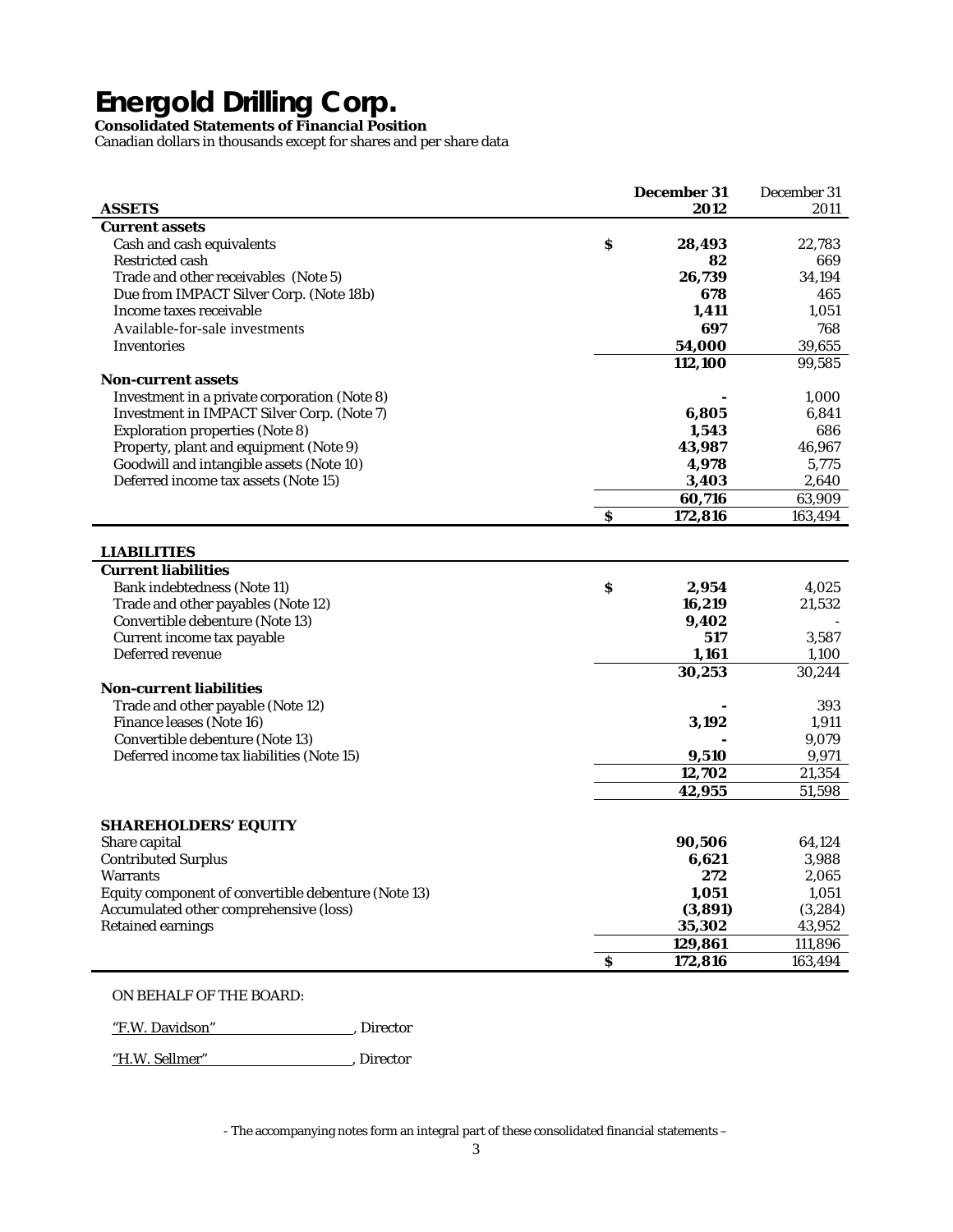# **Consolidated Statements of Comprehensive Income**

**For the year ended December 31** 

Canadian dollars in thousands except for shares and per share data

|                                                                    |    | 2012       |    | 2011       |
|--------------------------------------------------------------------|----|------------|----|------------|
|                                                                    |    |            |    |            |
| Revenue from drilling contracts                                    | \$ | 141,514    | S  | 133,483    |
| Direct drilling costs                                              |    | 109,064    |    | 95,166     |
| Gross profit (excluding amortization)                              |    | 32,450     |    | 38,317     |
| <b>Indirect and administrative expenses</b>                        |    |            |    |            |
| Accounting, audit, legal and business development investigations   |    | 1,245      |    | 1,591      |
| Amortization                                                       |    | 9,159      |    | 4,635      |
| Bad debt (recovery)                                                |    | (18)       |    | 1,118      |
| Earnout related to Energold Energy (Note 4a)                       |    | 7,362      |    | 2,975      |
| Investor relations, promotion and travel                           |    | 1,693      |    | 1,115      |
| Management fees and consulting                                     |    | 747        |    | 1,585      |
| Office, rent, insurance and sundry                                 |    | 3,660      |    | 2,957      |
| Office salaries and services                                       |    | 8,441      |    | 6,641      |
| Share-based payments                                               |    | 1,107      |    | 1,966      |
|                                                                    |    | 33,396     |    | 24,583     |
| <b>Operating (loss) income before the following</b>                |    | (946)      |    | 13,734     |
|                                                                    |    |            |    |            |
| Other income / (expenses)                                          |    | 102        |    | 730        |
| Dilution gain on investment in IMPACT Silver Corp. (Note 7)        |    | (138)      |    | 782        |
| Equity (loss) income from IMPACT Silver Corp. (Note 7)             |    | (1,764)    |    | 2,115      |
| Foreign exchange (loss) gain                                       |    |            |    | (1,000)    |
| Write down on investment (Note 8)                                  |    |            |    | (460)      |
| Impairment on intangible assets                                    |    |            |    | 15,190     |
| Gain on acquisition of businesses (Note 4)                         |    | (98)       |    | 808        |
| (Loss) gain on disposal of assets<br>Finance income                |    | 117        |    | 539        |
| Finance cost (Note 14)                                             |    | (2,548)    |    | (1,626)    |
| Other income                                                       |    | 233        |    | 184        |
|                                                                    |    | (4,096)    |    | 17,262     |
| (Loss) earnings before taxes                                       |    | (5,042)    |    | 30,996     |
| Deferred income taxes recovery (Note 15)                           |    | (1, 276)   |    | (1, 843)   |
| Current income and other taxes expense (Note 15)                   |    | 4,884      |    | 6,411      |
| <b>Net (loss) earnings</b>                                         | S  | (8, 650)   | \$ | 26,428     |
|                                                                    |    |            |    |            |
| (Loss) earnings per share - Basic                                  | \$ | (0.19)     | \$ | 0.65       |
| (Loss) earnings per share - Diluted                                | \$ | (0.19)     | \$ | 0.64       |
|                                                                    |    |            |    |            |
| Weighted average number of shares outstanding - Basic (Note 17b)   |    | 45,984,137 |    | 40,642,508 |
| Weighted average number of shares outstanding - Diluted (Note 17b) |    | 45,984,137 |    | 41,309,527 |
| Other comprehensive income (loss)                                  |    |            |    |            |
| Unrealized (loss) on available-for-sale short term investments     |    | (214)      |    | (963)      |
| Cumulative translation adjustment                                  |    | (393)      |    | (2, 233)   |
| <b>Total comprehensive (loss) income</b>                           | \$ | (9, 257)   | \$ | 23,232     |

- The accompanying notes form an integral part of these consolidated financial statements –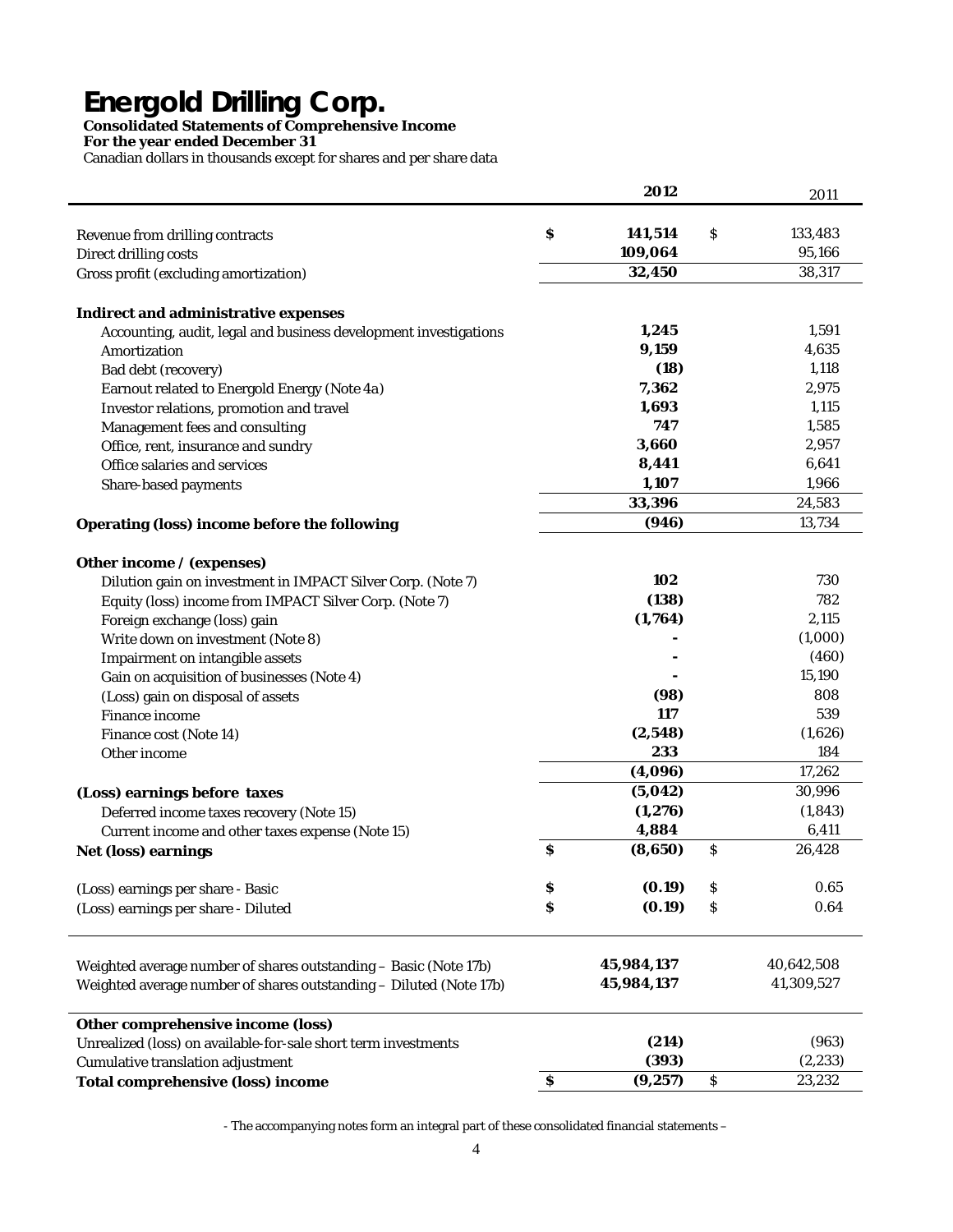**Consolidated Statement of Changes in Equity**

Canadian dollars in thousands except for shares and per share data

|                                                                     |               |              |                |          | Equity          | Accumulated<br>Other |                            | Total         |
|---------------------------------------------------------------------|---------------|--------------|----------------|----------|-----------------|----------------------|----------------------------|---------------|
|                                                                     |               | <b>Share</b> | Contributed    |          | component<br>of | Comprehensive        | Retained                   | Shareholders' |
|                                                                     | <b>Shares</b> | Capital      | <b>Surplus</b> | Warrants | convertible     | Income               | Earnings                   | Equity        |
|                                                                     | Outstanding   | (S)          | (S)            | (S)      | debenture       | (S)                  | $\left( \mathbf{S}\right)$ | (S)           |
| Balance at January 1, 2011                                          | 39,647,434    | 56,258       | 2,569          | 2,060    |                 | (88)                 | 17,524                     | 78,323        |
| Net earnings for the year                                           |               |              |                |          |                 |                      | 26,428                     | 26,428        |
| Stock options exercised                                             | 428,000       | 949          |                |          |                 |                      |                            | 949           |
| Fair value assigned to stock options exercised                      |               | 397          | (397)          |          |                 |                      |                            |               |
| Share-based payment expense                                         |               |              | 1,835          |          |                 |                      |                            | 1.835         |
| Agents options exercised                                            | 13,986        | 52           |                |          |                 |                      |                            | 52            |
| Fair value assigned to agent options exercised                      |               | 19           | (19)           |          |                 |                      |                            |               |
| Warrants issued on exercise of agents options                       | 750           | 3            |                |          |                 |                      |                            | 3             |
| Fair value assigned to warrants issued on exercise of agent options |               |              |                |          |                 |                      |                            |               |
| Share issue cost on agent warrants                                  |               | (5)          |                | 5        |                 |                      |                            |               |
| Shares issued to an employee as a bonus                             | 38,835        | 160          |                |          |                 |                      |                            | 160           |
| Common shares issued for acquisition of Energold Energy             | 1,655,512     | 6,291        |                |          |                 |                      |                            | 6,291         |
| Equity component of convertible debenture                           |               |              |                |          | 1,051           |                      |                            | 1,051         |
| Unrealized loss on investments classified as available for sale     |               |              |                |          |                 | (963)                |                            | (963)         |
| Cumulative translation adjustment                                   |               |              |                |          |                 | (2, 233)             |                            | (2, 233)      |
| Balance at December 31, 2011                                        | 41,784,517    | 64,124       | 3,988          | 2,065    | 1,051           | (3,284)              | 43,952                     | 111,896       |
| Net earnings for the year                                           |               |              |                |          |                 |                      | (8,650)                    | (8,650)       |
| Stock options exercised                                             | 227,175       | 577          |                |          |                 |                      |                            | 577           |
| Fair value assigned to stock options exercised                      |               | 237          | (237)          |          |                 |                      |                            |               |
| Share-based payment expense                                         |               |              | 1,107          |          |                 |                      |                            | 1,107         |
| Shares issued in relation to private placement                      | 3,900,000     | 20,280       |                |          |                 |                      |                            | 20,280        |
| Share issue costs                                                   |               | (1, 367)     |                |          |                 |                      |                            | (1, 367)      |
| Warrants issued in relation to private placement                    |               | (272)        |                | 272      |                 |                      |                            |               |
| <b>Warrants exercised</b>                                           | 341,750       | 1,538        |                |          |                 |                      |                            | 1,538         |
| Fair value of warrants exercised                                    |               | 302          |                | (302)    |                 |                      |                            |               |
| Warrants expired                                                    |               |              | 1,763          | (1,763)  |                 |                      |                            |               |
| Common shares issued for payment of earnout for Energold Energy     | 1,353,092     | 5,087        |                |          |                 |                      |                            | 5.087         |
| Unrealized loss on investments classified as available for sale     |               |              |                |          |                 | (214)                |                            | (214)         |
| Cumulative translation adjustment                                   |               |              |                |          |                 | (393)                |                            | (393)         |
| <b>Balance at December 31, 2012</b>                                 | 47,606,534    | 90,506       | 6,621          | 272      | 1,051           | (3,891)              | 35,302                     | 129,861       |

The accompanying notes form an integral part of these consolidated financial statements –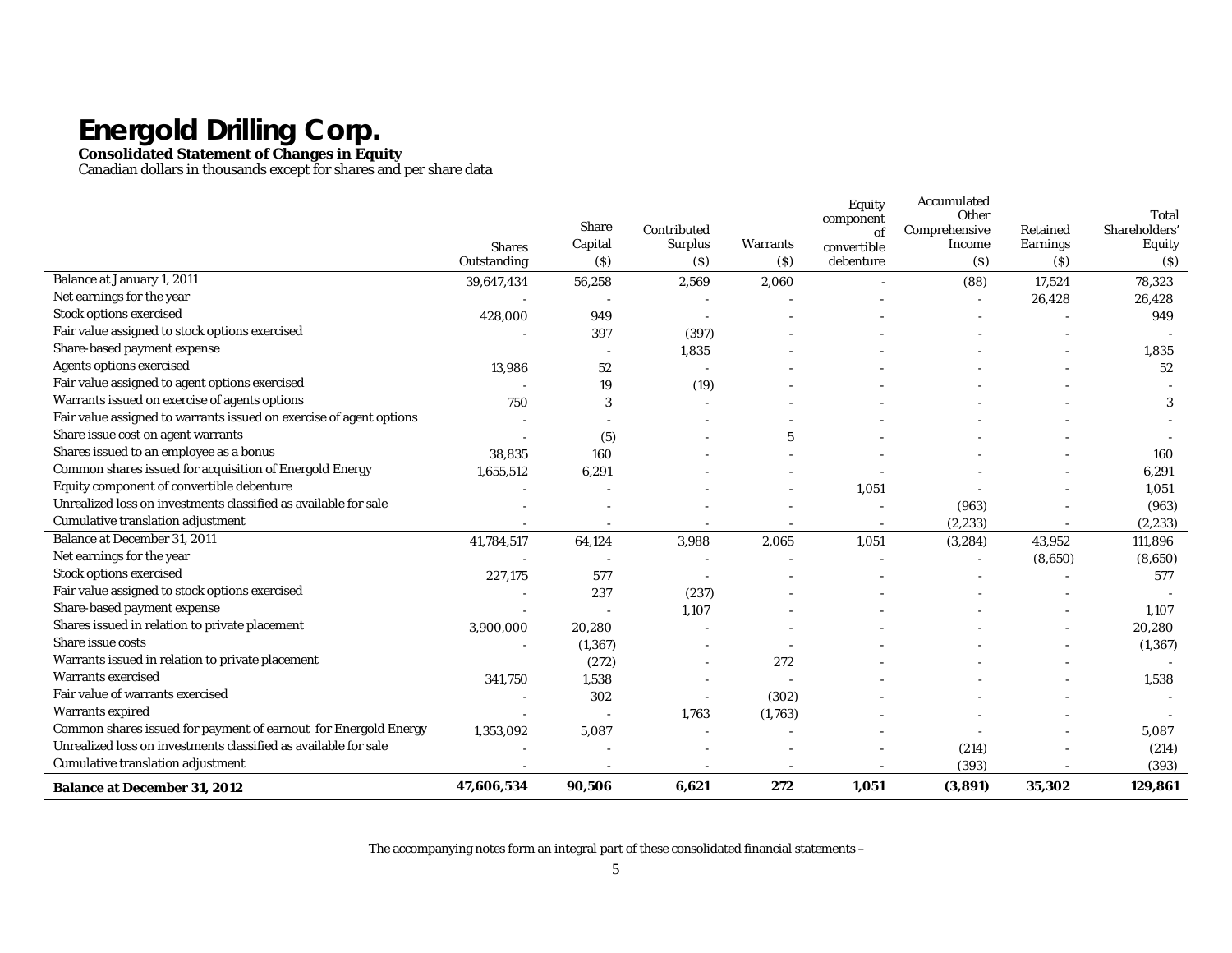**Consolidated Statement of Cash Flows** 

**For the Year Ended December 31** 

Canadian dollars in thousands except for shares and per share data

| Cash provided by (used in)                                   | 2012          | 2011         |
|--------------------------------------------------------------|---------------|--------------|
|                                                              |               |              |
| <b>Operating activities</b>                                  |               |              |
| Net earnings                                                 | \$<br>(8,650) | \$<br>26,428 |
| Items not affecting cash:                                    |               |              |
| Amortization                                                 | 9,159         | 4,635        |
| <b>Finance costs</b>                                         | 398           |              |
| Share-based payments                                         | 1,107         | 1,966        |
| Shares issued to an employee as a bonus                      |               | 160          |
| Shares issued for payment of earnout for Energold Energy     | 5,087         |              |
| Dilution (gain) on investment in IMPACT Silver Corp.         | (102)         | (729)        |
| Deferred income taxes                                        | (1, 276)      | (1, 843)     |
| Equity loss (income) from IMPACT Silver Corp.                | 138           | (782)        |
| Gain on acquisition of business                              |               | (15, 190)    |
| Equity loss (gain) on disposal of assets                     | 98            | (808)        |
| Write down on investment in Canadian Controlled Private Corp |               | 1,000        |
| Impairment of intangible assets                              |               | 460          |
| Decrease in deferred revenue                                 |               | (99)         |
| Bad debt (recovery) expense                                  | (18)          | 1,118        |
| Accretion related to convertible debenture                   | 323           | 130          |
| Changes in non-cash working capital (Note 22)                | (17, 777)     | (19, 341)    |
| Net cash used in operating activities                        | (11, 513)     | (2,895)      |
|                                                              |               |              |
| <b>Investing activities</b>                                  |               |              |
| Acquisition of Dando, net of cash acquired                   |               | 459          |
| Acquisition of Energold Energy, net of cash acquired         |               | (7, 830)     |
| Acquisition of assets, net of cash acquired                  |               | (146)        |
| Purchase of short-term investments                           | (96)          |              |
| <b>Investment in IMPACT Silver Corp.</b>                     |               | (192)        |
| Proceeds on sale of property, plant and equipment            | 450           | 787          |
| Proceeds on sale of available for sale financial instruments | 175           | 1,369        |
| Purchase of property, plant and equipment                    | (5, 943)      | (7,780)      |
| <b>Capitalized development costs</b>                         | (134)         |              |
| Resource property recovery (costs)                           | 24            | (45)         |
| <b>Restricted cash</b>                                       | 581           | (396)        |
| Net cash used in investing activities                        | (4, 943)      | (13, 774)    |
|                                                              |               |              |
| <b>Financing activities</b>                                  |               |              |
| Convertible debentures issued                                |               | 10,000       |
| <b>Bank indebtedness</b>                                     | (1,067)       | 462          |
| Long term trade payables                                     | (399)         | (38)         |
| Proceeds from capital leases                                 | 4,555         |              |
| <b>Repayment of capital leases</b>                           | (2,074)       |              |
| Share capital issued                                         | 21,027        | 1,004        |
| Net cash provided by financing activities                    | 22,042        | 11,428       |
|                                                              |               |              |
| Effect of exchange rate changes on cash                      | 124           | (201)        |
| Net increase / (decrease) in cash                            | 5,710         | (5, 442)     |
| Cash at the beginning of the year                            | 22,783        | 28,225       |
| Cash at the end of the year                                  | \$<br>28,493  | \$<br>22,783 |

- The accompanying notes form an integral part of these consolidated financial statements –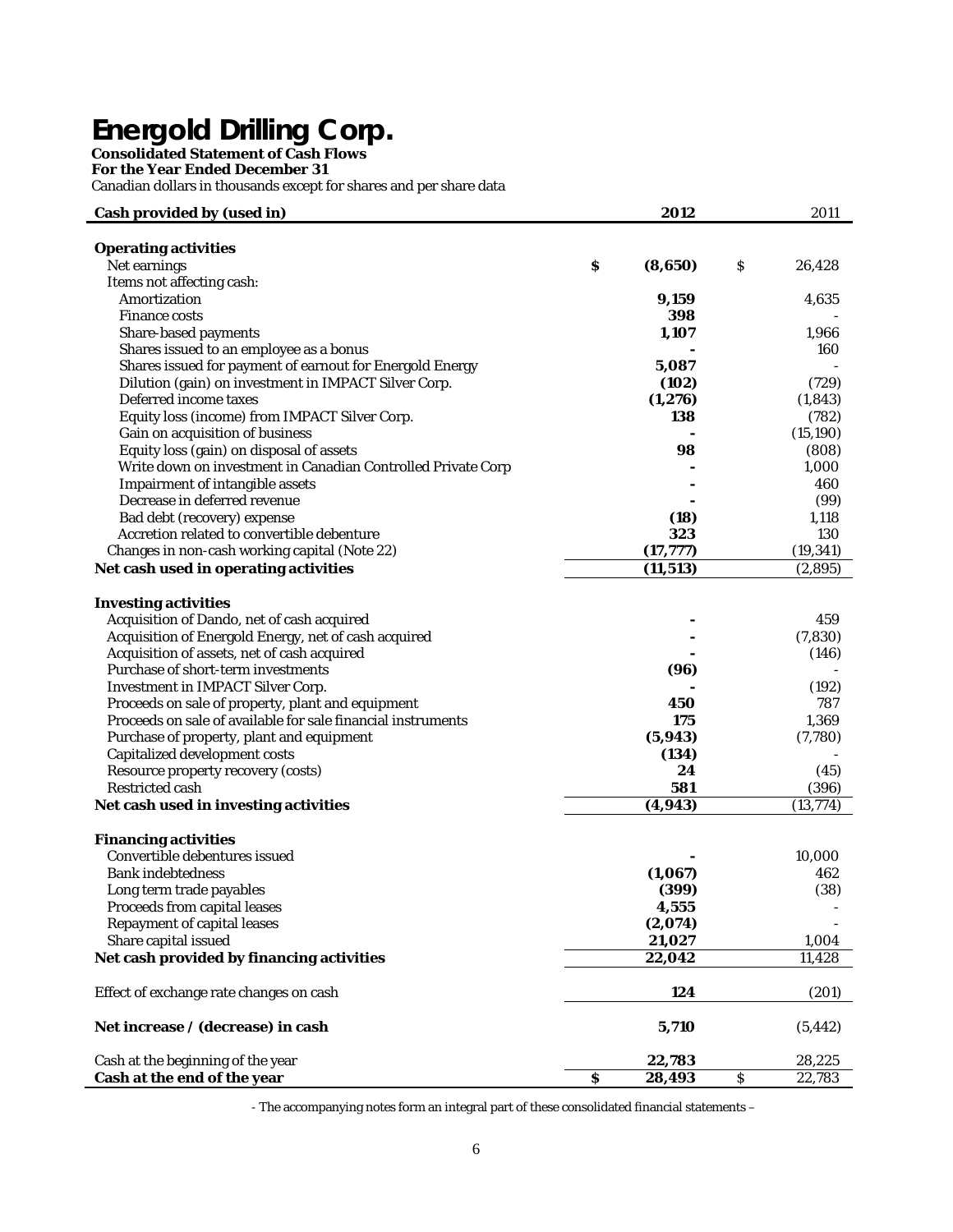#### **Notes to the Consolidated Financial Statements December 31, 2012**

Canadian dollars in thousands except for shares and per share data

## **1. Nature of operations**

Energold Drilling Corp. (the "Company") provides, directly and through its subsidiaries, drilling services for parties principally in North America, Mexico, the Caribbean, Central America, South America, Africa and Asia. The Company, through its subsidiary, designs and manufactures specialty/customized drilling rigs and associated equipment for water well, mineral exploration and geotechnical drilling companies.

Due to the nature of the business, the Company experiences seasonality in its operations as discussed below.

The Company, through its subsidiary, also provides drilling and other services to the energy sector in Canada and the United States ("U.S."). The Company is located at 1100-543 Granville Street, Vancouver, British Columbia, Canada, V6C 1X8.

### **2. Basis of presentation**

### **Statement of compliance**

These consolidated financial statements have been prepared in accordance with International Financial Reporting Standards ("IFRS") issued by the International Accounting Standards Board ("IASB") and Interpretations of the International Financial Reporting Interpretations Committee ("IFRIC") applicable to the preparation of these consolidated financial statements.

The consolidated financial statements have been prepared on a historical basis, except where otherwise indicated, and are presented in Canadian dollars and all values are rounded to the nearest thousands, except where otherwise indicated.

The consolidated financial statements were authorised for issue by the Board of Directors on April 4, 2013.

### **Significant accounting judgments and estimates**

The preparation of consolidated financial statements in conformity with IFRS requires management to make estimates and form assumptions that affect the reported amounts of assets and liabilities at the date of the consolidated financial statements and the reported amounts of revenues and expenses during the reporting period. On an ongoing basis, management evaluates its judgments and estimates in relation to assets, liabilities, revenue and expenses. Revisions to accounting estimates are recognized in the period in which the estimate is revised if the revision affects only that period or in the period of the revision and further periods, if the review affects both current and future periods. Management uses historical experience and various other factors it believes to be reasonable under the given circumstances as the basis for its judgments and estimates. Actual outcomes may differ from these estimates under different assumptions and conditions.

The main judgments and estimates made by management in applying accounting policies primarily relate to the following (as applicable further details of assumptions made are disclosed in individual notes throughout the consolidated financial statements).

#### *Income taxes:*

The Company is subject to income taxes in numerous jurisdictions and significant judgment is required in determining the worldwide provision for income taxes. There are transactions and calculations for which the ultimate tax determination is uncertain and in these cases management interprets tax legislation in forming a judgment. The Company recognizes liabilities for anticipated tax audit issues based on estimates of whether additional taxes will be due. Where the final tax outcome of these matters is different from the amounts that were initially recorded, such differences will impact the current and deferred income tax assets and liabilities in the period in which such determination is made. See Note 15 for additional information.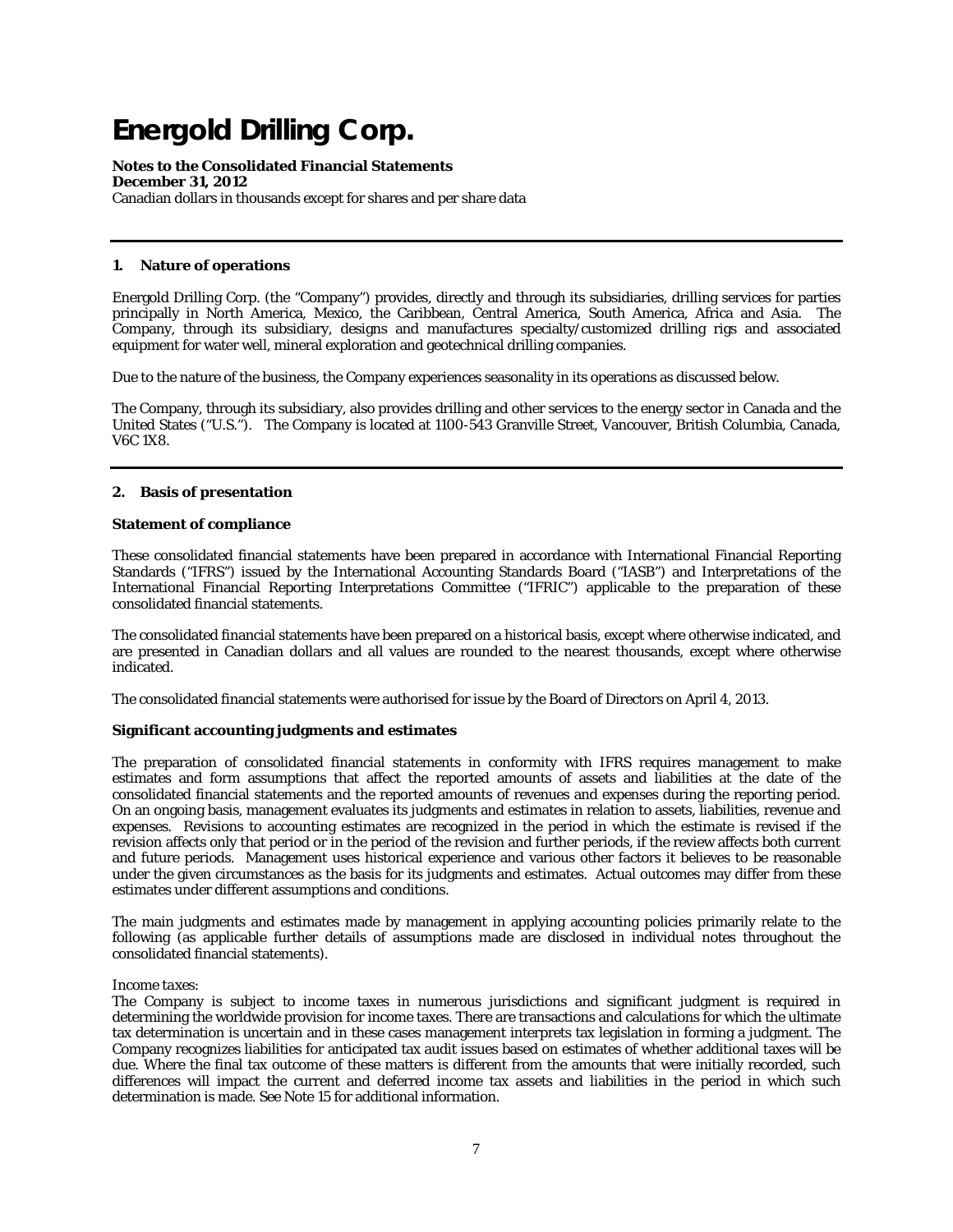# **Notes to the Consolidated Financial Statements**

**December 31, 2012** 

Canadian dollars in thousands except for shares and per share data

### **2. Basis of presentation** - *continued*

#### **Significant accounting judgments and estimates** - *continued*

#### *Functional currency:*

The functional currency for each of the Company's subsidiaries is the currency of the primary economic environment in which the entity operates. The Company has determined that the functional currency of each entity is that of its local currency. Determination of functional currency may involve certain judgments to determine the primary economic environment and the Company reconsiders the functional currency of its entities if there is a change in events and conditions which determined the primary economic environment.

#### *Business combinations:*

The Company uses estimates and assumptions for the fair value of assets and liabilities acquired in business combinations. Refer to Note 4 for additional information.

#### *Trade and other receivables:*

The Company reviews collectability of trade receivables on an ongoing basis and makes judgments as to its ability to collect outstanding trade receivables and provides an allowance for credit losses when there is objective evidence that the Company will not be able to collect the debt.

Refer to Note 3 (e and j) and Note 4 for more information on significant accounting judgments and estimates.

#### **3. Significant accounting policies**

#### **a) Basis of consolidation**

The consolidated financial statements include the financial statements of the Company and its controlled subsidiaries. Control is achieved when the Company has the power to govern the financial and operating policies of an entity so as to obtain benefits from its activities. The results of subsidiaries acquired or disposed of during the year are included in the consolidated statement of comprehensive income for the effective date of acquisition or up to the effective date of disposal, as appropriate. All intercompany transactions and balances are eliminated on consolidation. The financial statements of the Company's subsidiaries are prepared using consistent accounting policies and the same reporting date as the Company. These consolidated financial statements include the accounts of the Company and all of its subsidiaries, including:

| Subsidiary                                                   | Location              | <b>Functional currency</b> |
|--------------------------------------------------------------|-----------------------|----------------------------|
| Omniterra International Drilling Inc. ("OID")                | Canada                | Canadian Dollar ("CDN")    |
| <b>FMI</b> Technologies Inc. ("FMI")                         | Canada                | Canadian Dollar ("CDN")    |
| Energold de Mexico S.A. de C.V. ("EDM")                      | Mexico                | <b>Mexican Peso (MXN)</b>  |
| Silver Servicios de Personal, S. de R.L. de C.V. ("SSP")     | Mexico                | <b>Mexican Peso (MXN)</b>  |
| Energold Drilling Dominicana, S.R.L. ("EDD")                 | Dominican Republic    | <b>Dominican Peso</b>      |
| Energold Drilling Peru, S.A.C. ("EDP")                       | Peru                  | U.S. Dollar ("USD")        |
| Energold Perfuracoes Ltda. ("EPB")                           | <b>Brazil</b>         | <b>Brazilian Reias</b>     |
| Energold de Chile S.A. ("EDC")                               | Chile                 | <b>Chilean Peso</b>        |
| Energold de Colombia S.A.S. ("EDCOL")                        | Colombia              | <b>Colombian Peso</b>      |
| Energold Argentina S.A. ("EDA")                              | <b>Argentina</b>      | <b>Argentinean Peso</b>    |
| E Global Drilling Corp. ("E Global")                         | <b>Barbados</b>       | <b>USD</b>                 |
| Dando Drilling International Ltd. ("Dando" or "DDI")         | <b>United Kingdom</b> | Sterling Pound ("GBP")     |
| <b>Energold Energy Drilling Services ("Energold Energy")</b> | Canada                | <b>CDN</b>                 |
| E Drilling de Nicaragua S.A. ("EDDN")                        | <b>Nicaragua</b>      | Nicaraguan Cordoba         |

All intercompany transactions and balances have been eliminated.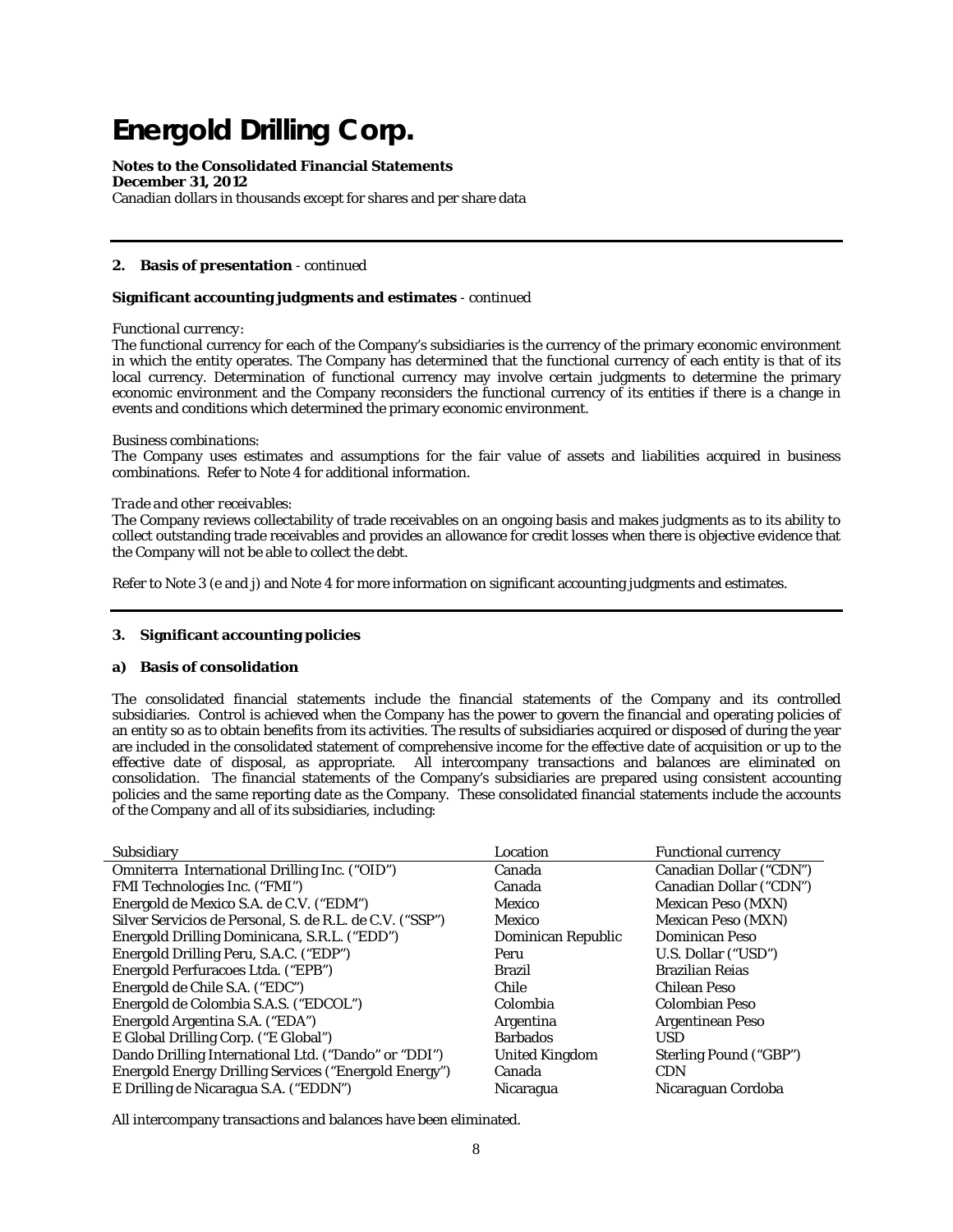#### **Notes to the Consolidated Financial Statements December 31, 2012**

Canadian dollars in thousands except for shares and per share data

# **3. Significant accounting policies** *- continued*

## **b) Business combinations**

Acquisitions of subsidiaries and businesses are accounted for using the acquisition method. The acquiree's identifiable assets, liabilities and contingent liabilities that meet the conditions for recognition under IFRS-3 Business Combinations are recognized at their fair values at the acquisition date, except for non-current assets (or disposal groups) that are classified as held-for-sale in accordance with IFRS-5 Non-current Assets Held for Sale and Discontinued Operations, which are recognized and measured at fair value less costs to sell. The cost of the business combination is measured as the aggregate of the fair values (at the date of exchange) of assets given, liabilities incurred or assumed, and equity instruments issued by the Company in exchange for control of the acquiree being the date on which the Company gains control. The excess of the cost over the fair value of the Company's share of identifiable net assets acquired is recorded as goodwill. If, after reassessment, the consideration is less than the fair value of net assets acquired, the excess is recognized immediately in the statement of comprehensive income as a bargain purchase gain. When the initial accounting for a business combination is determined provisionally, any adjustments to the provisional values allocated are made within twelve months of the acquisition date and are effected prospectively from the date of acquisition. Where a business combination agreement provides for an adjustment to the cost of a business acquired contingent on future events, the Company accrues the fair value of the amount of any additional consideration payable in the cost of the acquisition as a liability at the acquisition date where this can be measured reliably. This amount is reassessed at each subsequent balance sheet date with any adjustments to the liability recognized in the statement of comprehensive income. To the extent that consideration is contingent upon continuing employment, the consideration is treated as post-combination consideration and recognized in the statement of comprehensive income in the period that the payment is accrued or paid.

#### **c) Foreign currency translation**

The functional currency for each of our subsidiaries and associates is the currency of the primary economic environment in which the entity operates. Transactions in foreign currencies are translated to the functional currency of the entity at the exchange rate in existence at the date of the transaction. Monetary assets and liabilities denominated in foreign currencies at the balance sheet date are retranslated at the period end date exchange rates. Non-monetary items which are measured using historical cost in a foreign currency are translated using the exchange rate at the date of the transaction. Non-monetary items that are measured at fair value in a foreign currency are translated using the exchange rates at the date when the fair value was determined. Resulting foreign exchange gains or losses are recognized in income.

The functional currency of Energold Drilling Corp., the parent entity, is the Canadian dollar, which is also the presentation currency of our consolidated financial statements.

Foreign operations are translated from their functional currencies into Canadian dollars on consolidation as follows:

- (i) Assets and liabilities for each statement of financial position presented are translated at the closing rate at the date of the statement of financial position;
- (ii) Income and expenses for each statement of comprehensive income are translated at a quarterly average exchange rate (unless this rate is not a reasonable approximation of the cumulative effect of the rates prevailing on the transaction dates, in which case income and expenses are translated at the dates of the transactions);
- (iii) Share capital for each statement of financial position presented are translated at historical rate; and
- (iv) All resulting exchange differences are recognized in other comprehensive income as cumulative translation adjustments.

Exchange differences that arise relating to long-term intercompany balances that form part of the net investment in a foreign operation are also recognized in this separate component of equity through other comprehensive income.

On disposition or partial disposition of a foreign operation, the cumulative amount of related exchange differences recorded in a separate component of equity is recognized in the statement of income.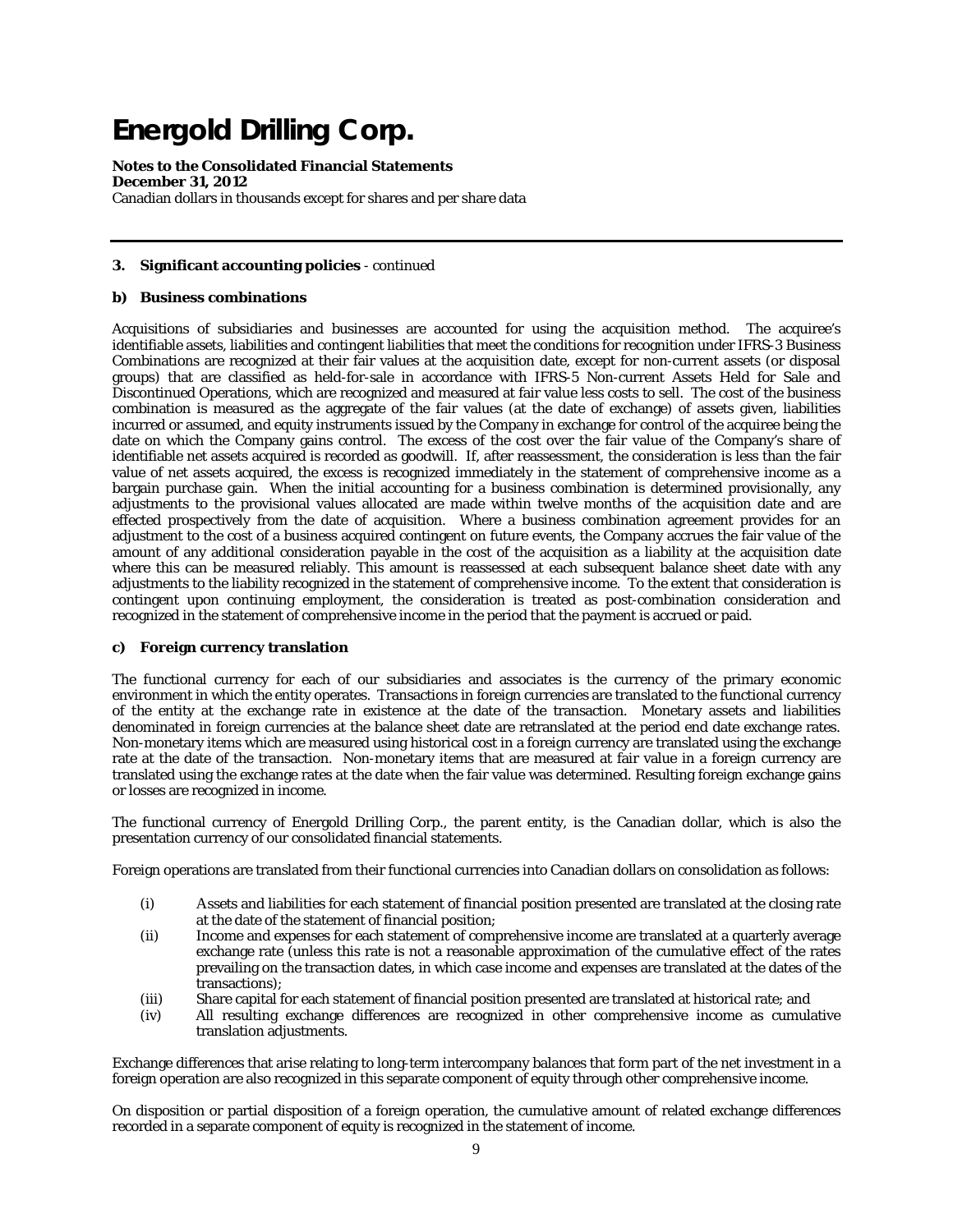#### **Notes to the Consolidated Financial Statements December 31, 2012**

Canadian dollars in thousands except for shares and per share data

# **3. Significant accounting policies** - *continued*

### **d) Investments in associates**

Associates are all entities over which the Company has significant influence, but not control. Investments in associates are accounted for by the equity method of accounting and are initially recognized at cost. Subsequent to the acquisition date, the Company's share of profits or losses of associates is recognized in income and its share of other comprehensive income (loss) of associates is included in other comprehensive income (loss).

Unrealized gains on transactions between the Company and its associates are eliminated to the extent of the Company's interest in the associates. Unrealized losses are also eliminated unless the transaction provides evidence of an impairment of the asset transferred. Dilution gains and losses arising from changes in interest in investments in associates are recognized in the statement of comprehensive income within earnings/loss.

The Company assesses at each year-end whether there is any objective evidence that its interest in associates are impaired. If impaired, the carrying value of the Company's share of the underlying assets of associates is written down to its estimated recoverable amount (being the higher of fair value less cost to sell and value in use) and charged to income.

### **e) Inventories**

The Company maintains an inventory of operating supplies and drill consumables such as drill rods, tubes, bits, casings, consumable supplies and lubricants as well as pumps, motors and other drilling equipment and parts. Procurement, transportation and import duties are included in inventory cost. Inventories are valued at the lower of cost and net realizable value. Cost is determined on a first-in, first-out method. The Company applies the following policies with respect to inventory accounting and valuation:

- (i) Higher value drilling equipment parts and supplies, as well as consumable inventories are valued at landed cost, based upon country of use, less an allowance for obsolescence (wear and tear) based upon management's judgment of the expected remaining field service life of the equipment parts and supplies.
- (ii) Each drill has a base inventory of smaller value equipment parts and supply items which are valued at landed cost.

# **f) Property, plant and equipment**

Property, plant and equipment are recorded at cost less accumulated amortization and applicable impairment losses. Cost includes the purchase price and directly attributable costs to bring the assets to the location and condition necessary for it to be capable of operating in the manner intended by management. When an item of property, plant and equipment comprises of major components with different useful lives, the components are accounted for as separate items of property, plant and equipment.

Expenditures incurred to replace a component of an item of property, plant and equipment that is accounted for separately, including major inspections and overhaul expenditures, are capitalized. The costs of day-to-day servicing, commonly referred to as "repairs and maintenance", are recognized in the statement of comprehensive income as an expense, as incurred.

Subsequent costs are recognized in the carrying amount of an item of property, plant and equipment when the cost is incurred, if it is probable that the future economic benefits embodied within the item will flow to the consolidated entity and the cost of the item can be measured reliably. All other costs are recognized in the statement of comprehensive income as an expense, as incurred.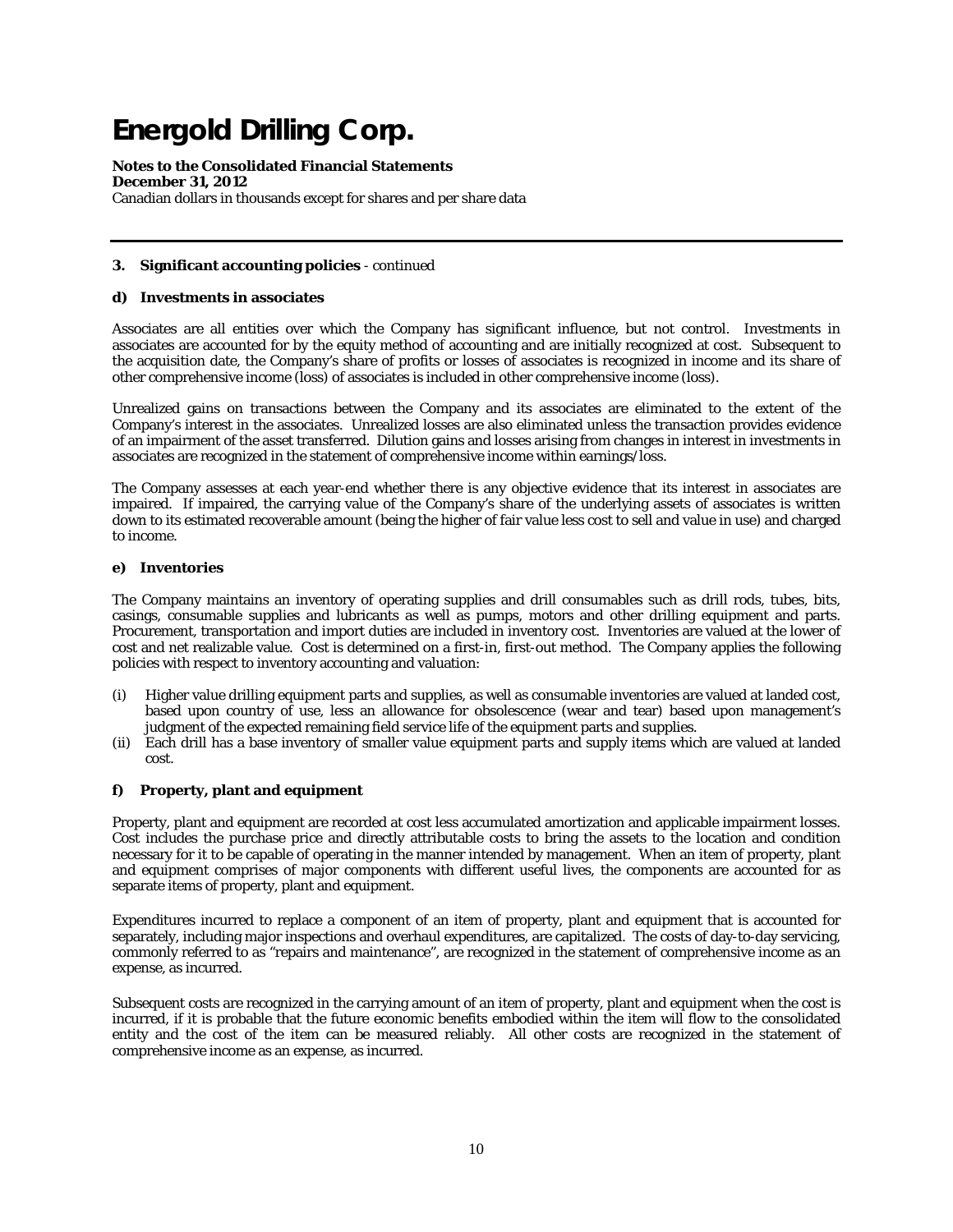#### **Notes to the Consolidated Financial Statements December 31, 2012**

Canadian dollars in thousands except for shares and per share data

# **3. Significant accounting policies** - *continued*

### **f) Property, plant and equipment** - *continued*

Amortization commences when property, plant and equipment are considered available for use. Amortization is recognized in earnings or loss over the estimated useful lives of each part of an item of property, plant and equipment and is in line with the pattern of use of the future economic benefits. The declining balance method is used except for otherwise indicated below.

The following rates are used in the calculation of amortization:

| <b>Building</b>            | 7 years straight line                                                      |
|----------------------------|----------------------------------------------------------------------------|
| <b>Operating equipment</b> | 20% per annum (Drilling and Manufacturing); 7 years straight line (Energy) |
| <b>Vehicles</b>            | 20% per annum                                                              |
| Office equipment           | 20% per annum                                                              |
| Computer equipment         | 30% per annum                                                              |

An item of property, plant and equipment and any significant parts initially recognized is derecognized upon disposal or when no future economic benefits are expected from its continued use of the asset. Any gain or loss arising on disposal of the asset, determined as the difference between the net disposal proceeds and the carrying amount of the asset, is recognized in the consolidated statement of comprehensive income.

Amortization methods, useful lives and residual values are reassessed each reporting date and any changes arising from the assessment are applied prospectively.

## **g) Leases**

Leases in which the Company assumes substantially all risks and rewards of ownership are classified as finance leases. Assets held under finance leases are recognized as assets of the Company at the lower of the fair value at the inception date of the lease or the present value of the minimum lease payments. The corresponding liability is recognized as a finance lease obligation. Lease payments are accounted for using the effective interest rate method. Finance charges are charged to profit or loss, unless they are directly attributable to qualifying assets, in which case they are capitalized. In a finance leaseback transaction, any profit or loss from the transaction will be deferred and amortized over the lease term.

## **h) Exploration properties**

Exploration and development costs are capitalized on an individual prospect basis until such time as an economic ore body is defined or the prospect is abandoned. Management reviews and evaluates the carrying values of its resource properties for impairment on an annual basis or when events or changes in circumstances indicate that the related carrying amounts may not be recoverable. The recoverability of the amounts capitalized for the undeveloped exploration properties is dependent upon the determination of economically recoverable ore reserves, confirmation of the Company's interest in the underlying mineral claims, the ability to obtain the necessary financing to complete their development, and future profitable production or proceeds from the disposition thereof.

Title to exploration properties involves certain inherent risks due to the difficulties of determining the validity of certain claims, as well as the potential for problems arising from the frequently ambiguous conveyancing history characteristic of many exploration properties. The Company has investigated title to all of its mineral properties and, to the best of its knowledge, title to all of its properties are in good standing. From time to time, the Company may acquire or dispose of properties pursuant to the terms of option agreements. Due to the fact that options are exercisable entirely at the discretion of the optionee, the amounts payable or receivable are not recorded. Option payments are recorded as exploration property costs or recoveries when the payments are made or received. The Company does not accrue the estimated costs of maintaining its mineral interests in good standing.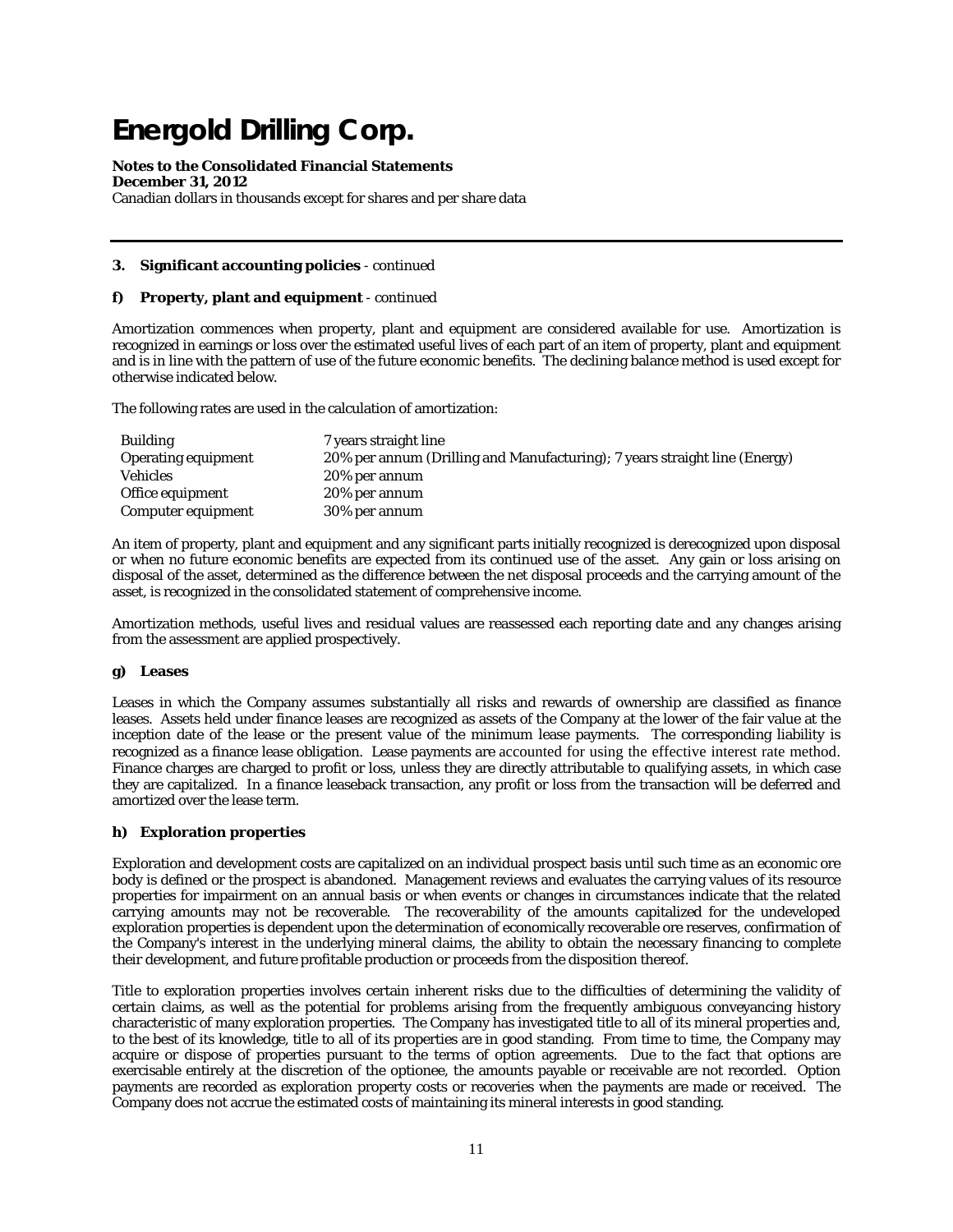#### **Notes to the Consolidated Financial Statements December 31, 2012**

Canadian dollars in thousands except for shares and per share data

# **3. Significant accounting policies** - *continued*

### **i) Intangible assets**

Intangible assets include goodwill, customer relationships, brand, non-compete covenant and business development costs.

### *Goodwill*

Business acquisitions are accounted for using the purchase method, whereby assets and liabilities acquired are recorded at their fair values as of the date of acquisition and any excess of the purchase price over such fair value is recorded as goodwill. Goodwill is identified and allocated to reporting units by preparing estimates of the fair value of each reporting unit and comparing this amount to the fair value of assets and liabilities in the reporting unit. Goodwill is not amortized.

The Company assesses goodwill impairment on at least an annual basis, or more frequently if events or circumstances indicate there may be impairment. To accomplish this assessment, the Company estimates the value in use of its reporting units that include goodwill and compares those fair values to the reporting units' carrying amounts. If the carrying value of a reporting unit exceeds its fair value, the Company compares the implied fair value of the reporting unit's goodwill to its carrying amount, and any excess of the carrying amount over the fair value is charged to operations. Assumptions underlying the fair value estimates are subject to significant risks and uncertainties. The Company performed impairment tests at December 31, 2012 and December 31, 2011 and determined there was no impairment in the carrying value.

#### *Other intangible assets*

Intangible assets acquired separately are measured on initial recognition as cost. The cost of intangible assets acquired in a business combination is their fair value as at the date of acquisition. Following initial recognition, intangible assets are carried at cost less any accumulated amortization and accumulated impairment losses, if any. Intangible assets with finite lives are amortized over the useful economic life and assessed for impairment whenever there is an indication that the intangible assets may be impaired. The amortization expense on intangible assets with finite lives is recognized in profit or loss in the expense category, consistent with the nature of the intangible assets.

The following useful lives are used in the calculation of amortization.

|                               | Energy  | Manufacturing  |
|-------------------------------|---------|----------------|
| <b>Customer relationships</b> | 5 years | N/A            |
| Brand                         | 5 years | N/A            |
| Other intangible assets       | 3 years | 10 % per annum |

## **j) Impairment of non-financial assets**

At each reporting date, the Company reviews the carrying amounts of its tangible and intangible assets to determine whether there is an indication that those assets might be impaired. If any such indication exists, which is often judgmental, the recoverable amount of the asset is estimated in order to determine the extent of the impairment loss, if any. The evaluation of asset carrying values for indications of impairment includes consideration of both external and internal sources of information including factors such as market and economic conditions, sales forecast and the physical condition and usability of the drills. Where it is not possible to estimate the recoverable amount of an individual asset, the Company estimates the recoverable amount of the cash generating unit ("CGU") to which the asset belongs. A CGU is the smallest identifiable group of asset that generates cash inflows from other assets or groups of assets.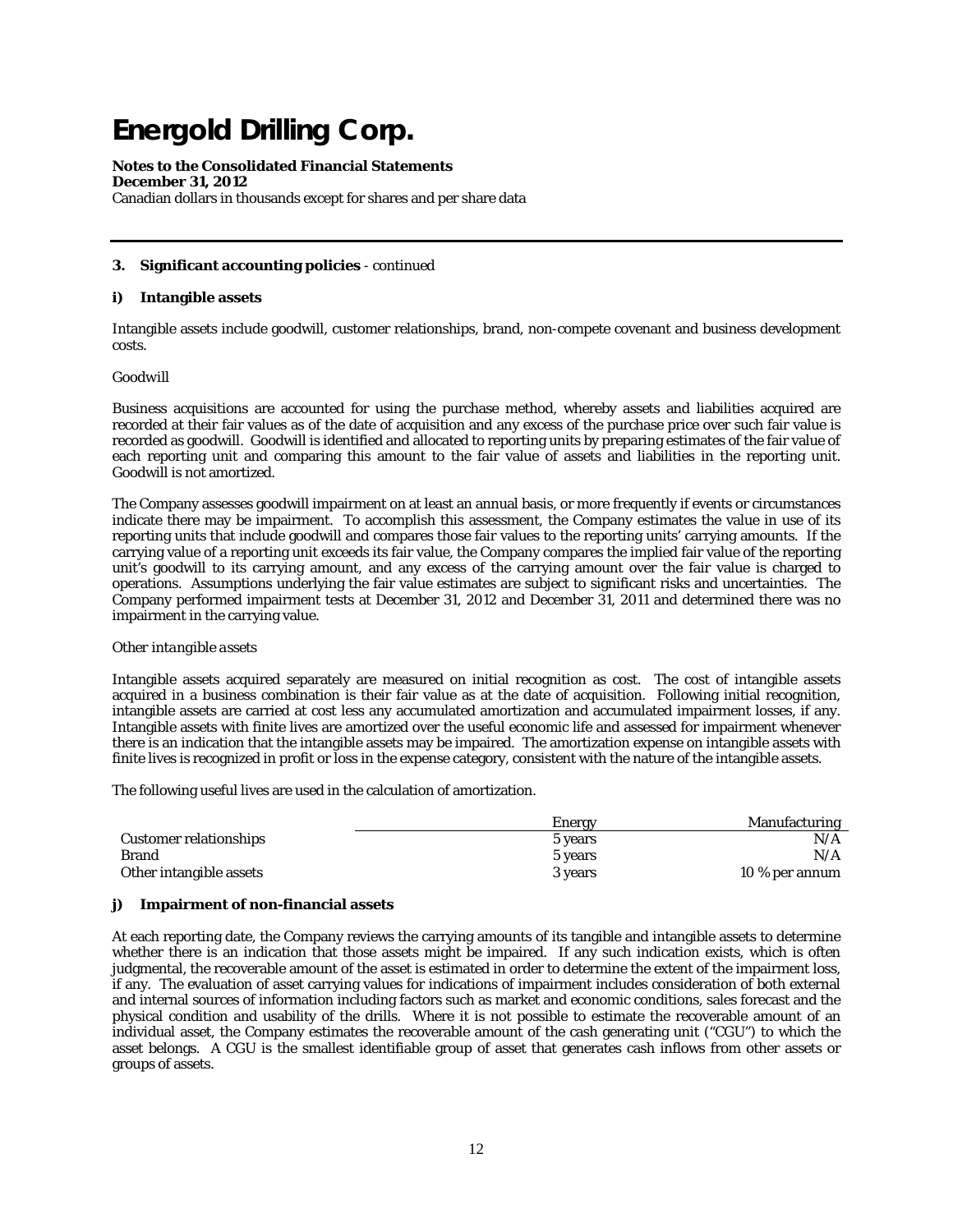#### **Notes to the Consolidated Financial Statements December 31, 2012**

Canadian dollars in thousands except for shares and per share data

# **3. Significant accounting policies** - *continued*

## **j) Impairment of non-financial assets** *- continued*

An impairment loss is recognized when the carrying amount of an asset, or its CGU, exceeds its recoverable amount. Recoverable amount is the higher of an asset's or CGU fair value less costs to sell ("FVLCS") and its value in use ("VIU"). In assessing VIU, the estimated future cash flows are discounted to their present value using a pre-tax discount rate that reflects current market assessments of the time value of money and the risks specific to the asset or CGU for which future cash flows have not been adjusted. The FVLCS is based on an estimate of the amount that the Company may obtain in a sale transaction on an arm's length basis between knowledgeable, willing parties, less costs of disposal. FVLCS is primarily derived using discounted cash flow techniques, which incorporates market participant assumptions and are corroborated by valuation multiples, quoted share prices for publicly traded subsidiaries or other available fair value indicators.

If the recoverable amount of an asset or CGU is estimated to be less than its carrying amount, the carrying amount of the asset or CGU is reduced to its recoverable amount. An impairment loss is recognized immediately in income in those expense categories consistent with the function of the impaired asset. Impairment losses recognized in respect of CGUs are allocated first to reduce the carrying amount of any goodwill allocated to CGUs and then to reduce the carrying amount of the other assets in the unit on a pro-rata basis.

An impairment loss recognized in prior years for long-lived assets shall be reversed only if there has been a significant change in the assumptions used to determine the asset's recoverable amount since the last impairment loss was recognized. This reversal is recognized in income and is limited to the carrying amount that would have been determined, net of amortization, had no impairment loss been recognized for the asset in prior years. After such a reversal, any amortization charge is adjusted prospectively.

## **k) Revenue recognition**

Revenue from services rendered is measured at the fair value of the consideration received or receivable. Revenue from services rendered is recognized when the amount can be reliably measured, it is probable that future economic benefits will flow to the entity, when collection is reasonably assured and when specific criteria have been met for each of the Company's activities, as described below.

Revenue from the Company's mineral drilling contracts is recognized on the basis of actual meters drilled for each contract. Revenue from the Company's oil and gas contracts is recognized based on actual meters drilled or number of wells completed depending on the type of contract. Revenue from ancillary services is recorded when the services are rendered. Contract prepayments are recorded as deferred revenue until performance is achieved and are credited against contract billings in accordance with the contract terms.

Revenue from the manufacturing division in 2011 were recorded when the Company delivered the goods to the customers. Standard accounting practice to recognize revenue with regard to construction contracts fall under the guidance of IAS 11, Construction Contracts, which recommends the percentage of completion method. As the Company constructs and assembles the drills it sells to its customers, the directors consider that the accounting recognition of revenue should be undertaken on this basis. The impact of the new policy was immaterial in 2011.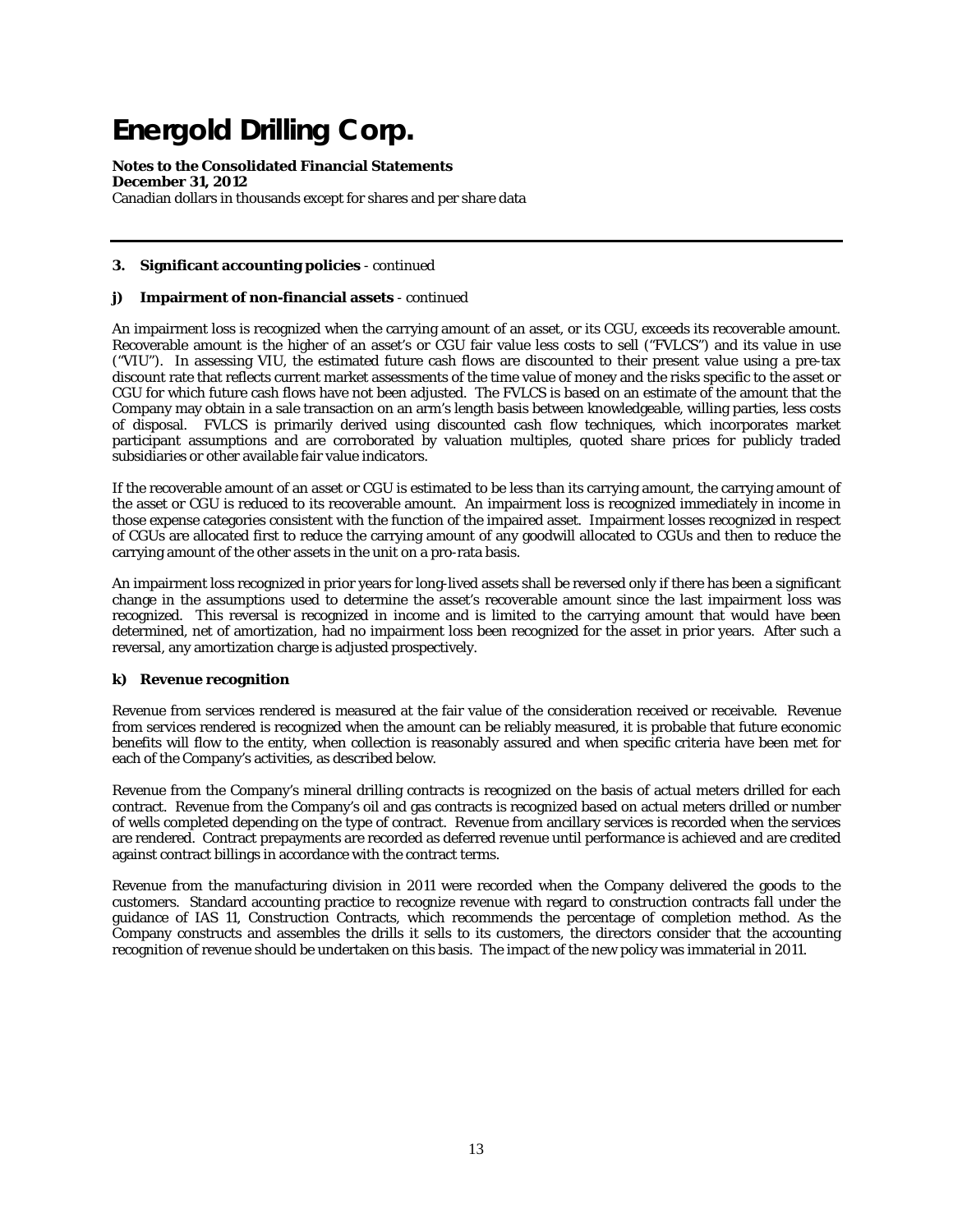#### **Notes to the Consolidated Financial Statements December 31, 2012**

Canadian dollars in thousands except for shares and per share data

# **3. Significant accounting policies -** *continued*

### **l) Share-based payments**

The Company grants stock options to buy common shares of the Company to directors, officers, employees and consultants. Options granted must be exercised no later than five years from date of grant or such lesser period as determined by the Company's board of directors. The exercise price of an option is not less than the closing price on the Exchange on the last trading day preceding the grant. The directors, subject to the policies of the TSX Venture Exchange, may determine and impose terms upon how each grant of options shall become vested.

The fair value of the options is measured at grant date using the Black-Scholes option pricing model, and is recognized over the period that the employees earn the options. When options vest in installments over the vesting period, each installment is accounted for as a separate arrangement. The fair value is recognized as expense with a corresponding increase in equity. At each reporting date, the Company revises its estimates of the number of options that are expected to vest. It recognizes the impact of the revision of original estimates, if any, in income, with a corresponding adjustment to equity.

### **m) Income taxes**

Income tax expense consists of current and deferred tax expense. Income tax expense is recognized in the statement of comprehensive income, except where it relates to items recognized in other comprehensive income or directly in equity, in which case the related taxes are recognized in other comprehensive income or equity. Current tax expense is the expected tax payable on the taxable income for the year, using tax rates enacted or substantively enacted at period end, adjusted for tax payable with regards to previous periods.

Deferred taxes are recorded using the statement of financial position liability method. Under the statement of financial position liability method, deferred tax assets and liabilities are recognized for future tax consequences attributable to differences between the financial statement carrying amounts of existing assets and liabilities and their respective tax bases. Deferred tax assets and liabilities are measured using the enacted or substantively enacted tax rates expected to apply when the asset is realized or the liability settled.

A deferred tax asset is recognized to the extent that it is probable that future taxable earnings will be available to use against the asset. To the extent that the Company does not consider it probable that a deferred tax asset will be recovered, it does not recognize an asset.

Deferred tax liabilities are recognized for taxable temporary differences arising on investments in subsidiaries, joint ventures and associates. However, the Company does not recognize such deferred tax liabilities where the timing of the reversal of the temporary differences can be controlled and it is probable that the temporary differences will not reverse in the foreseeable future.

As an exception, deferred tax assets and liabilities are not recognized if the temporary differences arise from the initial recognition of goodwill or an asset or liability in a transaction (other than in a business combination) that affects neither accounting profit nor taxable profit.

Deferred tax assets and liabilities are offset when there is a legally enforceable right to set off current tax assets against current tax liabilities, and when they relate to income taxes levied by the same taxation authority on either the same taxable entity or different taxable entities which intend to either settle its current tax assets and liabilities on a net basis, or to realize the assets and settle the liabilities simultaneously, in each future period in which significant amounts of deferred tax assets or liabilities are expected to be settled or recovered.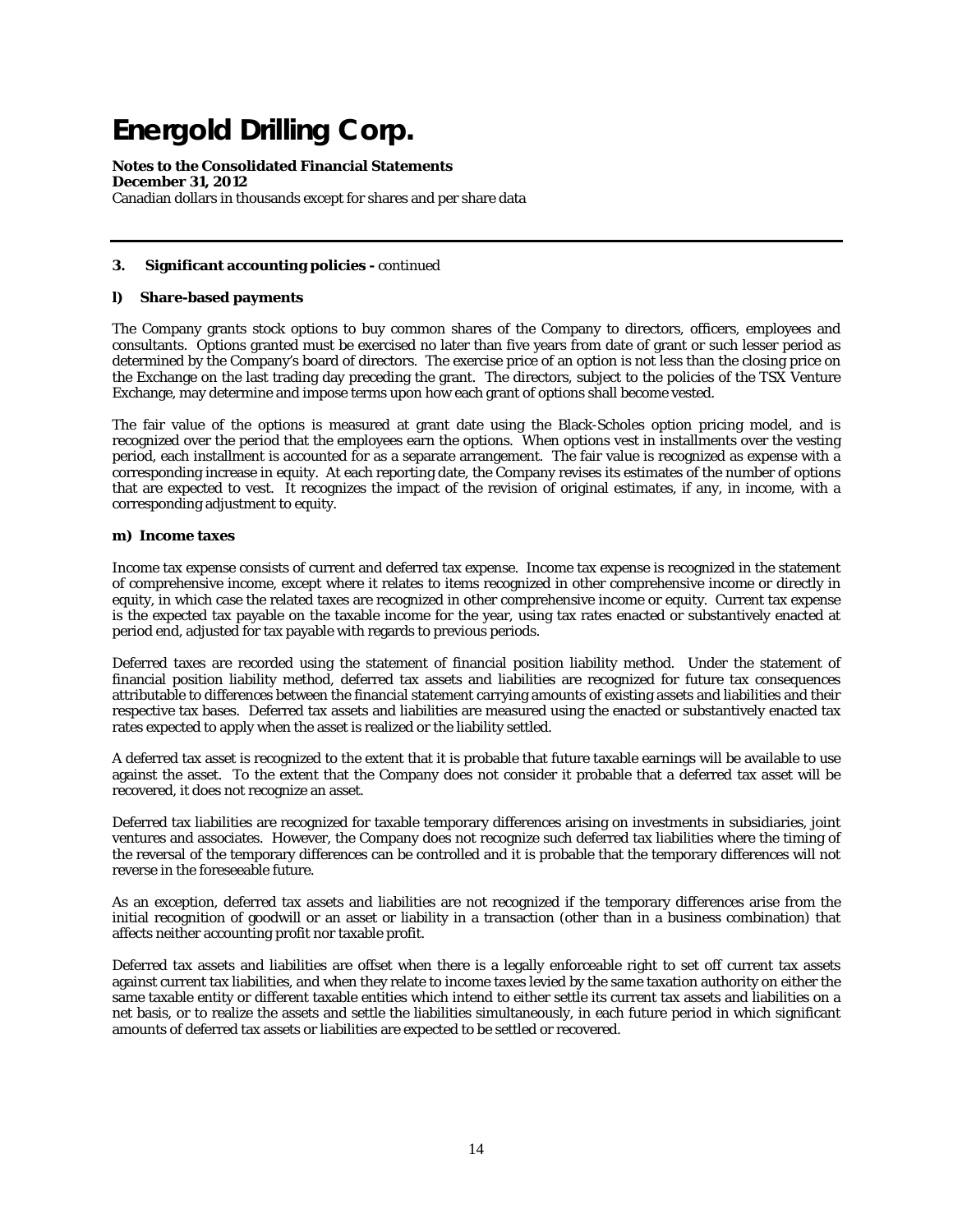#### **Notes to the Consolidated Financial Statements December 31, 2012**

Canadian dollars in thousands except for shares and per share data

## **3. Significant accounting policies** - *continued*

### **n) Earnings per share**

Basic earnings per share is computed by dividing the net earnings available to common shareholders by the weighted average number of shares outstanding during the reporting period. Diluted earnings per share is computed by dividing the net earnings available to common shareholders by the weighted average number of shares outstanding on a diluted basis. The weighted average number of shares outstanding on a diluted basis takes into account the additional shares for the assumed exercise of stock options and warrants, if dilutive. The number of additional shares is calculated by assuming that outstanding stock options were exercised and that the proceeds from such exercises were used to acquire common stock at the average market price during the reporting period. The effects of potential issuance of shares under options would be anti-dilutive; therefore, basic and diluted loss per share are the same.

### **o) Financial assets**

When financial assets are initially recognized, they are measured at fair value on the date of acquisition plus directly attributable transaction costs except financial instruments carried at fair value through profit or loss. Financial assets carried at fair value through profit or loss are initially recognized at fair value and transaction costs are recognized in profit or loss. The measurement of financial instruments after initial recognition depends on their initial classification. All financial assets are measured at fair value except for loans and receivables, held-to-maturity assets and in rare circumstances, unquoted equity instruments whose fair values cannot be measured reliably.

Investment in equity instruments that are traded in an active market are carried at fair value based on quoted market prices at the balance sheet date. Investments in equity instruments that are not quoted in an active market are measured at fair value unless fair value cannot be reliably measured. In such cases the investments are measured at cost.

At initial recognition, the Company classifies its financial instruments in the following categories depending on the purpose for which the instruments were acquired:

*Financial assets and liabilities at fair value through profit or loss ("*FVTPL*"):* A financial asset or liability is classified in this category if acquired principally for the purpose of selling or repurchasing in the short-term and is measured at fair value with unrealized gains and losses recorded through earnings.

*Loans and receivables*: Loans and receivables are non-derivative financial assets with fixed or determinable payments that are not quoted in an active market and are measured at amortized cost using the effective interest method.

*Available-for-sale investments:* Available-for-sale investments are non-derivatives that are either designated in this category or not classified in any of the other categories and are measured at fair value with unrealized gains and losses recognized in other comprehensive income (loss) except for losses in value that are considered other than temporary.

*Held-to-maturity:* Non-derivative financial assets with fixed or determinable payments and fixed maturities are classified as held-to-maturity when the Company has the positive and ability to hold to maturity. This classification applies except where financial assets are derivative financial instruments, and where the Company has designated them as either fair value through profit or loss or available-for-sale, or where the assets meet the definition of loans and receivables. Investments to be held for an undefined period are not included in this classification. Held-tomaturity investments are measured at amortized cost using the effective interest rate method.

Effective interest method is a method of calculating the amortized cost of a financial instrument and of allocating interest income or expense over the relevant period. The effective interest rate is the rate that exactly discounts estimated future cash receipts through the expected life of the debt instrument, or, where appropriate, a shorter period, to the net carrying amount on initial recognition. The effective interest rate method amortization is included in finance costs in the statement of comprehensive income.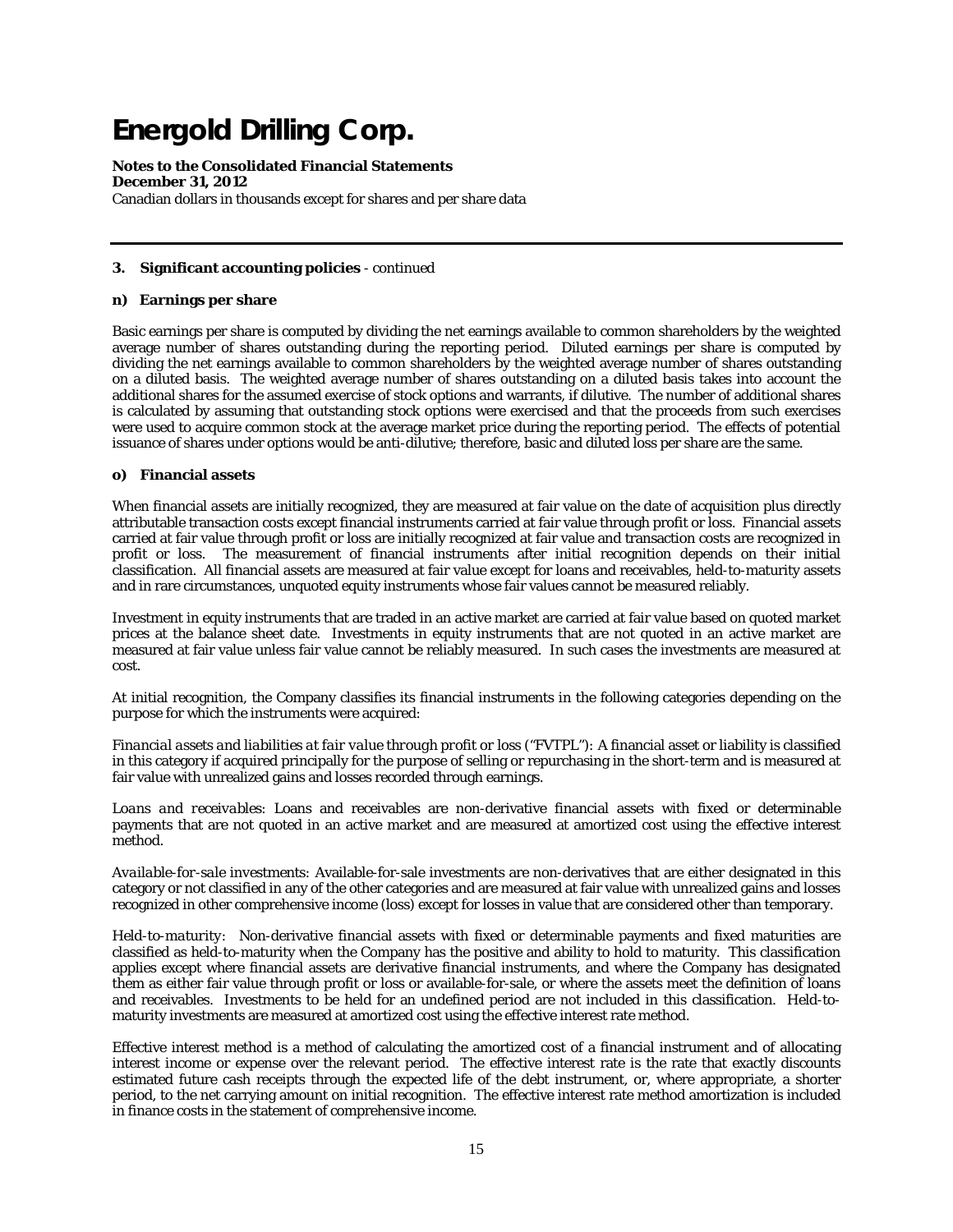#### **Notes to the Consolidated Financial Statements December 31, 2012**

Canadian dollars in thousands except for shares and per share data

# **3. Significant accounting policies** - *continued*

### **p) Impairment of financial assets**

Financial assets, other than those at FVTPL, are assessed for indicators of impairment at each period end. Financial assets are impaired when there is objective evidence that, as a result of one or more events that occurred after the initial recognition of the financial asset, the estimated future cash flows of the investment have been impacted.

Objective evidence of impairment could include the following:

- significant financial difficulty of the issuer or counterparty;
- default or delinquency in interest or principal payments; or
- it has become probable that the borrower will enter bankruptcy or financial reorganization.

The carrying amount of all financial assets, excluding trade receivables, is directly reduced by the impairment loss.

With the exception of AFS equity instruments, if, in a subsequent period, the amount of the impairment loss decreases and the decrease relates to an event occurring after the impairment was recognized, the previously recognized impairment loss is reversed through profit or loss. On the date of impairment reversal, the carrying amount of the financial asset cannot exceed its amortized cost had impairment not been recognized.

A financial asset is derecognized when the contractual right to the asset's cash flows expires or if the Company transfers the financial asset and all risks and rewards of ownership to another entity.

## **q) Financial liabilities**

All financial liabilities are initially recorded at fair value and designated upon inception as FVTPL or other financial liabilities.

Financial liabilities classified as other financial liabilities are initially recognized at fair value less directly attributable transaction costs. After initial recognition, other financial liabilities are subsequently measured at amortized cost using the effective interest method.

Fair value changes on financial liabilities classified as FVTPL are recognized through the statement of comprehensive income. At the end of each reporting period subsequent to initial recognition, financial liabilities at FVTPL are measured at fair value, with changes in fair value recognized directly in profit or loss in the period in which they arise. The net gain or loss recognized in profit or loss excludes any interest paid on the financial liabilities.

## **r) Compound instruments**

The component parts of compound instruments (convertible notes) issued by the Company are classified separately as financial liabilities and equity, in accordance with the substance of the contractual arrangements and the definitions of a financial liability and equity instrument. The conversion option that will be settled by the exchange of a fixed amount of cash or another financial asset for a fixed number of the Company's own equity instruments is an equity instrument. At the date of issue, the fair value of the liability component is estimated using the prevailing market interest rate for similar non-convertible instruments. This amount is recorded as a liability on an amortized cost basis using the effective interest method until extinguished upon conversion, or at the instrument's maturity date. The conversion option classified as equity is determined by deducting the amount of liability component from the fair value of the compound instrument as a whole. This is recognized and included in equity and is not subsequently remeasured. In addition, the conversion option classified as equity will remain in equity until the conversion option is exercised, in which case, the balance recognized as equity will be transferred to share capital.

When the conversion option remains unexercised at the maturity date of the convertible note, the balance recognized in equity will be transferred to contributed surplus. No gain or loss is recognized in profit or loss upon conversion or expiration of the conversion option.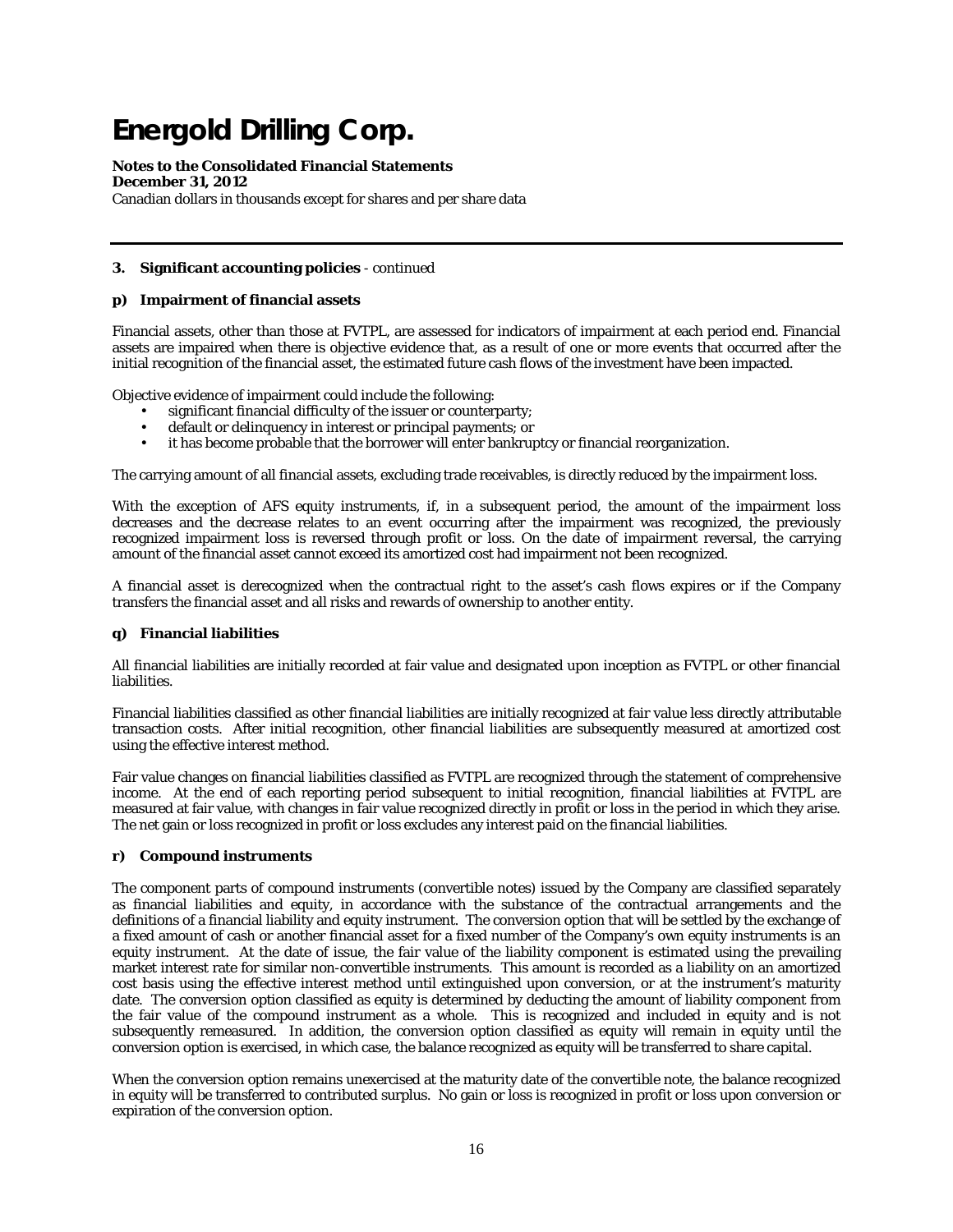#### **Notes to the Consolidated Financial Statements December 31, 2012**

Canadian dollars in thousands except for shares and per share data

# **3. Significant accounting policies** - *continued*

## **r) Compound instruments** - *continued*

Transaction costs that relate to the issue of the convertible notes are allocated to the liability and equity components in proportion to the allocation of the gross proceeds. Transaction costs relating to the equity component are recognized directly in equity. Transaction costs relating to the liability are included in the carrying amount of the liability component and are amortized over the lives of the convertible notes using the effective interest method.

### **s) Segment reporting**

Operating segments are reported in a manner consistent with the internal reporting provided to the chief operating decision maker. The chief operating decision maker, who is responsible for allowing resources and assessing performance of the operating segments, has been identified as the person who make strategic decisions.

### **t) Recent accounting pronouncements issued but not yet implemented**

The following new standards, amendments to standards and interpretations have been issued but are not effective during the year ended December 31, 2012:

#### IFRS 7 – Financial Instruments – Disclosures

IFRS 7 was amended in 2011 by the IASB. The amendments relate to disclosure requirements for the offsetting of financial assets and liabilities when offsetting is permitted under IFRS. The disclosure amendments are required to be adopted retrospectively for periods beginning January 1, 2013.

#### IFRS 9 - Financial Instruments - classification and measurement

IFRS 9 was issued in November 2009 and addresses classification and measurement of financial assets. It replaces the multiple category and measurement models in IAS 39 for debt instruments with a new mixed measurement model having only two categories: amortized cost and fair value through profit and loss. IFRS 9 also replaces the models for measuring equity instruments. Such instruments are either recognized at fair value through profit or loss or at fair value through other comprehensive income. Where equity instruments are measured at fair value through other comprehensive income, dividends are recognized in profit or loss to the extent that they do not clearly represent a return of investment; however, other gains and losses (including impairments) associated with such instruments remain in accumulated other comprehensive income, indefinitely.

Requirements for financial liabilities were added in October 2010 and they largely carried forward existing requirements in IAS 39, Financial Instruments – Recognition and Measurement, except that fair value changes due to credit risk for liabilities designated at fair value through profit and loss would generally be recorded in other comprehensive income. IFRS 9 will be effective for annual periods beginning on or after January 1, 2015.

## IFRS 10 - Consolidation

IFRS 10 requires an entity to consolidate an investee when it is exposed, or has rights, to variable returns from its involvement with the investee and has the ability to affect those returns through its power over the investee. Under existing IFRS, consolidation is required when an entity has the power to govern the financial and operating policies of an entity so as to obtain benefits from its activities. IFRS 10 replaces SIC-12 Consolidation—Special Purpose Entities and parts of IAS 27 Consolidated and Separate Financial Statements. IFRS 10 will be effective for annual periods beginning on or after January 1, 2013.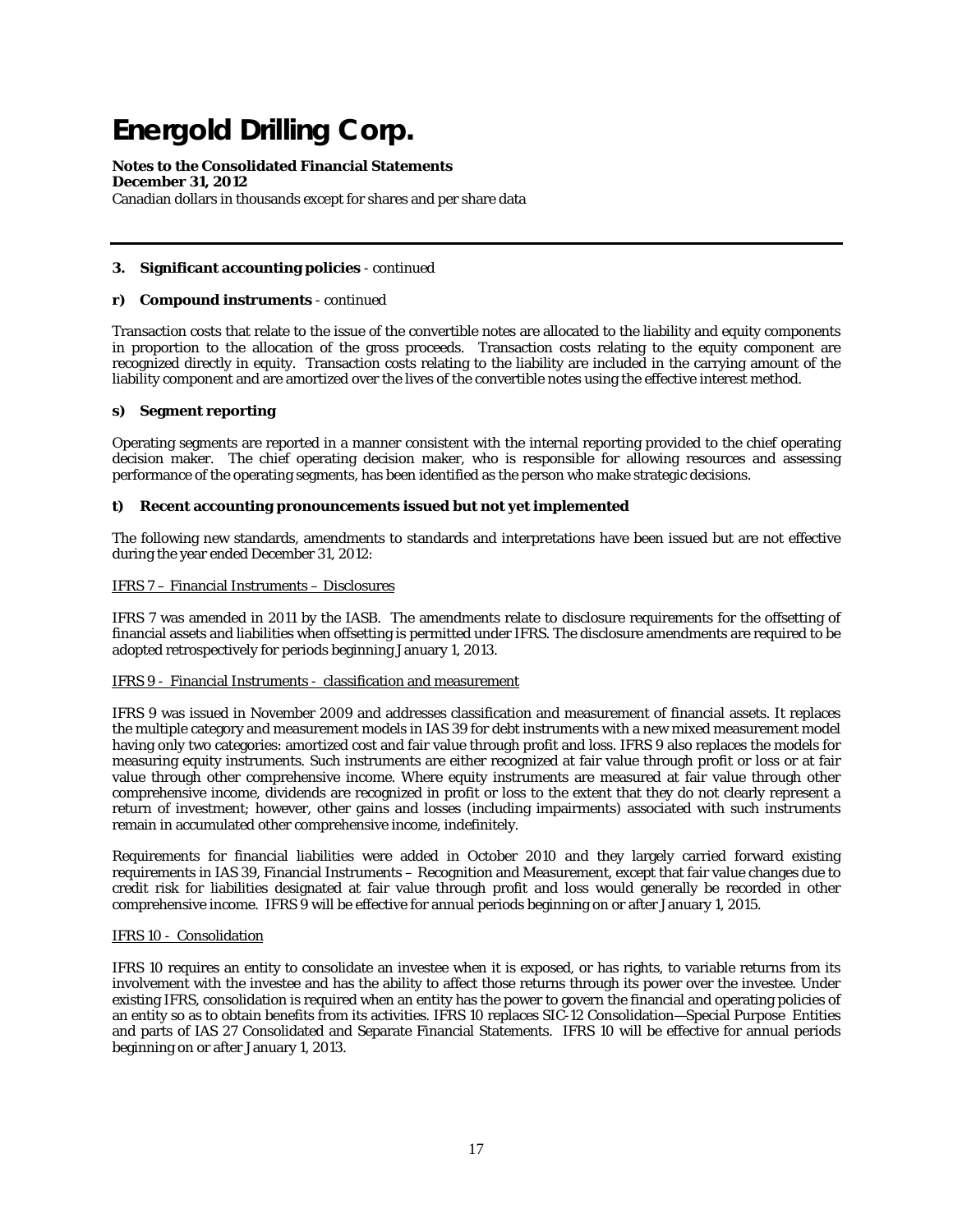#### **Notes to the Consolidated Financial Statements December 31, 2012**

Canadian dollars in thousands except for shares and per share data

# **3. Significant accounting policies** *- continued*

### **t) Recent accounting pronouncements issued but not yet implemented** *- continued*

### IFRS 11 - Joint Arrangements

IFRS 11 requires a venturer to classify its interest in a joint arrangement as a joint venture or joint operation. Joint ventures will be accounted for using the equity method of accounting whereas for a joint operation, the venturer will recognize its share of the assets, liabilities, revenue and expenses of the joint operation. Under existing IFRS, entities have the choice to account for interest in joint ventures using proportionate consolidation or equity method. IFRS 11 supersedes IAS 31, Interests in Joint Ventures, and SIC-13, Jointly Controlled Entities—Non-monetary Contributions by Venturers. IFRS 11 will be effective for annual periods beginning on or after January 1, 2013.

### IFRS 12 – Disclosure of Interests in Other Entities

IFRS 12 establishes disclosure requirements for interests in other entities, such as joint arrangements, associates, special purpose vehicles and off balance sheet vehicles. The standard carries forward existing disclosures and also introduces significant additional disclosure requirements that address the nature of and risks associated with an entity's interests in other entities. IFRS 12 will be effective for annual periods beginning on or after January 1, 2013.

### IFRS 13 – Fair Value Measurement

IFRS 13 is a comprehensive standard for fair value measurement and disclosure requirements for use across all IFRS standards. The new standard clarifies that fair value is the price that would be received on the sale of an asset, or paid to transfer a liability in an orderly transaction between market participants, at the measurement date. It also establishes disclosures about fair value measurement. Under existing IFRS, guidance on measuring and disclosing fair value is dispersed among the specific standards requiring fair value measurements and, in many cases, does not reflect a clear measurement basis or consistent disclosures. IFRS 13 will be effective for annual periods beginning on or after January 1, 2013.

## IAS 1 – Presentation of Financial Statements: Presentation of Items of Other Comprehensive Income

IAS 1 was amended by the IASB in June 2011. Amendments are effective for annual periods beginning on or after July 1, 2012 and are to be applied retrospectively. These amendments require that a company present separately the items of other comprehensive income that may be reclassified to profit or loss in the future from those that would never be reclassified to profit or loss.

## IAS 32 – Financial Instruments: Presentation

IAS 32 was amended in 2011 by the IASB. The amendments clarify the meaning of "currently has a legal enforceable right to set-off" and the application of the IAS 32 offsetting criteria to settlement systems which apply gross settlement mechanisms that are not simultaneous. These amendments are required to be adopted for periods beginning January 1, 2014.

The Company has not yet assessed the impact of the standards.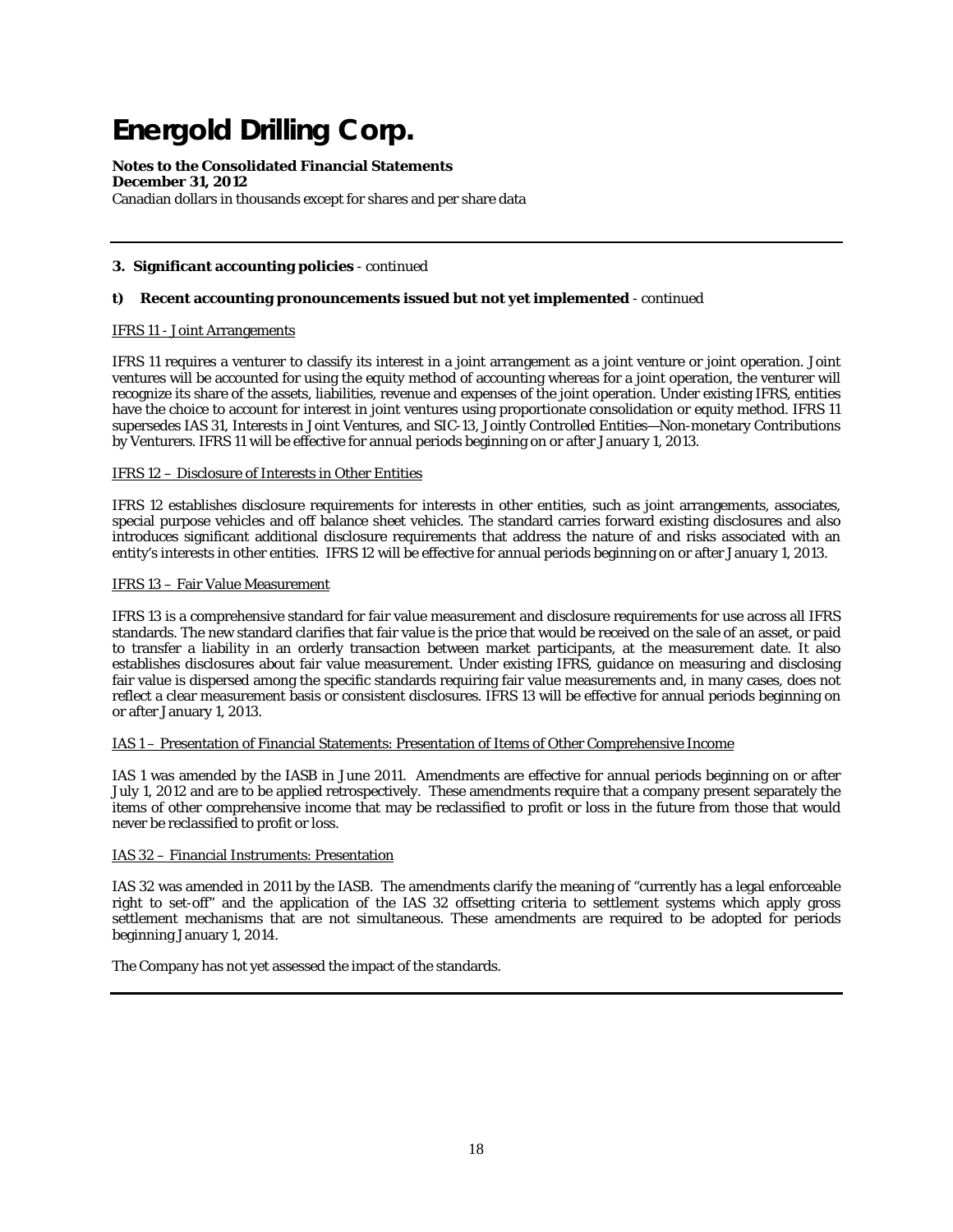#### **Notes to the Consolidated Financial Statements December 31, 2012**

Canadian dollars in thousands except for shares and per share data

#### **4. Business combinations**

a) On July 25, 2011, the Company acquired all the outstanding shares of Bertram International Corporation ("Bertram"), now amalgamated with Energold Energy. Based in Alberta, Canada, Energold Energy is a diversified specialty drilling company, servicing the energy sector in Canada and the U.S. Energold Energy has drilling rigs specially designed for oil sands coring, shot hole seismic and geothermal drilling services markets. Energold Energy also provides diamond and pipeline drilling services. The results of operations of Energold Energy from July 25, 2011 forward are included in these consolidated financial statements. The assets acquired and liabilities assumed were recorded at its estimated fair values.

| Fair value of assets and liabilities acquired  |    |          |
|------------------------------------------------|----|----------|
| Cash                                           | \$ | 170      |
| Trade receivables                              |    | 3,914    |
| <b>Inventories</b>                             |    | 680      |
| <b>Short term investment</b>                   |    | 5        |
| Property, plant and equipment                  |    | 35,792   |
| <b>Intangible assets</b>                       |    | 4,080    |
| Trade and other payables                       |    | (2,273)  |
| Income taxes payable                           |    | (142)    |
| Deferred income tax liability                  |    | (6, 155) |
| <b>Bank loans</b>                              |    | (3,576)  |
| <b>Finance lease obligation</b>                |    | (3,223)  |
| Due to management                              |    | (52)     |
| Net assets acquired                            | Ś  | 29,220   |
| Consideration                                  |    |          |
| Cash payment                                   | \$ | 8,000    |
| $Shares - 1,655,512$ shares                    |    | 7,000    |
| Accounting adjustment for share price movement |    | (709)    |
| <b>Total consideration</b>                     | \$ | 14,291   |
| Gain on acquisition                            | \$ | 14,929   |

The excess of the estimated fair values of the identifiable net assets acquired over the acquisition cost of the business combination is recognized as a gain in the statement of comprehensive income and disclosed separately. The gain is primarily due to the increase in fair value over cost of property and equipment and intangible assets (Refer to Note 10 for intangible asset assumptions). The Company agreed to pay the former shareholders of Bertram a maximum payment of \$10.5 million per year if specific targets are met in 2012, 2013 and 2014. At the end of the year, the Company makes an assessment of whether the targets will be met in determining the accrual for the earnout payment. This is considered a significant estimate and includes the evaluation of factors such as sales and costs forecasts. The payment is only payable if the former shareholders continue to be employed by the Company at the time the targets are met. As such, the payments to the former shareholders are considered to be post-combination consideration. The payments are recognized as a period expense. During 2012, the Company paid the former shareholders \$10.5 million in the form of 50% cash and 50% shares (1,353,092 shares were issued at \$3.88 per share). For the year ended December 31, 2012, the Company expensed \$7.4 million on the statement of comprehensive income.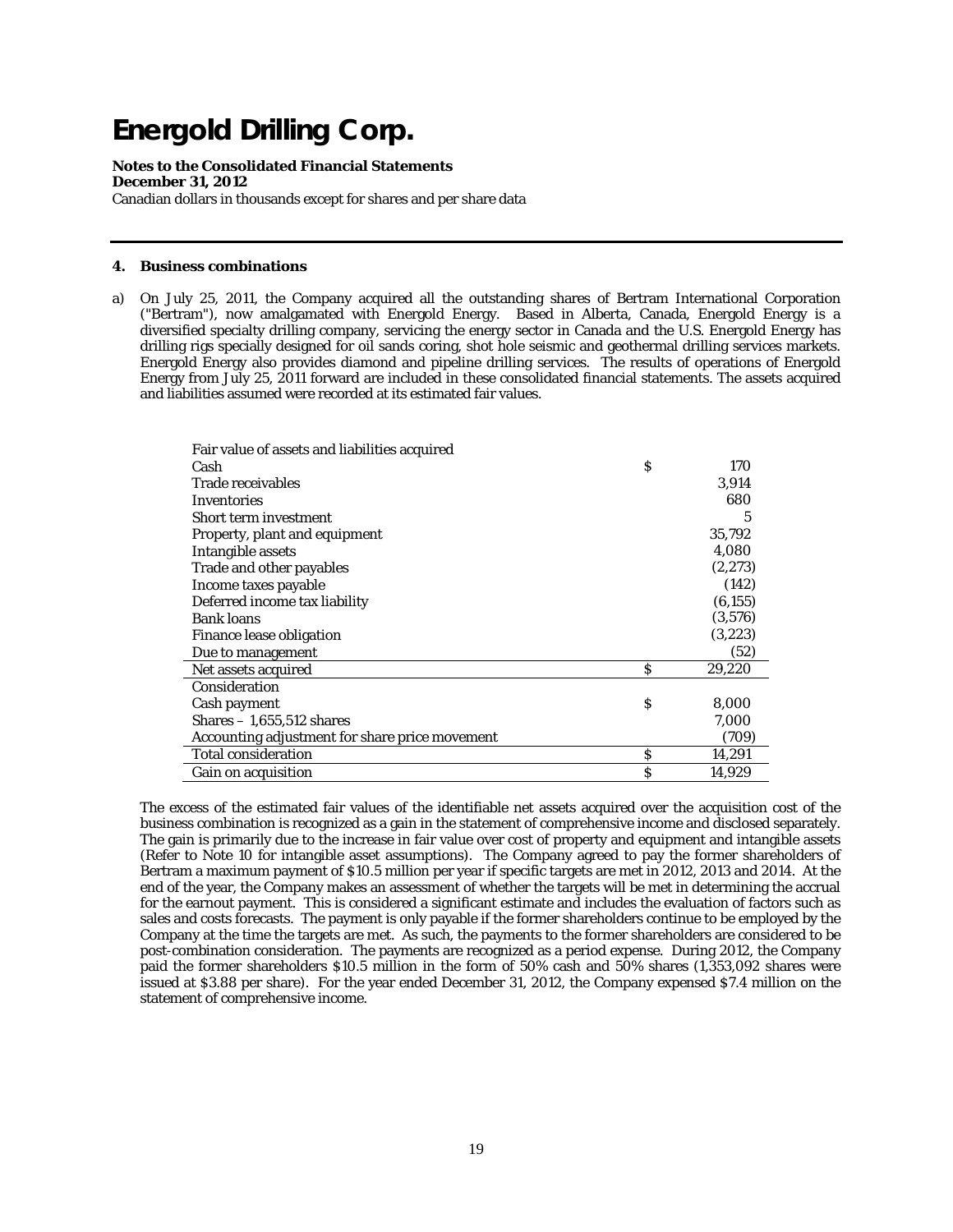#### **Notes to the Consolidated Financial Statements December 31, 2012**

Canadian dollars in thousands except for shares and per share data

#### **4. Business combinations** *- continued*

b) On January 14, 2011 the Company acquired all the outstanding shares of Dando, located in the United Kingdom. Dando manufactures drilling rigs and associated equipment for water well, mineral exploration and geotechnical drilling. The Company paid CDN\$0.08 million (Pounds Sterling 0.05 million) for 100% of the shares of Dando. The results of operations of Dando from January 15, 2011 forward are included in these consolidated financial statements. The allocation of the total cost of the business combination to the fair value of the net assets acquired and liabilities assumed is summarized in the table below.

| Fair value of assets and liabilities acquired |   |         |
|-----------------------------------------------|---|---------|
| Cash                                          | S | 535     |
| Trade and other receivables                   |   | 270     |
| <b>Inventories</b>                            |   | 1,142   |
| Property, plant and equipment                 |   | 175     |
| <b>Intangibles</b>                            |   | 625     |
| Trade and other payables                      |   | (2,632) |
| Leases payable                                |   | (20)    |
| Deferred income taxes                         |   | (16)    |
| Net assets acquired                           | S | 79      |
| Consideration                                 |   |         |
| Cash payment                                  | S | 79      |

The Company has determined that the impact of profit, had Dando been consolidated as of January 1, 2011, is insignificant. Refer to Note 23 (manufacturing segment) for the impact on profit related to Dando from January 14, 2011.

#### **5. Trade and other receivables**

|                               |   | December 31,<br>2012 |   | December 31.<br>2011 |
|-------------------------------|---|----------------------|---|----------------------|
| Trade receivables             | s | 24.078               | S | 30,147               |
| <b>Mobilization costs</b>     |   |                      |   | 1,930                |
| Prepaid expenses              |   | 1,218                |   | 1,042                |
| <b>Government receivables</b> |   | 1,050                |   | 697                  |
| <b>Other</b>                  |   | 393                  |   | 378                  |
|                               |   | 26,739               | S | 34,194               |

#### **6. Inventories**

The cost of inventories recognized as an expense and included in direct drilling costs for the year ended December 31, 2012 was \$23,999 (December 31, 2011 - \$29,306).

#### **7. Investment in IMPACT Silver Corp. ("IMPACT")**

At December 31, 2012 the Company owned 6,980,001 shares (December 31, 2011 - 6,980,001 shares) of IMPACT. The Company's interest in IMPACT decreased from 10.26% to 10.25% during the year ended December 31, 2012. The Company, through mutual management at the executive level and its shareholding and directorship in IMPACT, exercises significant influence over IMPACT.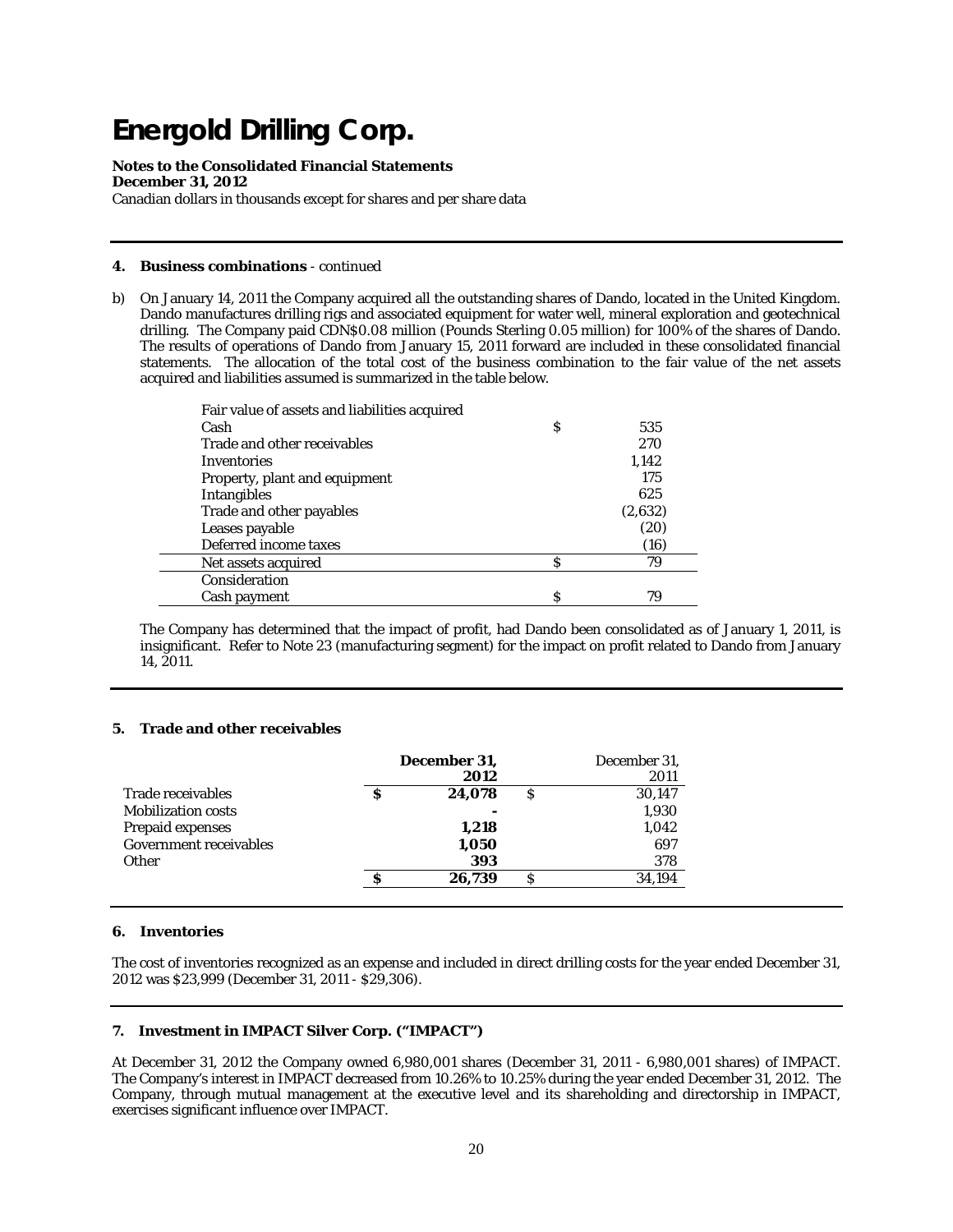#### **Notes to the Consolidated Financial Statements December 31, 2012**

Canadian dollars in thousands except for shares and per share data

# **7. Investment in IMPACT Silver Corp. ("IMPACT")** *- continued*

As a result, the investment in IMPACT is accounted for using the equity method. The dilution gain represents the fair value of the Company's share of the consideration paid by the new investors in IMPACT in excess of the carrying value of the Company's investment in IMPACT. Equity has been reduced by the elimination of a percentage equal to the Company's interest in IMPACT of the net profits realized on drilling services provided to IMPACT. Details of the investment in IMPACT are as follows:

| Balance - January 1, 2011                             | s | 5.137 |
|-------------------------------------------------------|---|-------|
| Equity income for the year                            |   | 799   |
| Reversal of profits on intercompany drilling revenues |   | (17)  |
| Dilution gain                                         |   | 730   |
| <b>Purchase of shares</b>                             |   | 192   |
| Balance – December 31, 2011                           |   | 6,841 |
| Equity loss for the year                              |   | (118) |
| Reversal of profits on intercompany drilling revenues |   | (20)  |
| Dilution gain                                         |   | 102   |
| <b>Balance - December 31, 2012</b>                    |   | 6.805 |

Based upon year end TSX.V closing market prices of \$1.14 and \$1.29 per share, this investment has a quoted market value of \$7,957 at December 31, 2012 and \$9,004 at December 31, 2011. Summary financial information for IMPACT is as follows:

|                          |   | For the year ended December 31, |   |              |
|--------------------------|---|---------------------------------|---|--------------|
|                          |   | 2012                            |   | 2011         |
| <b>Revenues</b>          | s | 15,934                          | S | 24,267       |
| Net earnings             | S | (1,104)                         | S | 7,576        |
|                          |   | December 31,                    |   | December 31, |
|                          |   | 2012                            |   | 2011         |
| <b>Total assets</b>      | S | 66,074                          | S | 64,600       |
| <b>Total liabilities</b> | s | 7.131                           | S | 6,823        |

## **8. Investment in a private corporation and exploration properties**

### *Investment in a private corporation*

The Company entered into a binding letter agreement, effective June 29, 2007 and amended December 21, 2007 and June 30, 2008, with a Canadian controlled private corporation ("CCPC") to transfer all of its rights and obligations in the La Parcela Concession, located in the Dominican Republic, in exchange for \$2.0 million Canadian. In July 2010, the Company completed the transfer arrangements with respect to La Parcela Concession and the CCPC agreed to the release of the \$2.0 million of restricted cash funds through an investment in shares of the CCPC at a price of \$0.40 per share (5,000,000 common shares). At December 31, 2011, the Company fair valued this investment at \$1.0 million. On March 23, 2012, the Company entered into an agreement with the CCPC whereby the CCPC relinquished to the Company the La Parcela Concession and the Company surrendered 3,000,000 of the 5,000,000 shares it holds of the CCPC. At December 31, 2012, the Company allocated \$0.9 million to resource properties. The 2,000,000 shares in CCPC have been treated as available-for-sale valued at \$0.1 million.

## *Exploration properties*

On December 18, 2012, the Company entered into an option agreement with a third party. Under the terms of the agreement, the third party has an option to acquire 100% of the properties for a consideration of \$1.6 million.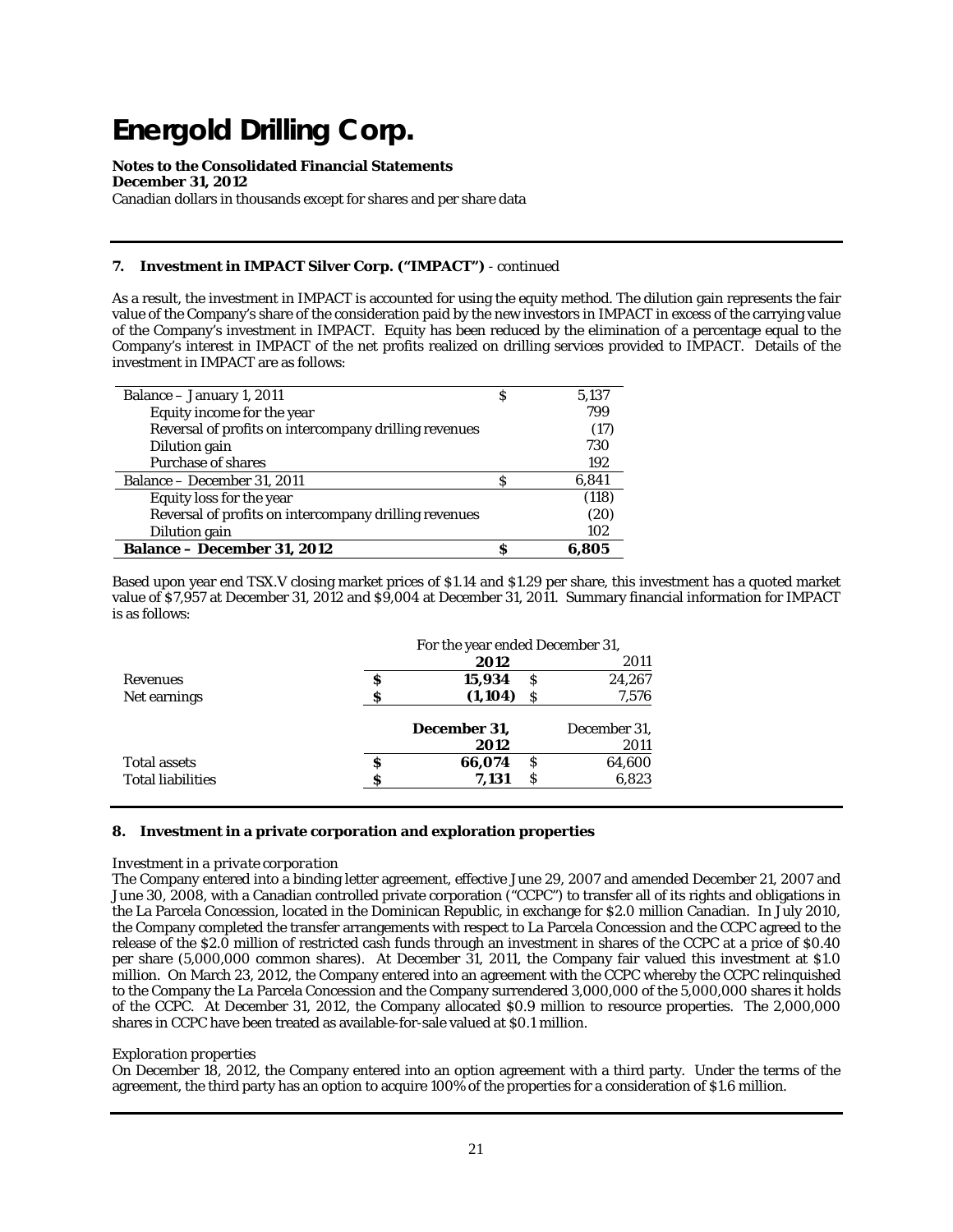# **Notes to the Consolidated Financial Statements**

**December 31, 2012** 

Canadian dollars in thousands except for shares and per share data

# **9. Property, plant and equipment**

|                                          | <b>Buildings</b><br>(S) | Operating<br>equipment<br>(S) | <b>Vehicles</b><br>(S) | Office and<br>Computer<br>Equipment<br>(S) | <b>Total</b><br>(S) |
|------------------------------------------|-------------------------|-------------------------------|------------------------|--------------------------------------------|---------------------|
| Cost                                     |                         |                               |                        |                                            |                     |
| <b>Balance at January 1, 2011</b>        | 8                       | 12,630                        | 881                    | 733                                        | 14,252              |
| <b>Additions</b>                         | 6                       | 5,496                         | 1,383                  | 295                                        | 7.180               |
| <b>Disposals</b>                         |                         | (716)                         | (131)                  |                                            | (847)               |
| Acquisition through business combination | 515                     | 31,570                        | 4,043                  | 12                                         | 36,140              |
| Foreign exchange movement                | (1)                     | (296)                         | 84                     | (13)                                       | (226)               |
| <b>Balance at December 31, 2011</b>      | 528                     | 48,684                        | 6,260                  | 1,027                                      | 56,499              |
| <b>Additions</b>                         | 46                      | 5,293                         | 709                    | 261                                        | 6,309               |
| <b>Disposals</b>                         |                         | (318)                         | (699)                  | (18)                                       | (1,035)             |
| Acquisition through business combination |                         | 195                           |                        |                                            | 195                 |
| Foreign exchange movement                | 1                       | (16)                          | (86)                   | $\overline{2}$                             | (99)                |
| <b>Balance at December 31, 2012</b>      | 575                     | 53,838                        | 6,184                  | 1,272                                      | 61,869              |
|                                          |                         |                               |                        |                                            |                     |
| <b>Accumulated amortization</b>          |                         |                               |                        |                                            |                     |
| <b>Balance at January 1, 2011</b>        | (3)                     | (4,833)                       | (247)                  | (423)                                      | (5,506)             |
| Amortization for the year                | (34)                    | (3,631)                       | (513)                  | (125)                                      | (4, 303)            |
| <b>Disposals</b>                         |                         | 26                            | 40                     |                                            | 66                  |
| Foreign exchange movement                |                         | 197                           | 8                      | 6                                          | 211                 |
| <b>Balance at December 31, 2011</b>      | (37)                    | (8, 241)                      | (712)                  | (542)                                      | (9,532)             |
| Amortization for the year                | (81)                    | (6, 851)                      | (1, 172)               | (170)                                      | (8, 274)            |
| Finance costs <sup>1</sup>               |                         | (398)                         |                        |                                            | (398)               |
| <b>Disposals</b>                         |                         | 117                           | 207                    | 7                                          | 331                 |
| Foreign exchange movement                |                         | (22)                          | 13                     |                                            | (9)                 |
| <b>Balance at December 31, 2012</b>      | (118)                   | (15, 395)                     | (1,664)                | (705)                                      | (17, 882)           |
| Net book value                           |                         |                               |                        |                                            |                     |
| At December 31, 2011                     | 491                     | 40,443                        | 5,548                  | 485                                        | 46,967              |
| At December 31, 2012                     | 457                     | 38,443                        | 4,520                  | 567                                        | 43,987              |

Liabilities under capitalized finance lease related to the Energy sector (Note 16g)

|                 | Liabilities secured |       |  | Net book value of assets |       |  |  |
|-----------------|---------------------|-------|--|--------------------------|-------|--|--|
|                 | 2012                | 2011  |  | 2012                     | 2011  |  |  |
| At December 31, | 5.421               | 2.803 |  | 8.893                    | 4,665 |  |  |

<sup>1</sup> In the current year, the Company entered into a finance leaseback transaction. The difference between the sales transaction and the net book value is deferred and amortized over the lease term and recognized as finance costs.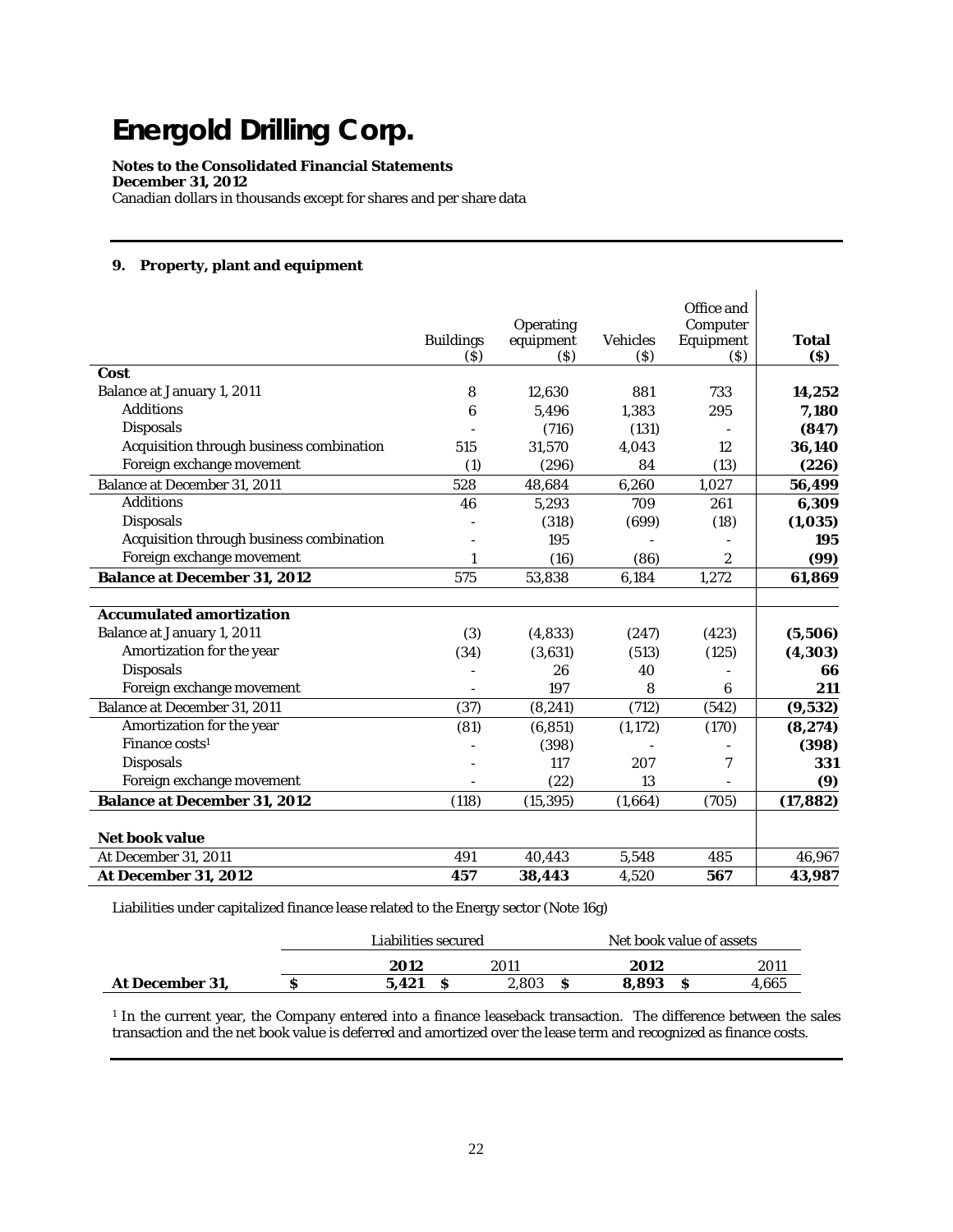# **Notes to the Consolidated Financial Statements**

**December 31, 2012** 

Canadian Dollars in thousands except for shares and per share data

# **10. Goodwill and intangible assets**

|                                 |              |                          |          |                           |    |                          |    | Non-                |   | Other                |     |         |
|---------------------------------|--------------|--------------------------|----------|---------------------------|----|--------------------------|----|---------------------|---|----------------------|-----|---------|
|                                 |              | Goodwill                 |          | Customer<br>Relationships |    | <b>Brand</b>             |    | Compete<br>Covenant |   | intangible<br>assets |     | Total   |
| Cost                            |              |                          |          |                           |    |                          |    |                     |   |                      |     |         |
| Balance at January 1, 2011      | \$           | 1,710                    | S        |                           | Ŝ  | ۰                        | S  |                     | S |                      | S   | 1,710   |
| <b>Additions</b>                |              |                          |          | 3.840                     |    | 700                      |    | 220                 |   | 165                  |     | 4,815   |
| Balance at December 31, 2011    | S.           | 1,710                    | S.       | 3,840                     | Ŝ. | 700                      | S. | 220                 | S | 165                  | S.  | 6,635   |
| <b>Additions</b>                |              |                          |          |                           |    | $\overline{\phantom{a}}$ |    |                     |   | 134                  |     | 134     |
| At December 31, 2012            | \$           | 1,710                    | \$       | 3,840                     | s  | 700                      | S  | 220                 | S | 299                  | s   | 6,769   |
| <b>Accumulated amortization</b> |              |                          |          |                           |    |                          |    |                     |   |                      |     |         |
| Balance at January 1, 2011      | Ś            |                          | <b>S</b> |                           | Ŝ  | ٠                        | S  |                     | S |                      | S   |         |
| Amortization for the year       |              |                          |          | (282)                     |    | (58)                     |    | (30)                |   | (30)                 |     | (400)   |
| Impairment                      |              |                          |          | (460)                     |    | ٠                        |    |                     |   |                      |     | (460)   |
| Balance at December 31, 2011    | <sup>S</sup> |                          | Ś        | (742)                     | Ŝ. | (58)                     | Ś. | (31)                | S | (29)                 | S   | (860)   |
| Amortization for the year       |              |                          |          | (676)                     |    | (140)                    |    | (73)                |   | (42)                 |     | (931)   |
| At December 31, 2012            | S            | $\overline{\phantom{a}}$ | s        | (1, 418)                  | s  | (198)                    | S. | (104)               | S | (71)                 | S   | (1,791) |
| <b>Net Book Value</b>           |              |                          |          |                           |    |                          |    |                     |   |                      |     |         |
| December 31, 2011               | S            | 1,710                    | Ś        | 3,098                     | S  | 642                      | Ŝ. | 189                 | S | 136                  | \$. | 5,775   |
| At December 31, 2012            | \$           | 1,710                    | Ś        | 2,422                     | S  | 502                      | Ś. | 116                 | S | 228                  | S   | 4,978   |

### Goodwill

Goodwill is attributed to the Company's subsidiaries in Brazil and Peru. The Company has performed its annual goodwill impairment testing and did not identify any impairment losses. The recoverable amounts for our goodwill impairment testing were determined using a discounted cash flow methodology, taking account of revenue growth of 5% and the Company's weighted average cost of capital rate of 19.28%. The cash flows cover a period of three years, after which a terminal value is determined. The key assumptions used to determine fair value less cost to sell are as follows:

## Operating Costs and Capital Expenditures

Operating costs and capital expenditures are based on internal management forecasts. Cost assumptions incorporate management experience and expertise, current operating costs, the nature and location of each operation and the risks associated with each operation. Future capital expenditure is based on management's best estimate of required future capital requirements. All committed and anticipated capital expenditures adjusted for future cost estimates have been included in the projected cash flows.

#### Discount Rates

Adjustments to the rate are made for any risks that are not reflected in the underlying cash flows. These rates are based on the weighted average cost of capital for a mining industry group and were calculated based on management's estimates.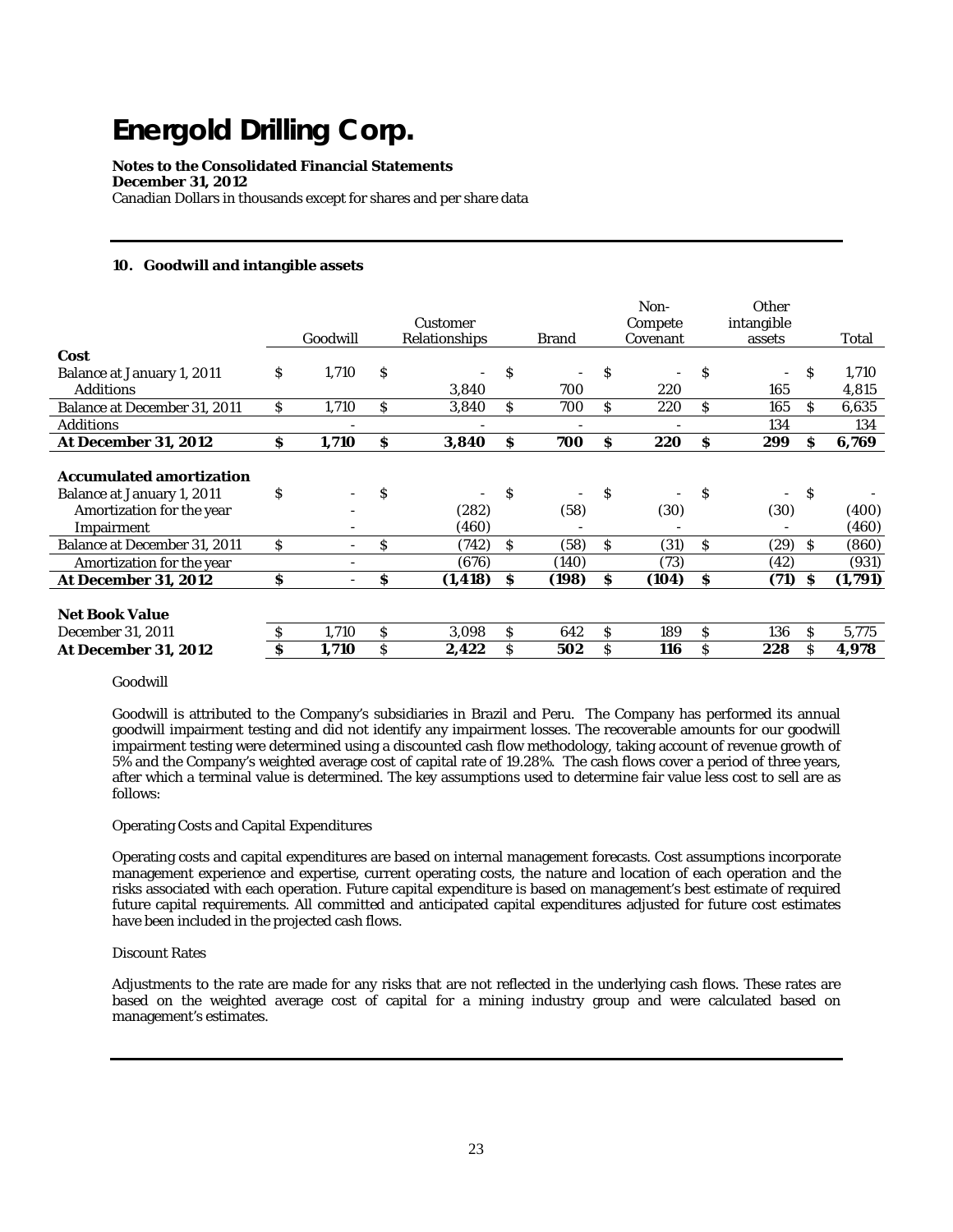# **Notes to the Consolidated Financial Statements**

**December 31, 2012** 

Canadian dollars in thousands except for shares and per share data

# **10. Goodwill and intangible assets** *– continued*

### Intangible assets

The Company applied a discounted cash flow model to value customer relationships, brand and non-compete which were acquired as part of the Bertram acquisition. Major assumptions included in calculating the following intangible asset are:

| Intangible asset      | <b>Cash flow model</b><br>projection | <b>Revenue Growth</b>                         | <b>Discount</b><br>Factor |
|-----------------------|--------------------------------------|-----------------------------------------------|---------------------------|
| Customer relationship | 10 years                             | average revenue growth rate of 17.16% for the | 25%                       |
|                       |                                      | first 3 years and 3% for the remaining years  |                           |
| Brand                 | 10 years                             | average revenue growth rate of 17.16% for the | 25%                       |
|                       |                                      | first 3 years and 3% for the remaining years  |                           |
| Non-compete covenant  | 3 years                              | average revenue growth rate of 17.16%         | 22%                       |

# **11. Bank Indebtedness**

|                                             | 2012  | 2011  |
|---------------------------------------------|-------|-------|
| \$4.0 million revolving demand facility     | 2.954 | 3.567 |
| \$U.S. 1.0 million revolving line of credit | -     | 458   |
|                                             | 2.954 | 4.025 |

The following are descriptions of Energold Energy's loan arrangements:

Energold Energy has a demand bank loan authorized to a maximum of \$4.0 million, which bears interest at the bank's prime lending rate plus 1.0% per annum.

A reducing facility was authorized to a maximum of \$6.8 million by way of leases. The finance leases bear interest between 3.81% and 5.29%.

A general security agreement and a floating charge on all present and after-acquired real property has been pledged as security for the above borrowings.

The Company has provided guarantee and postponements of claim and general security agreements to a maximum of \$9.0 million. Bertram Drilling Corp., a subsidiary of Energold Energy, has provided guarantee and postponements of claim and general security agreements to a maximum of \$16.5 million. No fees have been charged to the Company for these guarantees.

A revolving line of credit for Bertram Drilling Inc., the U.S. subsidiary of Energold Energy, is authorized to a maximum of U.S. \$1 million, which bears interest at 5.0% per annum. Equipment, inventories, and trade accounts receivable have been pledged as security. No amount is outstanding on this bank loan at December 31, 2012.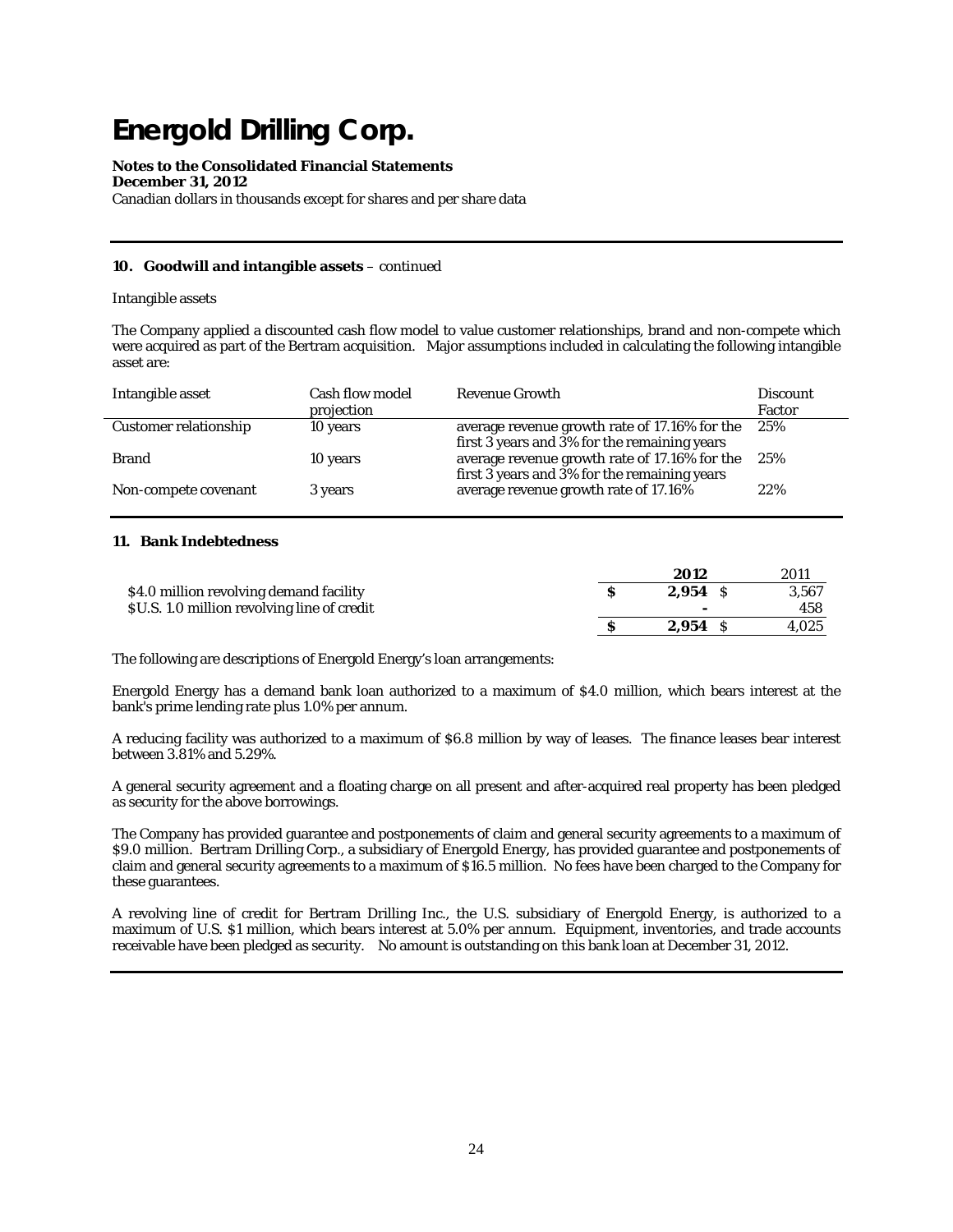# **Notes to the Consolidated Financial Statements**

**December 31, 2012** 

Canadian dollars in thousands except for shares and per share data

# **12. Trade and other payables**

|   | December 31, |   | December 31. |
|---|--------------|---|--------------|
|   | 2012         |   | 2011         |
| S | 10,316       | S | 12,964       |
|   | 1,586        |   | 2,525        |
|   | 1,706        |   | 4,610        |
|   | 2,343        |   | 1,066        |
|   | 268          |   | 367          |
|   | 16,219       | S | 21,532       |
|   |              | S | 393          |
|   |              |   |              |

## **13. Convertible Debenture ("CD")**

On July 21, 2011, the Company issued secured CDs through a private placement for aggregate gross proceeds of \$10 million, which bear interest at 10% per annum, payable quarterly with a maximum term of three years. The CDs are generally secured against all the assets of the Company and specifically secured by a pledge of 2,000,000 common shares of IMPACT Silver Corp. owned by the Company. They are convertible into common shares of the Company at a conversion price of \$5.25 per share, subject to a minimum conversion of \$0.05 million. Any time after July 21, 2012, the Company may, with 90 days written notice, prepay the CDs, in whole or in part, including all outstanding interest accumulated to the date of prepayment, with an additional payment of 1.5% of the amount to be prepaid. Any such prepayment will permanently reduce the CD and may not be re-borrowed.

The CDs are classified as a liability, less fair values allocated to the conversion feature. As a result, the recorded liability for the CDs is lower than its face value which is characterized as a debt discount. The conversion feature is classified as equity. Consistent with IAS 32-Financial Instruments: Presentation, the Company fair valued the debt component using a discounted cash flow model at current interest rate of 14.38% and the equity component was assigned the residual amount.

Based on the Company's valuation as of July 21, 2011, the closing date of the convertible debenture, the value of the debt component and the conversion option is as follows:

| Balance at January 1 and December 31, 2010 | $\overline{\phantom{0}}$ |
|--------------------------------------------|--------------------------|
| Amounts advanced                           | 10.000                   |
| <b>Conversion feature</b>                  | (1.051)                  |
| Net debt component of CD on issue          | 8.949                    |

Using the effective interest rate method and the 14.38% rate implicit in the calculation, the difference of \$1.051 million, characterized as the debt discount is accreted to income over the term of the CD.

| Convertible debenture as of December 31, 2011        | 9.079 |
|------------------------------------------------------|-------|
| Accretion of debt discount for the year              | 323   |
| <b>Convertible debenture as of December 31, 2012</b> | 9.402 |

The convertible debenture contains financial and non-financial covenants customary for a facility of this size and nature. As at December 31, 2012, the Company was not in compliance with one of the non-financial covenants; however, the Company is currently in the process of obtaining waivers from debt covenant holders and does not expect the debenture to be repaid immediately. The convertible debenture has been reclassified from non-current liability to current liability.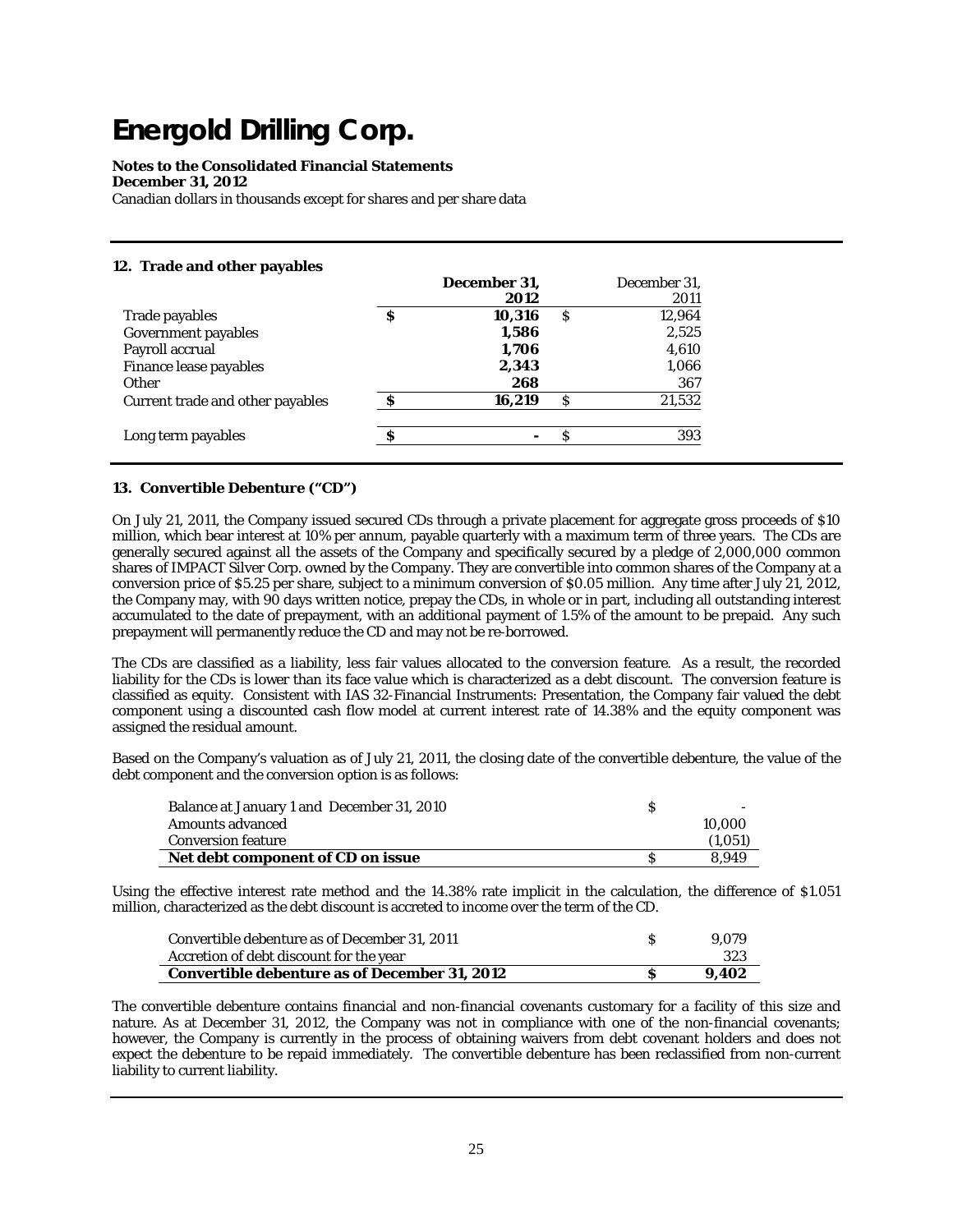# **Notes to the Consolidated Financial Statements**

**December 31, 2012** 

Canadian dollars in thousands except for shares and per share data

# **14. Finance cost**

|                                                    | 2012  |       |
|----------------------------------------------------|-------|-------|
| Bank fees and interest expense                     | 574   | 914   |
| Finance lease expense                              | 639   | 100   |
| Interest expense and accretion of convertible debt | 1.335 | 612   |
| <b>Finance cost</b>                                | 2.548 | 1.626 |

### **15. Income taxes and deferred income taxes**

Total income tax expense consists of:

|                             | 2012    | 2011     |
|-----------------------------|---------|----------|
| Current income tax expense  | 4.884   | 6.411    |
| Deferred income tax expense | (1.276) | (1, 843) |
|                             | 3.608   | 4.568    |

Total income tax expense attributed to geographical jurisdiction:

|                      |    | 2012  |   | 2011  |
|----------------------|----|-------|---|-------|
|                      |    |       |   |       |
| Canada               | \$ | (657) | S | (422) |
| Chile                |    | 3     |   | 105   |
| Argentina            |    | (9)   |   | 187   |
| Peru                 |    | 315   |   | 1,077 |
| Colombia             |    | 11    |   | (163) |
| Dominican Republic   |    | (150) |   | (36)  |
| Mexico               |    | 2,598 |   | 2,746 |
| Nicaragua            |    | (36)  |   |       |
| <b>Brazil</b>        |    | 213   |   | 458   |
| <b>Barbados</b>      |    | 567   |   | 489   |
| <b>Great Britain</b> |    | (17)  |   | (200) |
| U.S.                 |    | 770   |   | 327   |
|                      | -S | 3,608 | s | 4,568 |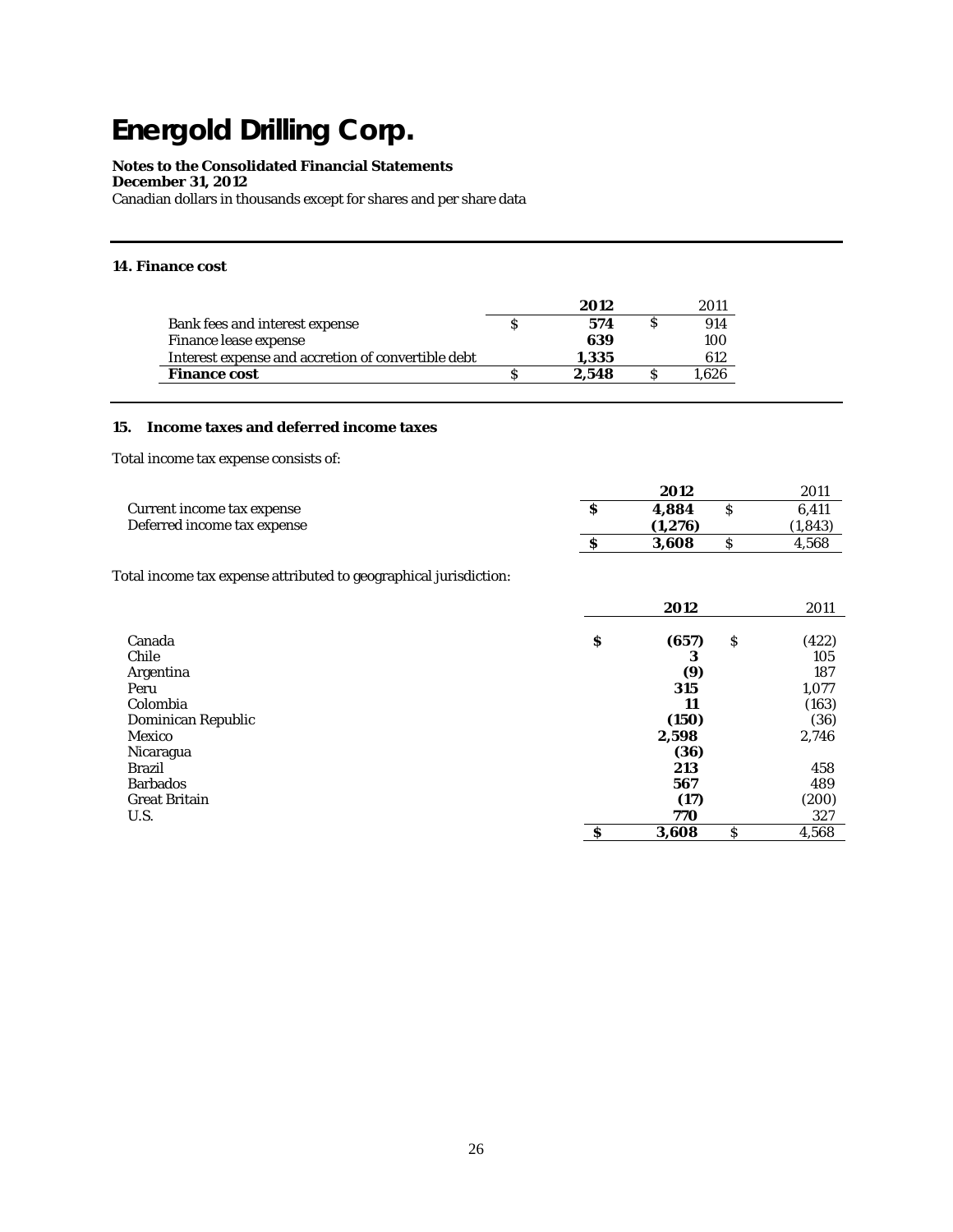# **Notes to the Consolidated Financial Statements**

**December 31, 2012** 

Canadian dollars in thousands except for shares and per share data

# **15. Income taxes and deferred income taxes** *– continued*

Factors affecting income tax expense for the year:

|                                                                    |   | 2012     |   | 2011    |
|--------------------------------------------------------------------|---|----------|---|---------|
| Earnings before income taxes                                       | S | (4,961)  | S | 30.995  |
| Canadian federal and provincial income tax rates                   |   | 25%      |   | 26.50%  |
| Income tax expense based on the above rates                        |   | (1, 240) |   | 8.214   |
| Items that cause an increase (decrease) in income tax expense:     |   |          |   |         |
| Foreign income subject to different income tax rates than Canada   |   | 567      |   | (1,556) |
| Gain on acquisition not subject to tax                             |   |          |   | (4,014) |
| Current tax benefit of previously unrecognized deferred tax assets |   |          |   | (302)   |
| Derecognition of deferred tax assets                               |   |          |   | 406     |
| Operating losses for which no tax benefit has been recognized      |   | 191      |   | 439     |
| Non-deductible expenses                                            |   | 2,242    |   | 841     |
| Withholding taxes                                                  |   | 1,020    |   | 907     |
| Change in management estimate regarding an uncertain tax position  |   | 736      |   | (60)    |
| Foreign exchange and other translation adjustments                 |   | 92       |   | (462)   |
| Changes in income tax rates                                        |   |          |   | 155     |
| Income tax expense                                                 | S | 3,608    | S | 4,568   |

The Canadian income tax rate declined during the year due to changes in the law.

The change for the year in the Company's net deferred tax position was as follows:

|                                                                |   | 2012    | 2011     |
|----------------------------------------------------------------|---|---------|----------|
| Deferred income tax assets (liability)                         |   |         |          |
| Balance at January 1,                                          | s | (7.331) | (3,296)  |
| Deferred income tax expense (recovery) in the income statement |   | 1.276   | 1,844    |
| Deferred income tax charged directly to equity                 |   | 23      | 101      |
| <b>Acquisitions of subsidiaries</b>                            |   |         | (6,171)  |
| Changes to foreign currency translation                        |   | (75)    | 191      |
| <b>Balance at December 31.</b>                                 |   | (6,107) | (7, 331) |

The composition of the Company's net deferred income tax asset and liability and deferred tax expense (recovery) is as follows:

Unrecognized deferred tax assets

|                                        | 2012                     | 2011  |
|----------------------------------------|--------------------------|-------|
| Non-capital losses                     | 1.500                    | 720   |
| Property, plant and equipment          | 764                      | 810   |
| Other items                            | $\overline{\phantom{a}}$ | 244   |
| Total unrecognized deferred tax assets | 2.264                    | l.774 |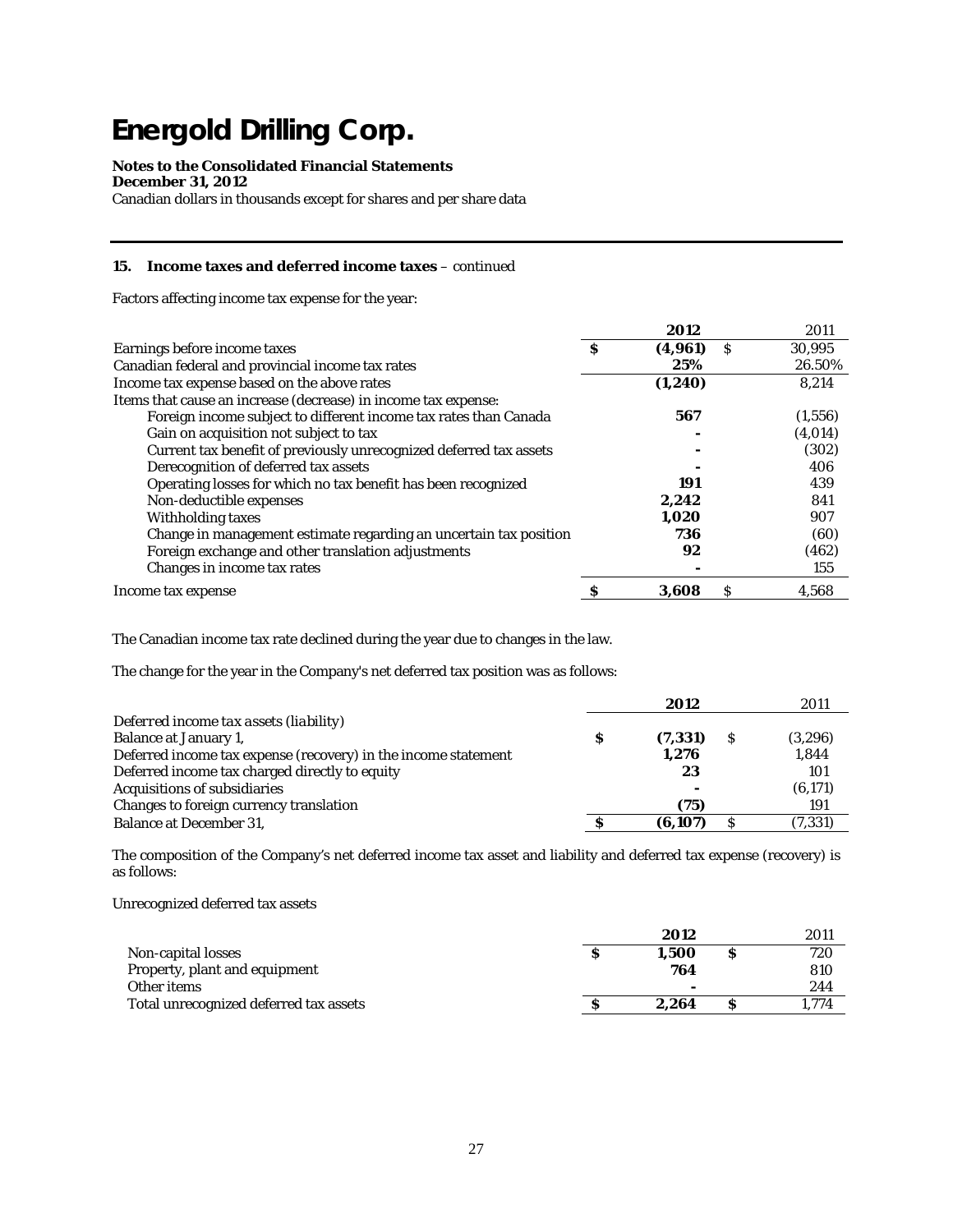# **Notes to the Consolidated Financial Statements**

**December 31, 2012**

Canadian Dollars in thousands except for shares and per share data

# **15. Income taxes and deferred income taxes** *– continued*

Unrecognized tax losses

As at December 31, 2012, the Company has tax losses for income tax purposes which may be used to reduce future taxable income. The income tax benefit, if any, of these losses have not been recorded in these consolidated financial statements because of the uncertainty of their recovery. The future expiration taxes and potential tax benefit are as follows:

| <b>Expiry Date</b> | Canada         | Chile                    |   | Colombia                 | Total |
|--------------------|----------------|--------------------------|---|--------------------------|-------|
| 2026               | 79             | ۰.                       |   | -                        | 79    |
| 2029               | 2,671          | $\overline{\phantom{a}}$ |   | $\overline{\phantom{a}}$ | 2,671 |
| No expiry          | $\overline{a}$ | 2.815                    |   | 754                      | 3,569 |
|                    | 2,750          | 2,815                    | ົ | 754                      | 6,319 |

Temporary differences associated with investments in subsidiaries

The Company has not recognized deferred tax liabilities in respect of unremitted earnings that are considered indefinitely reinvested in foreign subsidiaries. At December 31, 2012, these earnings amount to \$18.6 million (2011 - \$16.1 million). Substantially, all of these earnings would be subject to withholding taxes if they were remitted by the foreign subsidiary.

Type of temporary differences:

|                                                     | Deferred assets (liability)<br>tax |   |          | Expense (recovery) on the<br>statement of comprehensive<br>income statement |          |   |          |
|-----------------------------------------------------|------------------------------------|---|----------|-----------------------------------------------------------------------------|----------|---|----------|
|                                                     | 2012                               |   | 2011     |                                                                             | 2012     |   | 2011     |
| Non-capital losses                                  | \$<br>4.742                        | S | 3.754    | -S                                                                          | (988)    | S | (362)    |
| Property, plant and equipment                       | 771                                |   | 522      |                                                                             | (249)    |   | 102      |
| Capital leases and long term debt                   | 1,342                              |   | 656      |                                                                             | (686)    |   | 89       |
| <b>Accruals and other items</b>                     | 446                                |   | 1.418    |                                                                             | 972      |   | (865)    |
| <b>Investments</b>                                  | (636)                              |   | (542)    |                                                                             | 95       |   | (66)     |
| Property, plant and equipment and intangible assets | (8,694)                            |   | (9, 145) |                                                                             | (527)    |   | (229)    |
| Inventory                                           | (3,663)                            |   | (3,182)  |                                                                             | 481      |   | (666)    |
| Other items                                         | (415)                              |   | (812)    |                                                                             | (374)    |   | 154      |
|                                                     | \$<br>$(6.107)$ S                  |   | (7, 331) | <b>S</b>                                                                    | (1, 276) | S | (1, 843) |
| Represented on the balance sheet as:                |                                    |   |          |                                                                             |          |   |          |

|                                 | 2012    | 2011    |
|---------------------------------|---------|---------|
| Deferred income tax assets      | 3.403   | 2.640   |
| Deferred income tax liabilities | (9.510) | (9,971) |
|                                 | (6.107) | (7,331) |
|                                 |         |         |

## **16. Commitments**

a) The Company signed a lease for office premises in Vancouver, British Columbia until May 31, 2013. Lease obligations, net of operating costs, are \$0.24 million per year.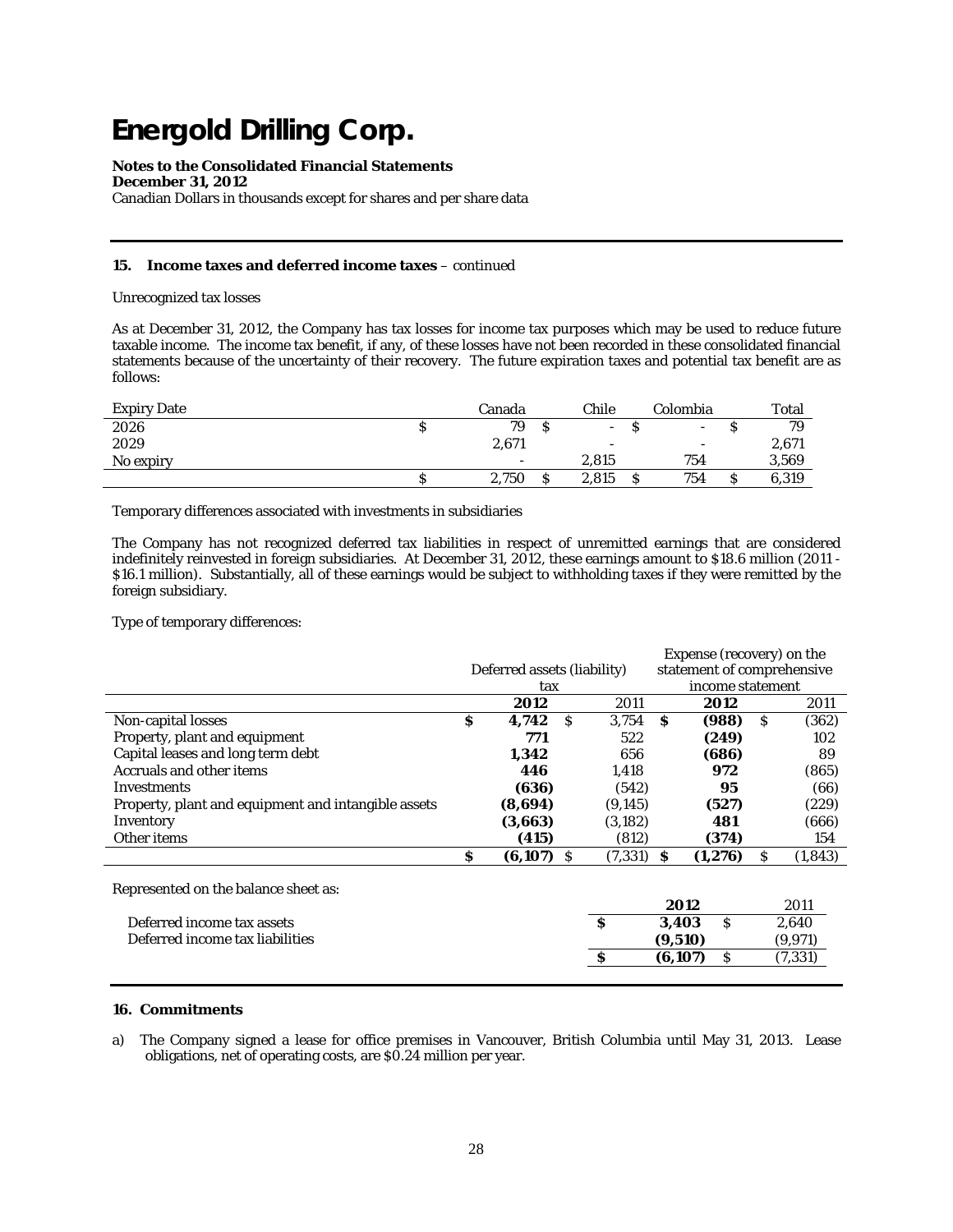#### **Notes to the Consolidated Financial Statements December 31, 2012**

Canadian dollars in thousands except for shares and per share data

### **16. Commitments** *- continued*

- b) The Company signed two leases for warehouse premises in Richmond, British Columbia. The first lease commenced February 1, 2011 and ends January 31, 2014. Lease obligations, net of operating costs, are \$0.04 million per year. The second lease commenced August 1, 2011 and ends July 31, 2014. Lease obligations, net of operating costs, are \$0.04 million per year.
- c) The Company signed a lease for office premises in Mexico City, which commenced November 1, 2011 and ends January 31, 2013. The Company renewed the lease for this office premise which commences February 1, 2013 and ends January 31, 2014. Lease obligations, net of operating costs for the lease ending January 31, 2013 and 2014 are both \$0.08 million (\$1.0 million Mexican Pesos and \$1.1 million Mexican Pesos respectively) for the year.
- d) The Company signed a lease for office premises in Carbon, Alberta, which commenced June 1, 2012 and ends May 31, 2015. Lease obligations, net of operating costs, are \$0.04 million per year.
- e) The Company signed a lease for office premises in the U.K., which commenced September 14, 2012 and ends September 13, 2018. Lease obligations, net of operating costs, are \$0.06 million per year (0.04 million GBP).
- f) Dando has a 25 year lease for office premises in the U.K. which expires March 25, 2026. Lease obligations, net of operating costs are \$0.04 (0.03 million GBP per year). Dando has two 10 year leases for space in the U.K. which expires on June 29, 2019 and June 5, 2021. Lease obligations, net of operating costs are \$0.20 million (0.11 million GBP) per year. The Company is a guarantor for these three leases. Dando has two five year leases for space in the U.K. which expire on April 16, 2017 and July 25, 2017. Lease obligations, net of operating costs for the term of both leases are \$0.25 million (0.16 million GBP).
- g) Finance leasing arrangements:

The majority of the finance leases were acquired from the Energold Energy acquisition (Note 4a) in December 2011; the Company assumed leases related to a limited number of these assets. These lease agreements terminate between 2013 and 2016 and have interest rates between 0% and 6.94%. Since December 31, 2011, Bertram signed the following leases which all have three year terms: equipment lease signed in February, 2012 and has an interest rate of 3.96%; equipment lease signed in August, 2012 and has an interest rate of 3.94%; and equipment lease signed in September, 2012 and has an interest rate of 3.81%. At December 31, 2012, Energold Energy's finance lease obligations were \$5.42 million, of which \$2.23 million is current and is included within trade and other payables and \$3.19 million is long term. The remaining leases belong to E-Global and Dando.

Finance lease liabilities are as follows:

|                                                   |   | Minimum lease payments      |    |                      |    | Present value of minimum<br>lease payments |     |                      |  |
|---------------------------------------------------|---|-----------------------------|----|----------------------|----|--------------------------------------------|-----|----------------------|--|
|                                                   |   | <b>December</b><br>31, 2012 |    | December<br>31, 2011 |    | December<br>31.2012                        |     | December<br>31, 2011 |  |
| Not more than one year                            |   | 2,385                       | -S | 1,089                | -S | 2,343                                      | - S | 1,066                |  |
| Later than one year and not later than five years |   | 3,249                       |    | 1,948                |    | 3,192                                      |     | 1,911                |  |
| Later than five years                             |   | $\overline{\phantom{0}}$    |    |                      |    |                                            |     |                      |  |
|                                                   | S | 5,634                       | S  | 3.037                | -S | 5,535                                      | -S  | 2,977                |  |
| Less: future finance charges                      |   | (99)                        |    | (60)                 |    |                                            |     |                      |  |
| Present value of minimum lease payments           | S | 5,535                       | s  | 2.977                |    | 5,535                                      | -S  | 2,977                |  |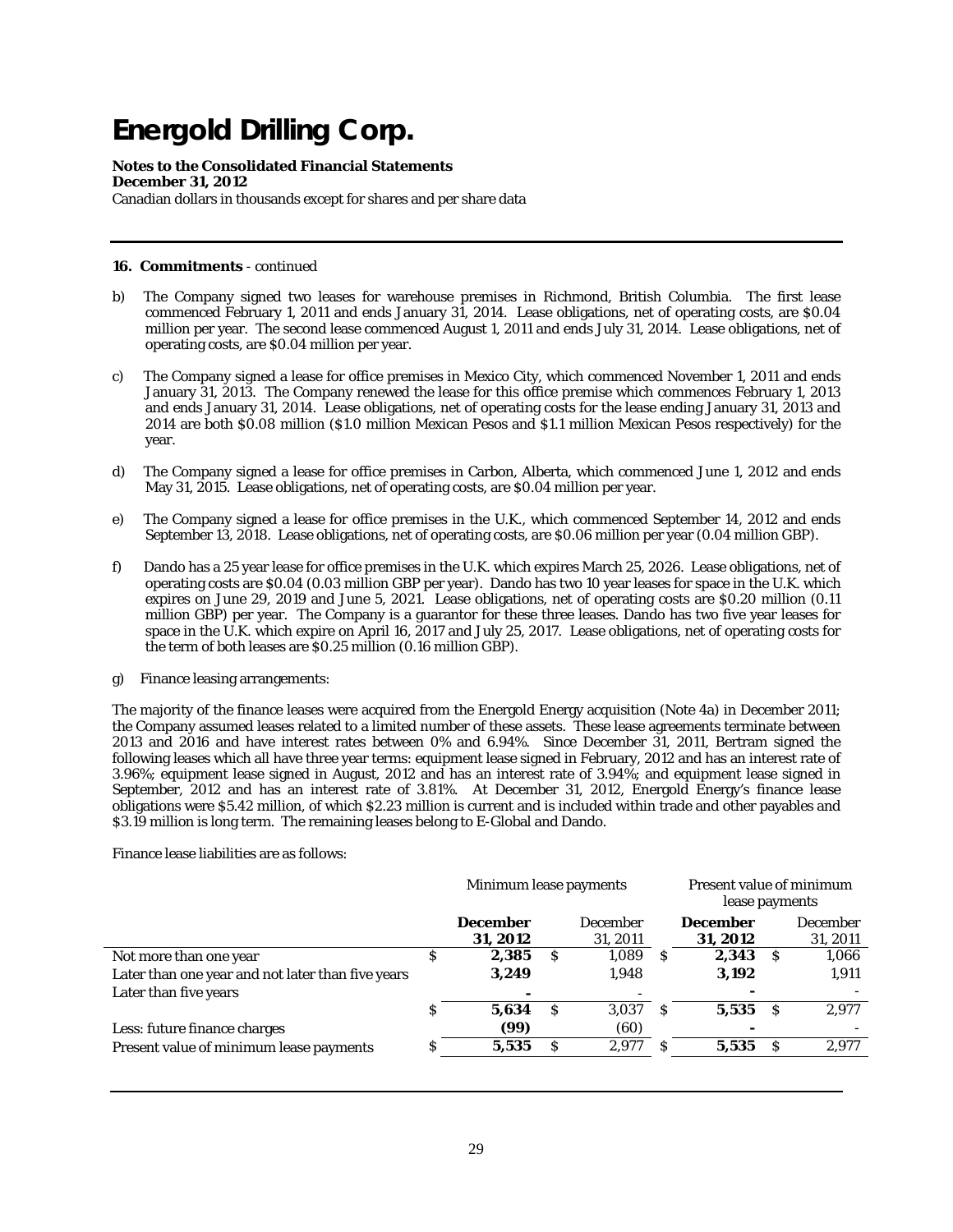#### **Notes to the Consolidated Financial Statements December 31, 2012**

Canadian dollars in thousands except for shares and per share data

# **17. Equity**

The Company is authorized to issue an unlimited number of common shares. The Company's shares have no par value.

### a) **Stock Options**

The Company has established a stock option plan whereby the board of directors may, from time to time, grant options to directors, officers, employees or consultants. Under the stock option plan 4,591,070 options have been authorized for issuance, of which 3,295,825 have been allocated at December 31, 2012. Options granted must be exercised no later than five years from date of grant or such lesser period as determined by the Company's board of directors and is settled in cash. The exercise price of an option is not less than the closing price on the Exchange on the last trading day preceding the grant. The directors, subject to the policies of the TSX Venture Exchange, may determine and impose terms upon how each grant of options shall become vested. Options vest 25% on the date granted and 12.5% every quarter thereafter.

A summary of the Company's stock option plan at December 31, 2012 and the changes for the year ended on these dates is as follows:

|                      |               | <b>Weighted Average</b> |
|----------------------|---------------|-------------------------|
|                      | <b>Number</b> | <b>Exercise Price</b>   |
| At January 1, 2011   | 2,466,000     | 2.75                    |
| <b>Granted</b>       | 1,525,000     | 3.84                    |
| Exercised            | (428,000)     | 2.22                    |
| Forfeited            | (55,000)      | 2.44                    |
| At December 31, 2011 | 3,508,000     | 3.29                    |
| Granted              | 30,000        | 5.13                    |
| Exercised            | (227, 175)    | 2.54                    |
| Forfeited            | (15,000)      | 2.97                    |
| At December 31, 2012 | 3,295,825     | 3.36                    |

The following table summarizes information about the stock options outstanding at December 31, 2012:

| <b>Exercise Price</b> | <b>Number of Options</b> | <b>Weighted Average</b>       | <b>Number of Options</b> |
|-----------------------|--------------------------|-------------------------------|--------------------------|
| Per Share             | <b>Outstanding</b>       | <b>Remaining Life (Years)</b> | Exercisable              |
| <b>S2.01</b>          | 615,625                  | 1.75                          | 615,625                  |
| \$2.30                | 22,900                   | 2.35                          | 22,900                   |
| \$3.45                | 1,113,275                | 2.80                          | 1,113,275                |
| \$3.80                | 1,364,025                | 3.79                          | 1,020,275                |
| \$4.19                | 150,000                  | 3.03                          | 150,000                  |
| \$5.13                | 30.000                   | 4.13                          | 18,750                   |
|                       | 3,295,825                | 3.03                          | 2,940,825                |

The weighted share price at the date of exercise of the stock options was \$5.30 (2011 - \$4.30).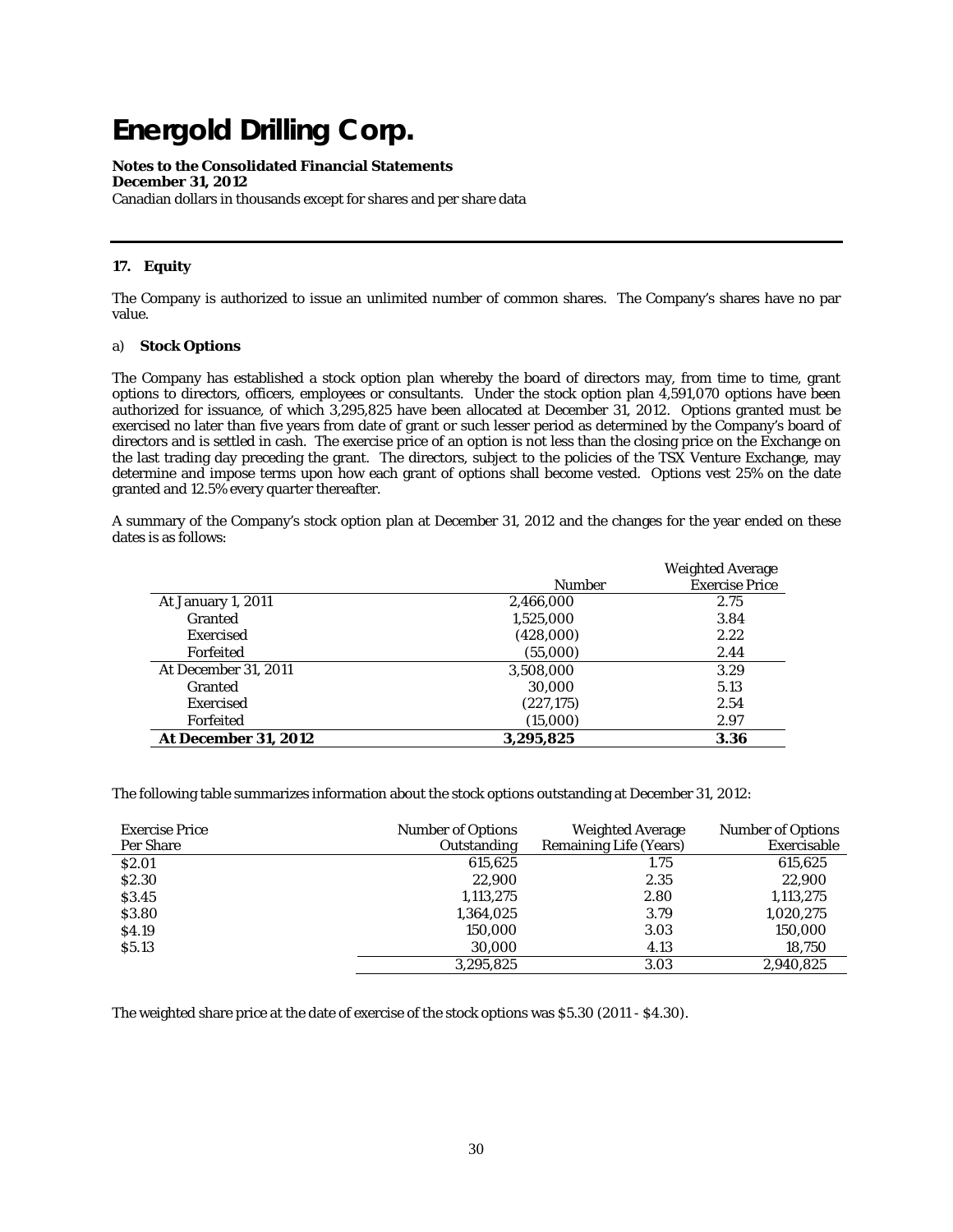#### **Notes to the Consolidated Financial Statements December 31, 2012**

Canadian dollars in thousands except for shares and per share data

# **17. Equity** *- continued*

## a) **Stock Options** *- continued*

The fair value of the services provided cannot be reliably measured; therefore, the fair value of each option granted is estimated at the time of grant using the Black-Scholes option pricing model with assumptions as follows:

|                                        | October 1. | May 7, 2010 | October 21. | January 13, | October 13. | February |
|----------------------------------------|------------|-------------|-------------|-------------|-------------|----------|
| Date Granted                           | 2009       |             | 2010        | 2011        | 2011        | 14.2012  |
| Number of options granted              | 1,155,000  | 150.000     | 1.245.000   | 150.000     | 1.375.000   | 30,000   |
| Risk-free interest rate                | 1.24%      | 1.60%       | 1.38%       | 1.75%       | 1.08%       | 1.08%    |
| Expected dividend yield                | Nil        | Nil         | Nil         | Nil         | Nil         | Nil      |
| <b>Expected share price volatility</b> | 62%        | 61%         | 61%         | 59%         | 54%         | 54%      |
| Expected option life in years          |            |             | 2           | 2           |             | 3        |

Option pricing models require the input of highly subjective assumptions including the expected share price volatility. Changes in the subjective input assumptions can materially affect the fair value estimate, and therefore the existing models do not necessarily provide a reliable single measure of the fair value of the Company's stock options.

The total fair value of share-based payment expense on stock options granted to employees and consultants of the Company for the year ended December 31, 2012 is \$1.1 million (December 31, 2011 – \$2.0 million).

### b) **Warrants**

On March 21, 2012, the Company completed a \$20.0 million bought deal private placement financing. A total of 3,900,000 common shares were issued at a price of \$5.20 per share for aggregate gross proceeds of \$20.3 million pursuant to an underwriting agreement between the Company and a syndicate of underwriters. In consideration for the services of the underwriters, they were paid a cash commission of 6% of the gross proceeds of the offering and non-transferable common share purchase warrants ("compensation warrant") equal to 6% of the shares issued pursuant to the offering. Each compensation warrant entitles the holder to acquire one common share of the Company at an exercise price of \$5.20 expiring following March 21, 2014. The securities issued under the offering are subject to a four month hold period.

|                             |               | <b>Weighted Average</b> |
|-----------------------------|---------------|-------------------------|
|                             | <b>Number</b> | <b>Exercise Price</b>   |
| At January 1, 2011          | 2,331,081     | 4.50                    |
| <b>Granted</b>              | 6,993         | 4.50                    |
| Exercised                   | (750)         | 4.50                    |
| Forfeited                   |               | 4.50                    |
| At December 31, 2011        | 2337,324      | 4.50                    |
| <b>Granted</b>              | 234,000       | 5.20                    |
| Exercised                   | (341,750)     | 4.50                    |
| Forfeited                   | (1,995,574)   | 4.50                    |
| <b>At December 31, 2012</b> | 234.000       | 5.20                    |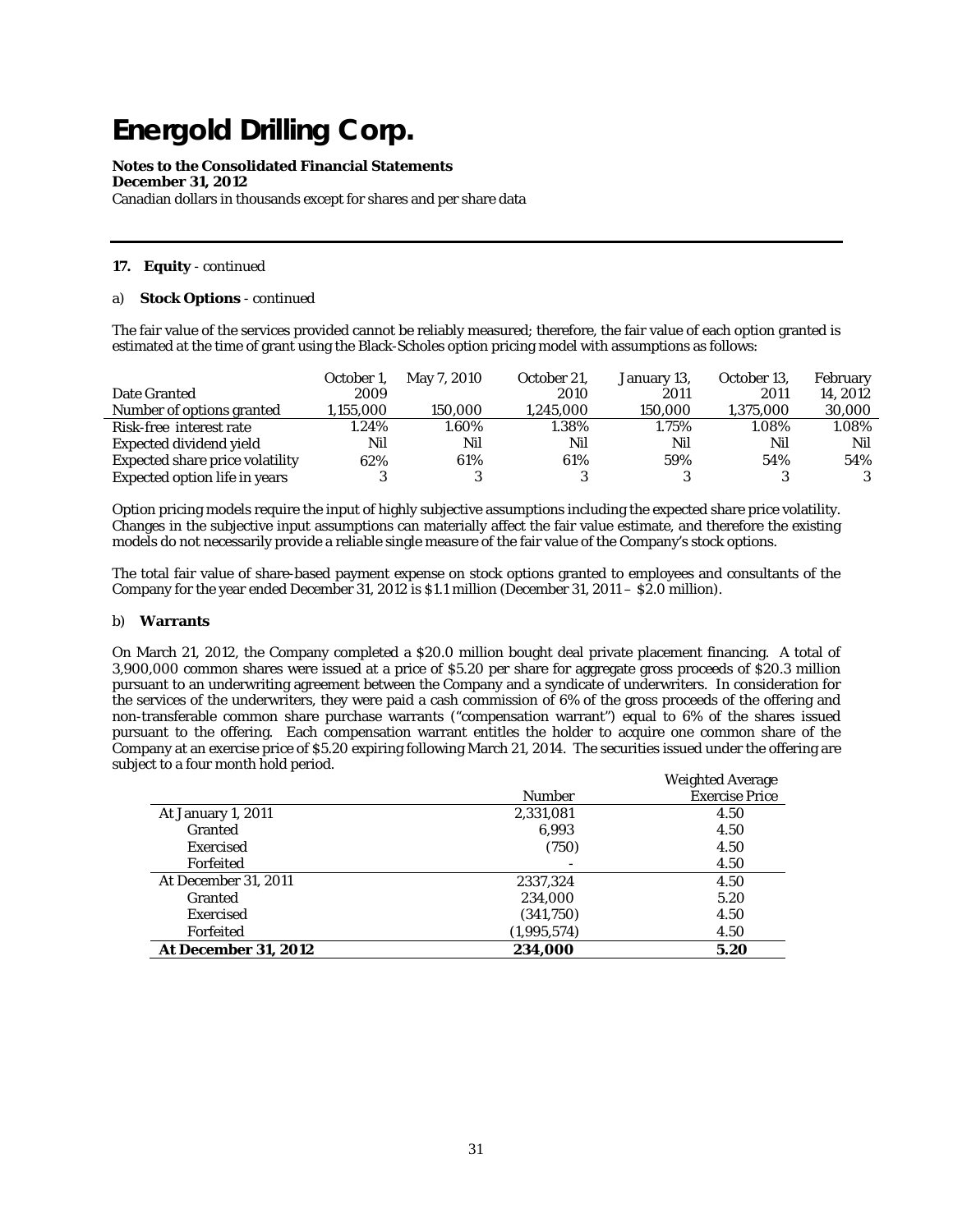# **Notes to the Consolidated Financial Statements**

**December 31, 2012** 

Canadian dollars in thousands except for shares and per share data

# **17. Equity** *- continued*

## b) **Warrants** *- continued*

The fair value of the services provided cannot be reliably measured; therefore, the fair value of each warrant granted is estimated at the time of grant using the Black-Scholes option pricing model with assumptions as follows:

| Date Granted                           | December 23, 2010 | March 21, 2012 |
|----------------------------------------|-------------------|----------------|
| Number of warrants granted             | 2,331,081         | 234,000        |
| Risk-free interest rate                | 1.69%             | 1.27%          |
| Expected dividend yield                | Nil               | Nil            |
| <b>Expected share price volatility</b> | 47%               | 37%            |
| Expected warrant life in years         | 2                 |                |

Pricing models require the input of highly subjective assumptions including the expected share price volatility. Changes in the subjective input assumptions can materially affect the fair value estimate, and therefore the existing models do not necessarily provide a reliable single measure of the fair value of the Company's warrants.

The weighted share price at the date of exercise of the warrants was \$5.07 (2011 - \$3.49).

### c) **Earnings Per Share**

Details of the calculation of earnings per share are set out below:

| (8,650)<br>45.984.137 | 26.428     |
|-----------------------|------------|
|                       |            |
|                       | 40.642.508 |
| $\blacksquare$        | 667.019    |
| 45,984,137            | 41,309,527 |
|                       |            |

## **18. Related party transactions**

Related party transactions are recorded at arms-length which is the amount of consideration paid or received as agreed by the parties. Related party transactions not disclosed elsewhere are as follows:

- a) During the year ended December 31, 2012, legal fees in the amount of \$0.31 million (December 31, 2011 \$0.28 million) were accrued or paid to a firm related to a director. As of December 31, 2012, the amount outstanding is \$0.24 million (December 31, 2011 - \$0.20 million).
- b) During the year ended December 31, 2012, fees in the amount of \$3.9 million (December 31, 2011 \$3.05 million) were charged to IMPACT for contract drilling services performed in Mexico. At December 31, 2012, \$0.68 million (December 31, 2011 - \$0.47 million) was due from IMPACT for contract drilling, exploration and administrative services provided by the Company. These services were provided in the normal course of business at arms-length terms. Monies owed to the Company are unsecured, non-interest bearing and without specific repayment terms. Management anticipates that the amount will be repaid within one year and accordingly it has been classified as current. The profit of \$0.02 million at December 31, 2012 (December 31, 2011 – profit of \$0.02 million) on drilling services provided to IMPACT has been eliminated from these consolidated financial statements.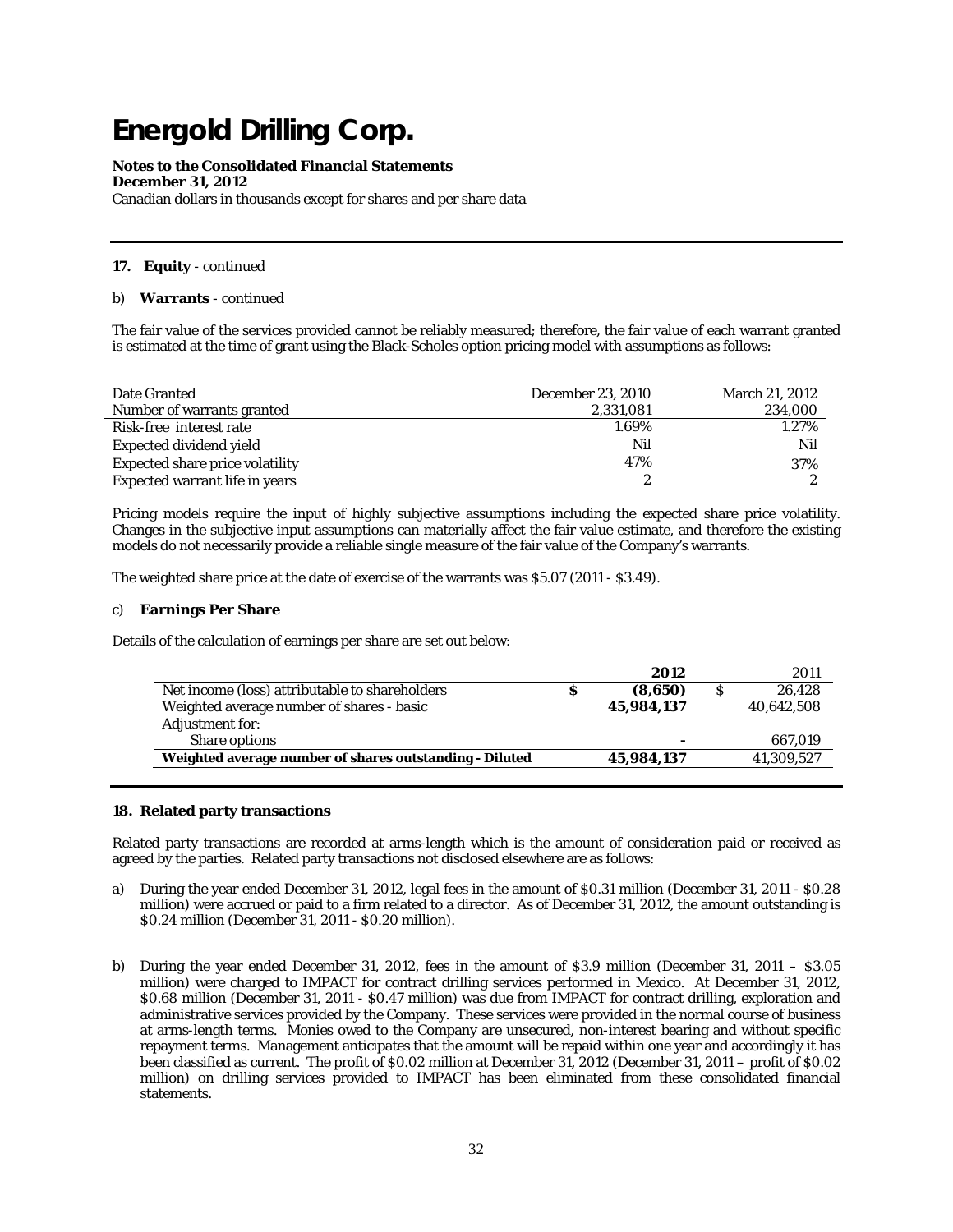#### **Notes to the Consolidated Financial Statements December 31, 2012**

Canadian dollars in thousands except for shares and per share data

## **18. Related party transactions** - *continued*

- c) A director of the Company purchased a convertible debenture ("CD") having a principal face value of \$0.35 million, representing 3.5% of the offering. As of December 31, 2012, the outstanding payable is \$0.35 million.
- d) During the year ended December 31, 2012, net fees in the amount of \$0.09 million were received (December 31, 2011 - \$1.47 million was paid to) from a company related to an officer of Energold Energy for helicopter services performed in Canada and the U.S. As of December 31, 2012, there were no amounts outstanding (December 31, 2011 - outstanding payable was \$0.56 million).
- e) The Company signed a lease for office premises in Carbon, Alberta, which commenced June 1, 2012 and ends May 31, 2015. The premise belongs to individuals related to officers of Energold Energy. Lease obligations, net of operating costs, are \$0.04 million per year.

### **19. Key management personnel compensation**

Key management includes directors and senior executives. The remuneration of directors and other members of key management personnel is as follows:

|                           |   | December 31,<br>2012 |     | December 31,<br>2011 |
|---------------------------|---|----------------------|-----|----------------------|
| Salaries and fees         | s | 9,063                |     | 4,708                |
| Share based compensation  |   | 452                  |     | 656                  |
|                           |   | 9,515                |     | 5,364                |
| Amounts outstanding as of | s | 8                    | - S | 2,9992               |

 $2$ \$2,975 is related to the acquisition of Bertram. Refer to Note 4a.

### **20. Capital management**

The Company's objectives when managing capital are to safeguard its ability to continue as a going concern, to provide an adequate return to shareholders, to meet external capital requirements on credit facilities and to support any growth plans.

The Company considers its capital to be share capital, bank indebtedness and convertible debentures.

The Company's policy is to keep its debt-to-debt-plus-equity ratio at a manageable level consistent with the current business cycle and the business opportunities outlook foreseen by the Company. Currently, the Company is in full compliance with its capital risk management policies and its financial debt covenants. The Company's board of directors approves management's annual capital expenditures plans and reviews and approves any material debt borrowing plans proposed by the Company's management.

To effectively manage the entity's capital requirements, the Company has in place a planning and budgeting process to help determine the funds required to ensure the Company has the appropriate liquidity to meet its operating and growth objectives. The Company ensures that there is sufficient cash to meet its short-term business requirements, taking into account its anticipated cash flows from operations and its holdings of cash.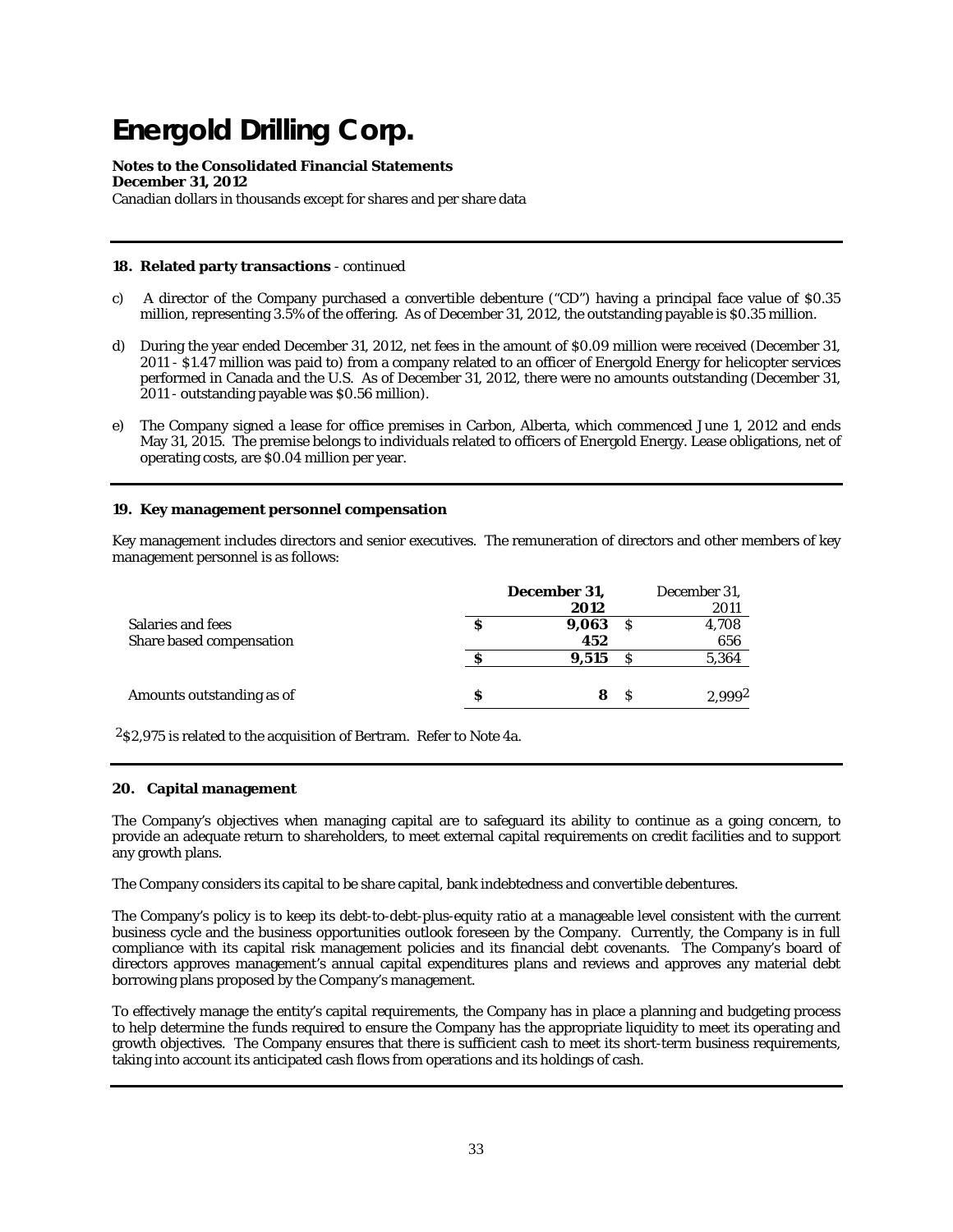#### **Notes to the Consolidated Financial Statements December 31, 2012**

Canadian dollars in thousands except for shares and per share data

## **21. Financial instruments**

### **Financial assets and liabilities**

The Company's financial instruments consist of cash and cash equivalents, restricted cash, trade receivable, available for sale financial instruments, trade and other payables, bank indebtedness, and convertible debenture. The Company has designated cash and cash equivalents, restricted cash and trade receivables as loans and receivables, which are measured at amortized cost. Available-for-sale financial assets are designated as available-for-sale and measured at fair value as determined by reference to quoted market prices. Trade and other payables, bank indebtedness and convertible debenture are designated as other liabilities which are measured at amortized cost. At December 31, 2012 all cash and short-term investments held were classified as Level 2 and convertible debenture was classified as Level 3 on the fair value hierarchy of IFRS 7 - Financial Instruments - Disclosures. As of December 31, 2012 and 2011, the carrying value of the Company's cash and cash equivalents, restricted cash, trade and other receivables, available-for-sale investments trade and other payables, bank indebtedness, and convertible debenture approximate fair values.

#### **Financial instrument risk exposure**

The Company's financial instruments are exposed to a number of financial and market risks including credit, liquidity, currency and interest rate risks. The Company may, or may not, establish from time to time active policies to manage these risks. The Company does not currently have in place any active hedging or derivative trading policies to manage these risks, since the Company's management does not believe that the current size, scale and pattern of cash flow of its operations would warrant such hedging activities.

#### *Credit risk*

Credit risk is the risk that one party to a financial instrument will fail to discharge an obligation and cause the other party to incur a financial loss. Financial instruments that potentially subject the Company to credit risk include cash and cash equivalents, restricted cash and trade receivable. The Company deposits its cash with high credit quality financial institutions as determined by ratings agencies, with the majority deposited with a Canadian Tier 1 Bank with ratings above A+. The Company provides credit to its customers in the normal course of its operations. The Company diversifies its credit risk by dealing with a large number of companies in various countries. The Company does not have any receivables that are impaired. The Company's maximum exposure to credit risk at the reporting date is the carrying value of its cash and cash equivalents, restricted cash, and trade receivable.

# *Liquidity risk*

Liquidity risk is the risk that the Company will not be able to meet its obligations as they fall due. The Company manages liquidity by maintaining cash and cash equivalent balances available to meet its anticipated operational needs. Liquidity requirements are managed based on expected cash flow to ensure that there is adequate capital to meet short-term and long-term obligations. The Company has in place a planning and budgeting process to help determine the funds required to support the Company's normal operating requirements on an ongoing basis and its growth plans. At December 31, 2012, the Company's total liabilities were \$43.0 million, of which \$30.3 million is due for payment within twelve months of the balance sheet date. The Company has bank indebtedness of \$3.0 million and convertible debt of \$9.4 million.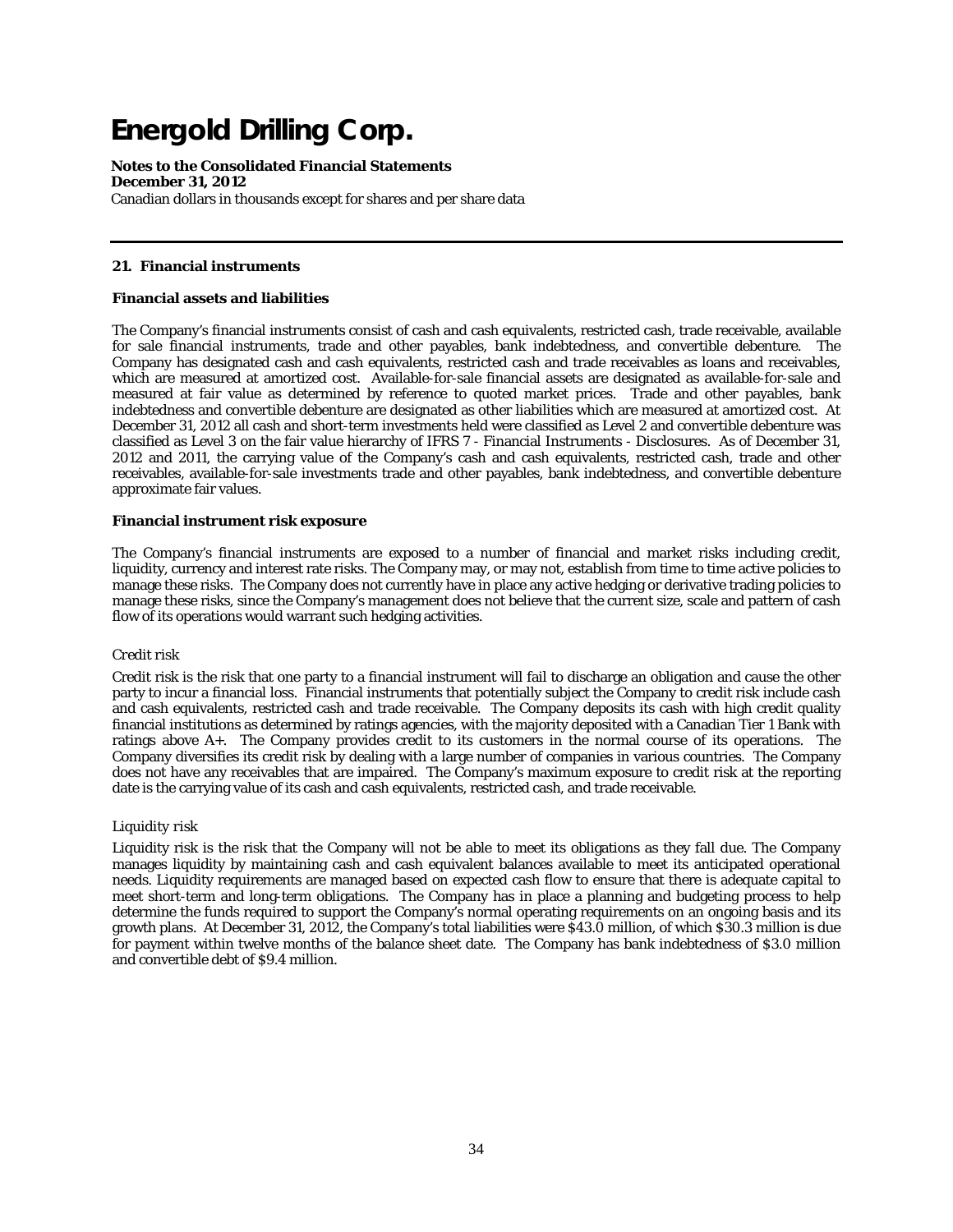#### **Notes to the Consolidated Financial Statements December 31, 2012**

Canadian dollars in thousands except for shares and per share data

### **21. Financial instruments** - *continued*

#### *Currency risk*

The Company operates on an international basis on five continents and therefore, currency risk exposures arise from transactions denominated in foreign currencies. The majority of its international sales contracts are denominated in U.S. dollars. Thus its currency risk arises primarily with respect to the U.S. dollar. However, the Company also incurs operating costs in local currencies in various countries in which it carries on active business operations. The Company has elected not to actively manage its currency risk at this time. At December 31, 2012, the Company is exposed to currency risk through cash and cash equivalents, trade receivable, and trade payable and accrued liabilities held in U.S. dollars, Mexican pesos, and Brazilian reais. Based on these foreign currency exposures at December 31, 2012, a 5% depreciation or appreciation of all the above currencies against the Canadian dollar would result in a decrease or increase of the Company's net earnings and equity of approximately \$0.69 million.

#### *Interest rate risk*

Interest rate risk is the risk that the fair values and future cash flows of the Company will fluctuate because of changes in market interest rates. The Company is exposed to interest rate risk on its cash and its revolving demand and credit line facility. Cash and cash equivalents and restricted cash have limited interest rate risk due to their short-term nature. The Company's debt borrowings are exposed to interest rate risk as it is subject to floating interest rates. Assuming that all other variables remain constant, a 1% increase or decrease in the bank's prime lending rate does not have a significant impact on net earnings. Convertible debt and finance leases are not subject to interest rate risk because they are at fixed rates.

#### **22. Additional information to the consolidated statements of cash flows**

Changes in non-cash working capital:

|                              |    | For the Year Ended December 31, |   |           |  |
|------------------------------|----|---------------------------------|---|-----------|--|
|                              |    | 2012                            |   | 2011      |  |
| Trade and other receivables  | s  | 7,370                           | S | (20.615)  |  |
| Due from IMPACT Silver Corp. |    | (205)                           |   | (139)     |  |
| Income taxes receivable      |    | (338)                           |   | (572)     |  |
| <b>Inventories</b>           |    | (14,704)                        |   | (10.976)  |  |
| Trade and other payables     |    | (6, 891)                        |   | 9,529     |  |
| Current income tax payable   |    | (3,124)                         |   | 2,948     |  |
| Deferred revenue             |    | 115                             |   | 484       |  |
|                              | -S | (17, 777)                       | S | (19, 341) |  |
|                              |    | 2012                            |   | 2011      |  |
| Interest paid                | s  | 1,312                           | S | 441       |  |
| Income taxes paid            | S  | 8,302                           | Ś | 4,056     |  |
|                              |    |                                 |   |           |  |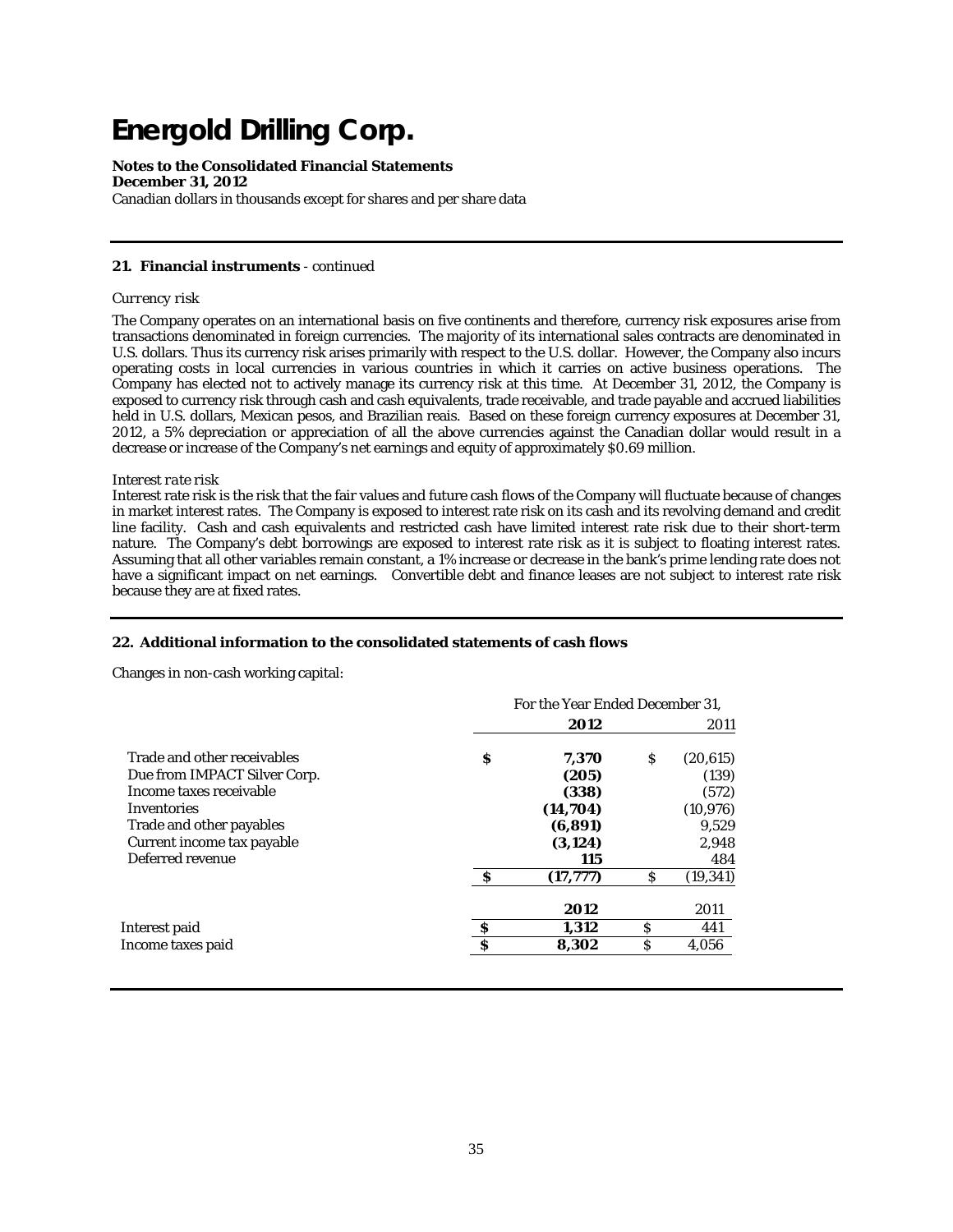# **Notes to the Consolidated Financial Statements**

**December 31, 2012** 

Canadian dollars in thousands except for shares and per share data

### **23. Economic dependence and segmented information**

The Company has five reportable segments: Drilling Mexico, the Caribbean, and Central America; Drilling South America; Drilling Africa, Asia and Other; Drilling Canada (Corporate); Manufacturing; and Energy. The segments are determined based on the reports reviewed by the Chief Executive Officer (who is considered the chief operating decision maker) to make decisions about resources to be allocated to the segment and assess its performance and for which discrete financial information is available.

Details are as follows:

|                                             | For the Year Ended December 31, |           |               |         |
|---------------------------------------------|---------------------------------|-----------|---------------|---------|
|                                             |                                 | 2012      |               | 2011    |
| Revenue                                     |                                 |           |               |         |
| Drilling Mexico, Caribbean, Central America | Ŝ                               | 35,206    | S             | 43,280  |
| <b>Drilling South America</b>               |                                 | 21,344    |               | 37,968  |
| Drilling Africa, Asia and Other             |                                 | 23,889    |               | 24,535  |
| Manufacturing, United Kingdom and Mexico    |                                 | 13,927    |               | 14,227  |
| <b>Energy, North America</b>                |                                 | 47,148    |               | 13,473  |
|                                             | S                               | 141,514   | \$            | 133,483 |
| Earnings (loss)                             |                                 |           |               |         |
| Drilling Mexico, Caribbean, Central America | \$                              | 8,729     | S             | 11,836  |
| <b>Drilling South America</b>               |                                 | 426       |               | 5,832   |
| Drilling Africa, Asia and Other             |                                 | (169)     |               | 3,551   |
| <b>Drilling Canada</b>                      |                                 | (5, 277)  |               | (5,909) |
| Manufacturing, United Kingdom and Mexico    |                                 | (578)     |               | 97      |
| Energy <sup>3</sup> , North America         |                                 | (11, 781) |               | 11,021  |
|                                             | $\mathbf{s}$                    | (8,650)   | $\mathsf{\$}$ | 26,428  |
| Amortization                                |                                 |           |               |         |
| Drilling Mexico, Caribbean, Central America | \$                              | 636       | \$            | 617     |
| <b>Drilling South America</b>               |                                 | 532       |               | 486     |
| Drilling Africa, Asia and Other             |                                 | 1,057     |               | 581     |
| <b>Drilling Canada</b>                      |                                 | 274       |               | 205     |
| Manufacturing, United Kingdom and Mexico    |                                 | 233       |               | 90      |
| <b>Energy, North America</b>                |                                 | 6,427     |               | 2,656   |
|                                             | S                               | 9,159     | S             | 4,635   |

3 Refer to Note 4a for information related to the recorded gain as a result of the Bertram acquisition.

# *Significant customers*

In 2012, the Company received revenues from one customer in the Energy segment that amounted to \$14.6 million which represented 10.3% of total Company revenue. There were no significant customers in 2011.